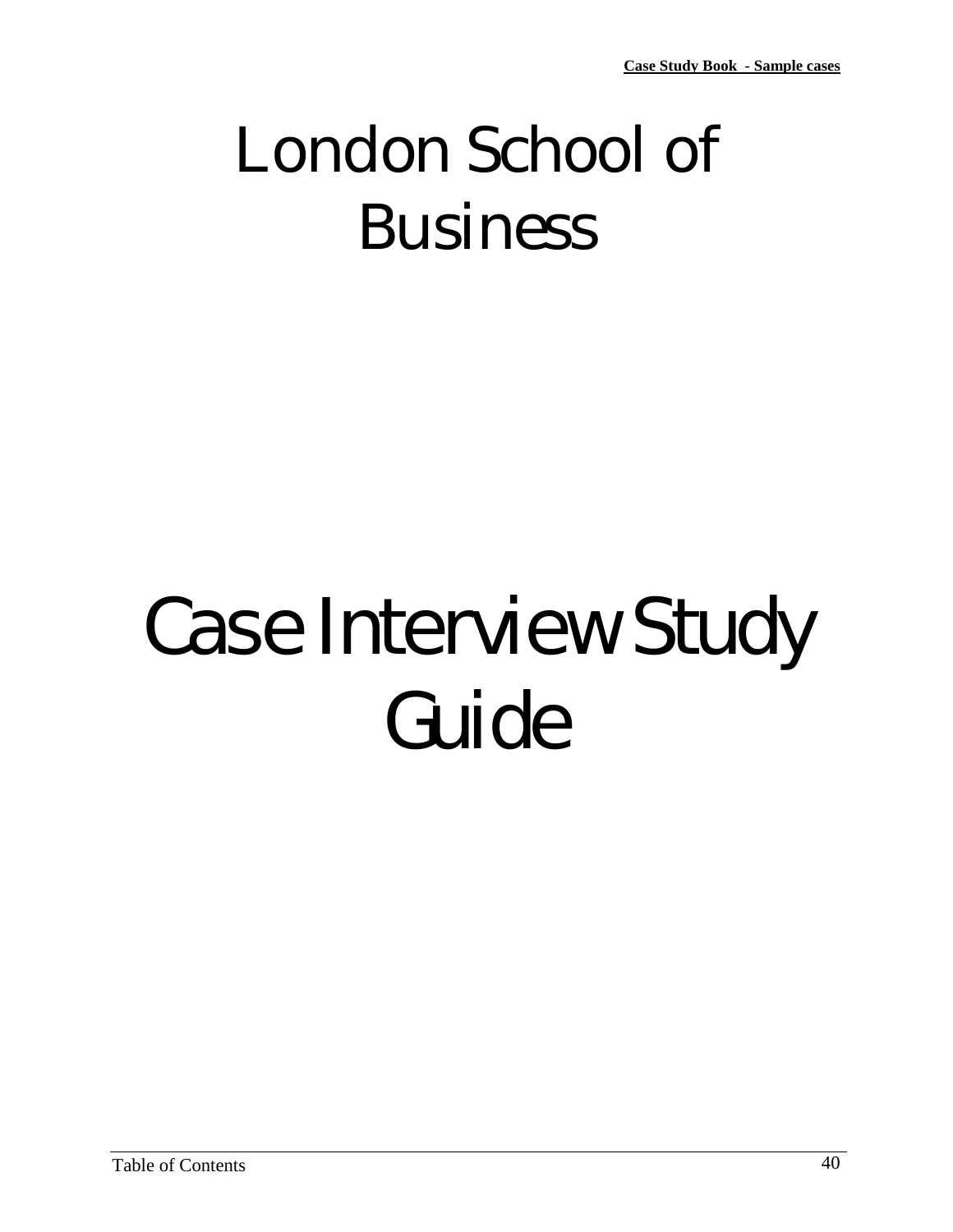## **IV. Sample Cases Table Of Contents**

| Telecoms Licence                | 43 |
|---------------------------------|----|
| Going Up                        | 45 |
| Cafeteria Services              | 46 |
| <b>Heathrow Passengers</b>      | 47 |
| <b>US Gas Stations</b>          | 48 |
| Cholesterol Meter               | 49 |
| 50 year Light Bulb              | 50 |
| Italian Pet Food                | 51 |
| New Can                         | 52 |
| Anti Depressant                 | 54 |
| Aluminium Ingots                | 55 |
| Pizza Market                    | 56 |
| China Co.                       | 57 |
| Europhone                       | 59 |
| Hunt & Fish Magazine            | 60 |
| <b>Bicycles</b> Ltd             | 61 |
| Retail Chain                    | 62 |
| Replacing Aluminium             | 63 |
| <b>Speciality Labels</b>        | 64 |
| Eye Sight Drug                  | 65 |
| Plugs etc                       | 67 |
| Co-Branded Credit Cards         | 68 |
| <b>Yellow Pages</b>             | 69 |
| Australian Ski Sales            | 70 |
| Intra-Ocular Lenses             | 71 |
| <b>Pharmacy Outlets</b>         | 72 |
| <b>Petrol Stations</b>          | 74 |
| <b>Payroll Processing</b>       | 75 |
| <b>Hospital Payment System</b>  | 76 |
| Company Acquisition             | 77 |
| <b>Banking Customer Service</b> | 78 |
| <b>Island Puzzle</b>            | 79 |
| Electricity Pool                | 80 |
| Fridge Light                    | 82 |
| <b>Small Bank</b>               | 83 |
| Mail Order                      | 84 |
| School Cafeteria                | 85 |
| <b>Piston Production</b>        | 86 |
| Taiwan                          | 87 |
| Airline Industry                | 88 |
| Recycled Aluminium              | 89 |
| Fast Food Chain                 | 90 |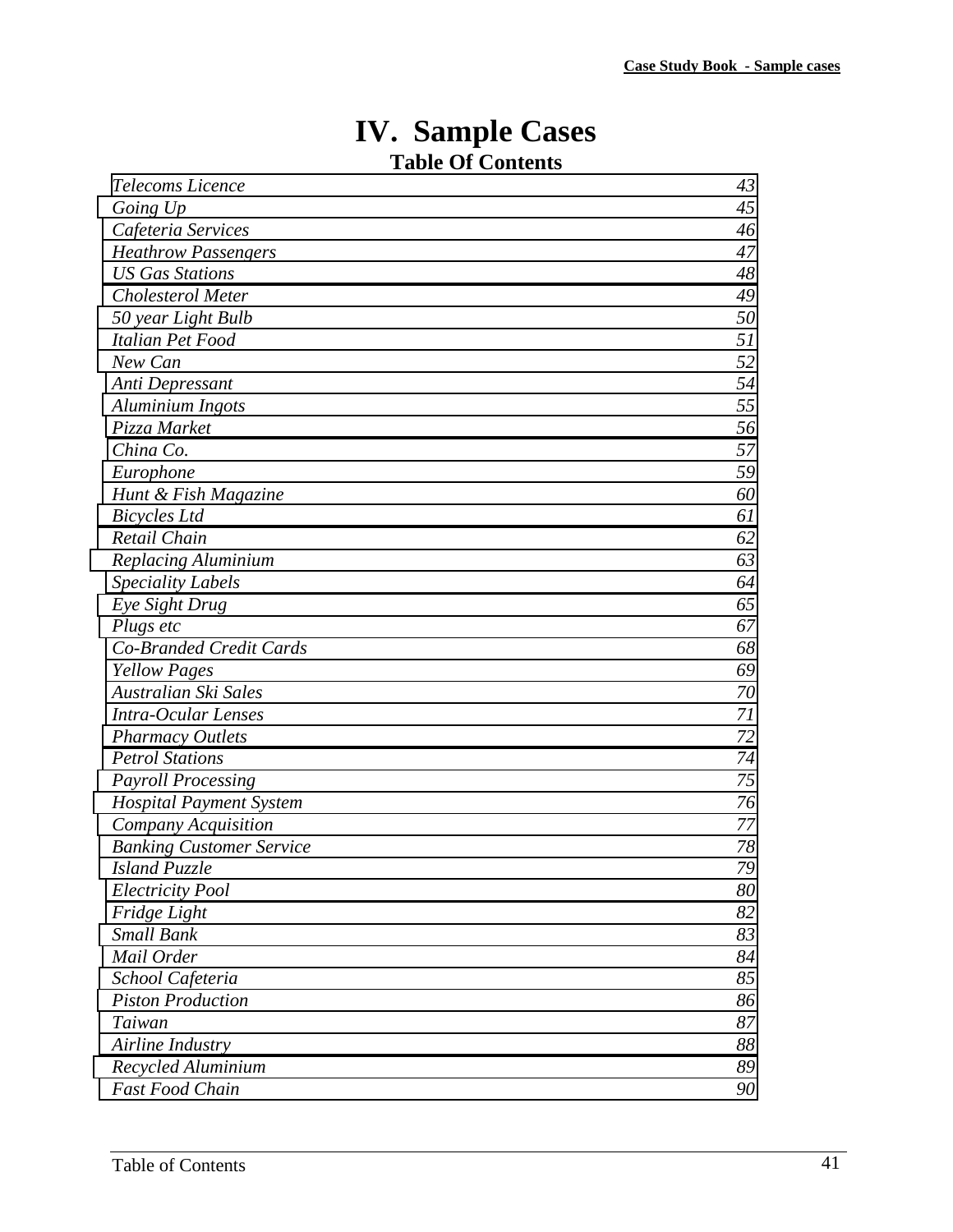| Long Life Bulbs               | Q) |
|-------------------------------|----|
| <b>Sales Outlets</b>          | 92 |
| <b>Book Publisher</b>         | 93 |
| <b>Index for Sample Cases</b> | 94 |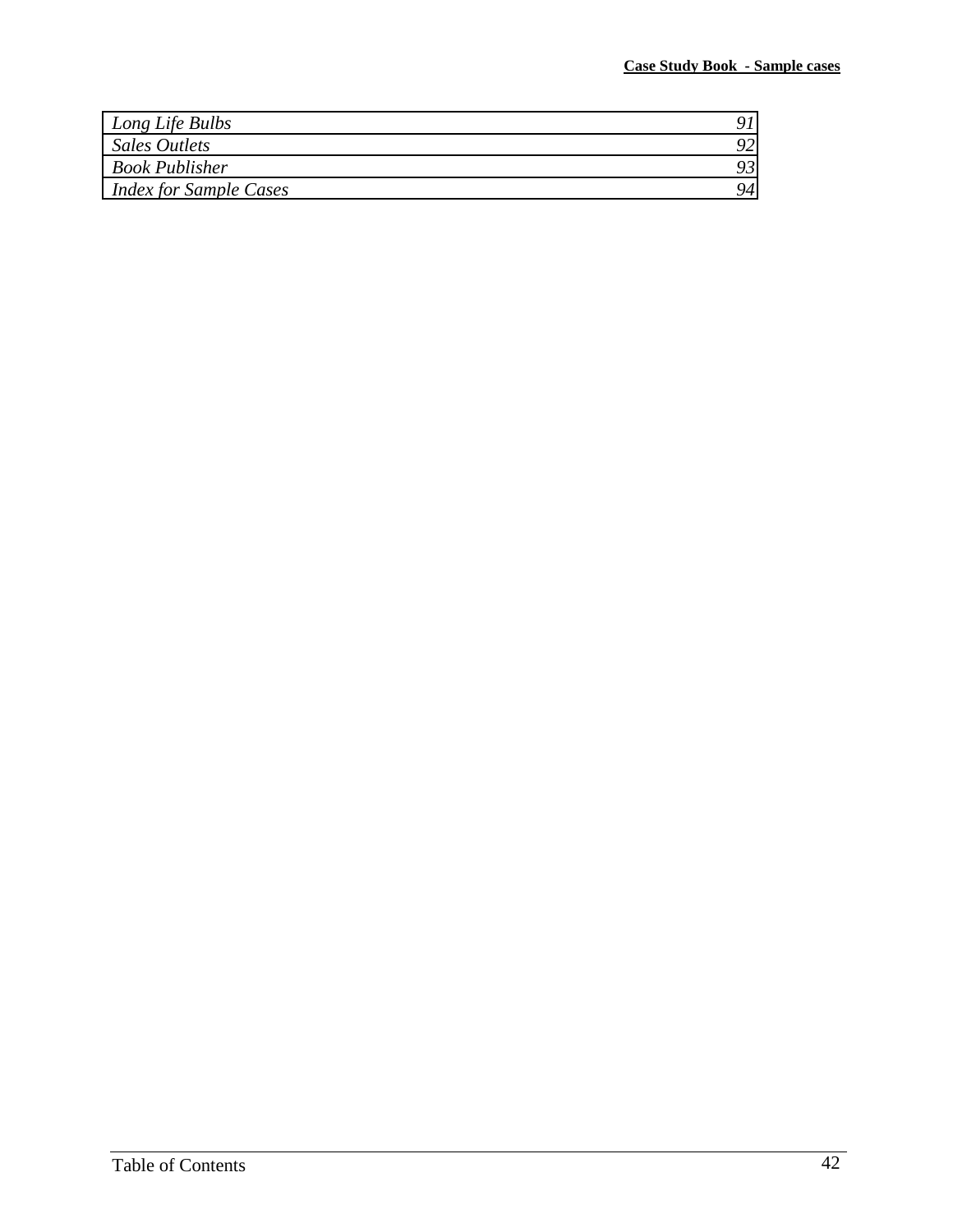## **Telecoms Licence**

#### <span id="page-3-0"></span>Case Details

You have been given a telecommunications licence in a market that has only just been deregulated. What types of services do you provide first? *I said mobile phones, but there were other possibilities.*  How would you forecast your market penetration? In particular, if you did a linear regression across three independent variables over several countries that have mobile phones, which three variables should you use?

How would you work out who the customers were?

What price structure would you use?

## What is the cost structure?

| Frameworks                                            | Category                                                       |
|-------------------------------------------------------|----------------------------------------------------------------|
| Porter's Five Forces                                  | x Market Research (How attractive is the market for $X$ ?)     |
| Three P's and the D                                   | $\cos$ / revenue (Cost structure of producing X / sales)       |
| (Product, Price, Promotions and Place / Distribution) | _ Industry Analysis                                            |
| _Three C's (Company, Competitors and Customers)       | _ Brain Teaser /Creative bullshit! (How many rats in Chicago?) |
| Financial statement / industry average analysis       | _ Business (SBU) Strategy                                      |
| Other:                                                | x New product introduction                                     |
| x Not applicable                                      | _ Academic (eg derive theory of comparative advantage)         |
|                                                       | Other                                                          |

## Possible Approach!

There are 4 main parts to this question.

## **Part 1 - identifying the three variables:**

Price is a dependant variable, and was therefore my first mistake. There must be a million answers to this, but mine focused around three reasons why you would buy a mobile;

- Average weekly wage. You can only buy it if you can afford it.
- Car registrations per capita. You buy a mobile phone because you want mobility. Car registrations are a good indicator of the mobility of the population.
- Advertising expenditure of mobile phone company. You have to know about it to buy it.

## **Part 2 - identifying the customer base**

The customer base should be largely those with a high need for mobility, but the best way to find out is ask the phone retailers, relevant govt department (they want deregulation, so therefore want you to succeed) and look at your competitors customers.

## **Part 3 - pricing structure**

Pricing has 3 main components, which may be weighted to focus on different types of customer. The three components are:

- initial cost of the phone
- monthly or quarterly fixed charge
- Cost of calls made

Typically the companies subsidise the cost of the phone as people cannot use their system if they have chosen to buy someone else's phone ie the cost must be competitive up front. The remaining 2 elements can be used to get low usage, "emergency " type customers (low fixed charge, high call charge) or high usage customer (low call charge, high fixed charge). Often a mobile phone company will have different pricing programmes suited to catch different types of customers.

#### **Part 4 - Cost structure**

The cost structure follows in part from your answer to part 3. If the cost of the phone is subsidised, the company will incur a lot of cost to phone manufacturers and retailers before any revenue is received. Other major cost components include base stations and the interconnect cost to the BT network (or other national carrier).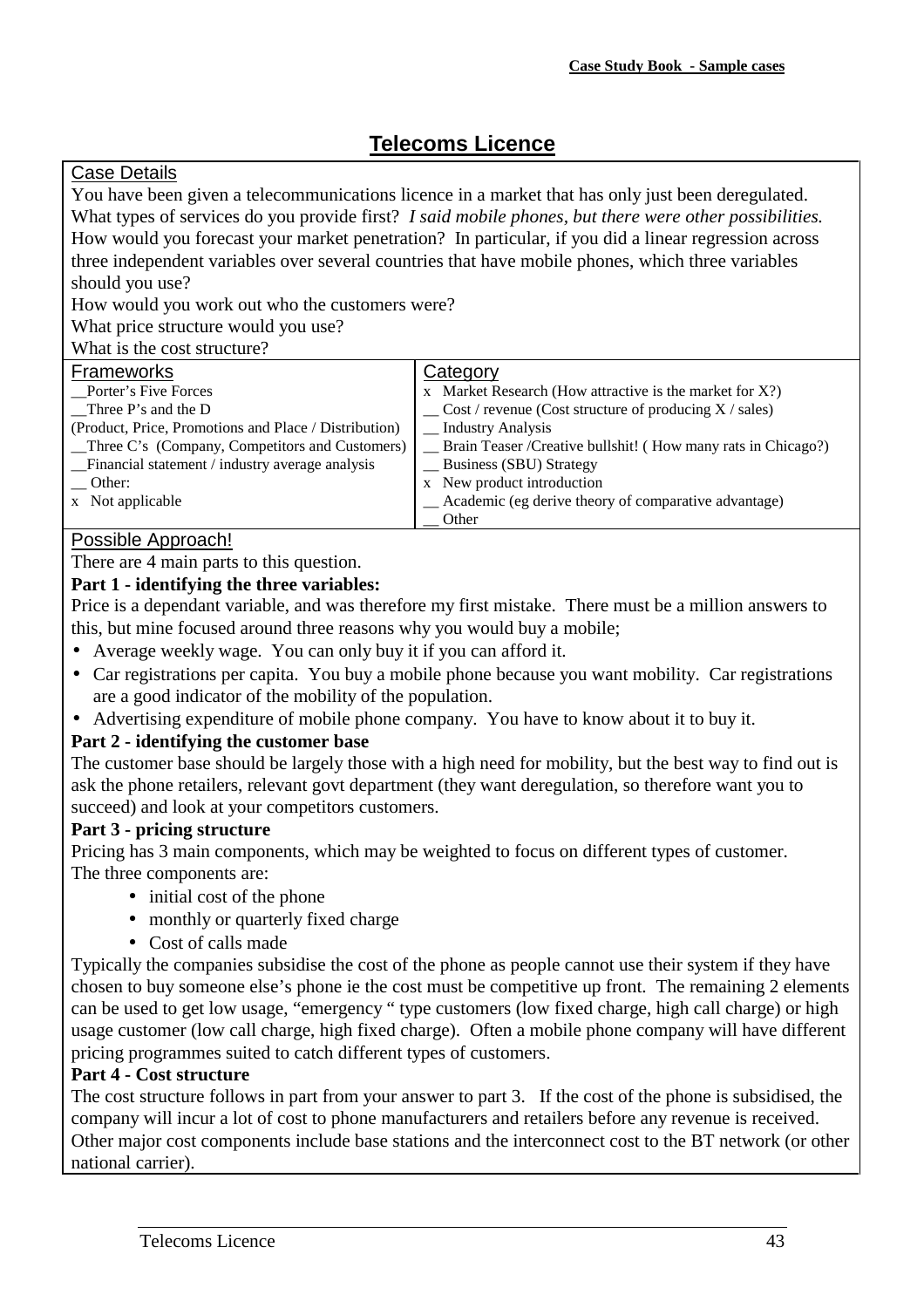## Additional information The guy was pretty tough and not afraid to say 'No, you're wrong.' I have heard this is not unusual for BCG, but don't let it throw you. Case given at LBS interview in '96 Yes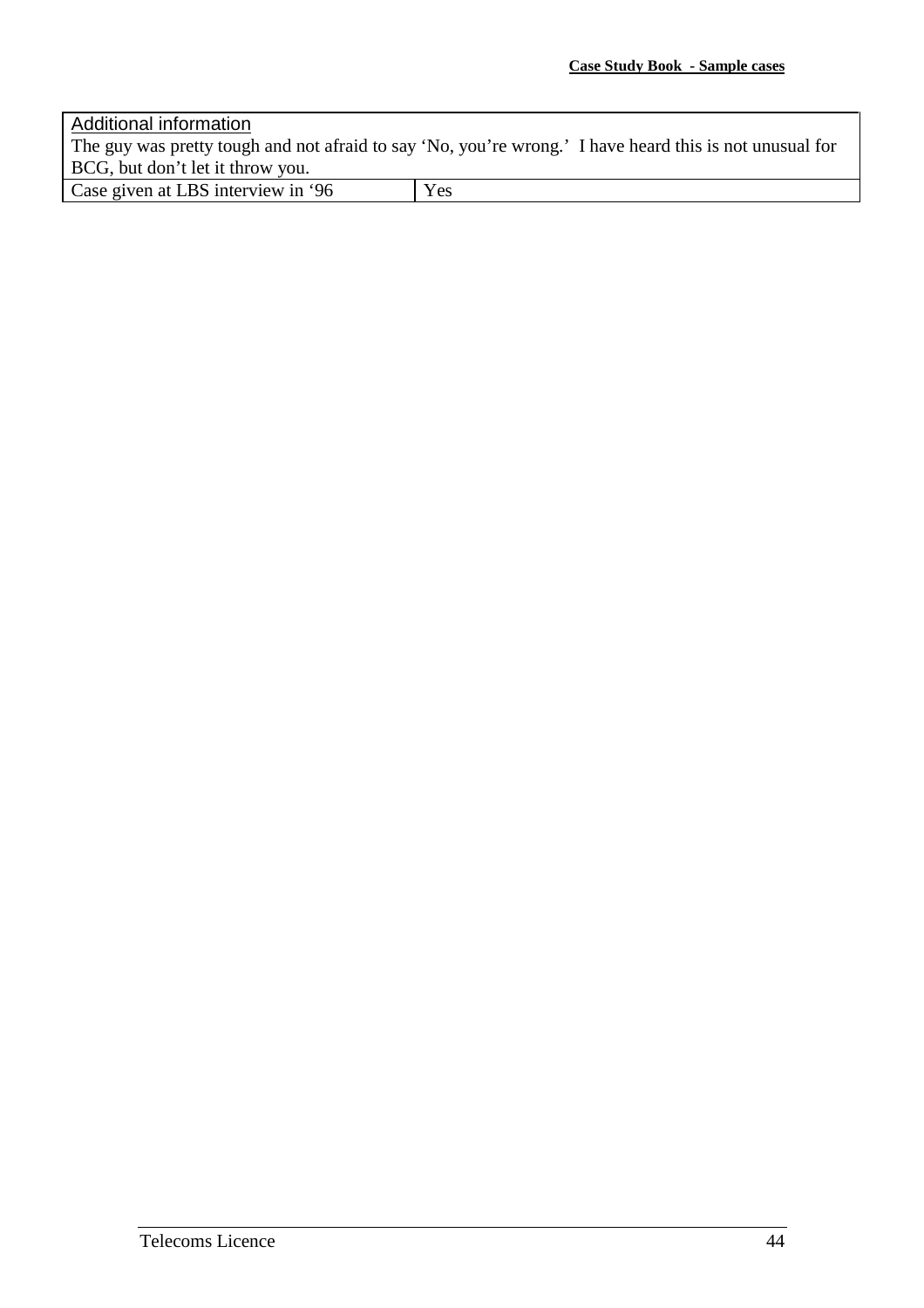## **Going Up**

#### <span id="page-5-0"></span>Case Details

An elevator manufacturer is experiencing profitability erosion. How would you begin to analyse the company's situation.

| <b>Frameworks</b>                                     | Category                                                      |
|-------------------------------------------------------|---------------------------------------------------------------|
| Porter's Five Forces                                  | $M$ arket Research (How big/good is the market for X?)        |
| $x$ Three P's and the D                               | x Cost / revenue (Cost structure of producing $X$ / sales)    |
| (Product, Price, Promotions and Place / Distribution) | _ Industry Analysis                                           |
| $\Box$ Three C's (Company, Competitors and Customers) | _Brain Teaser /Creative bullshit! (How many rats in Chicago?) |
| _Financial statement / industry average analysis      | _ Business (SBU) Strategy                                     |
| x Other: Cost revenue                                 | New product introduction                                      |
| Not applicable                                        | _Academic (eg derive theory of comparative advantage)         |
|                                                       | Other:                                                        |

## Possible Approach

- INITIAL APPROACH
- Sales trend? Declining over recent years
- Market share / position? Second largest domestic player
- Cost structure? Product costing to date indicates that large portion of costs are fixed
- NARROWING
- Given that large part of costs are fixed, economies of scale may be a factor.
	- *demand /revenue side* costs are truly fixed, and increased sales with low marginal costs will drive profitability
	- *cost/supply-side* company's process is fundamentally uncompetitive and benchmarking / re-engineering work will be of more impact
	- *NOTE* it is often better to establish two paths and let the interviewer choose; however if the interviewer is not obviously more excited about your pursuit of one or the other, pick the one you feel is more robust and pursue it. Return to the other path if there is time or for unanswered questions at the end.
- DEMAND SIDE MACRO
- What drives demand? New construction obviously
- Who are the customers? Contractors
- Have the underlying economic trends changed? No, commercial construction remains flat in the company's geographic areas
- MICRO
- What are the decision factors for customers? [customer interviews] Turns out that along with price / performance, reputation and availability of service is key factor.
- How is the product priced? How much does this influence the purchase decision [price quotes, surveys]. Product is competitively priced, and actually represents relatively small share of average project cost for contractor.
- How is the product perceived in the market? [market research] Service reputation is low in many markets relative to competitors.

#### Additional Information

• None

Case given at LBS interview in '96 No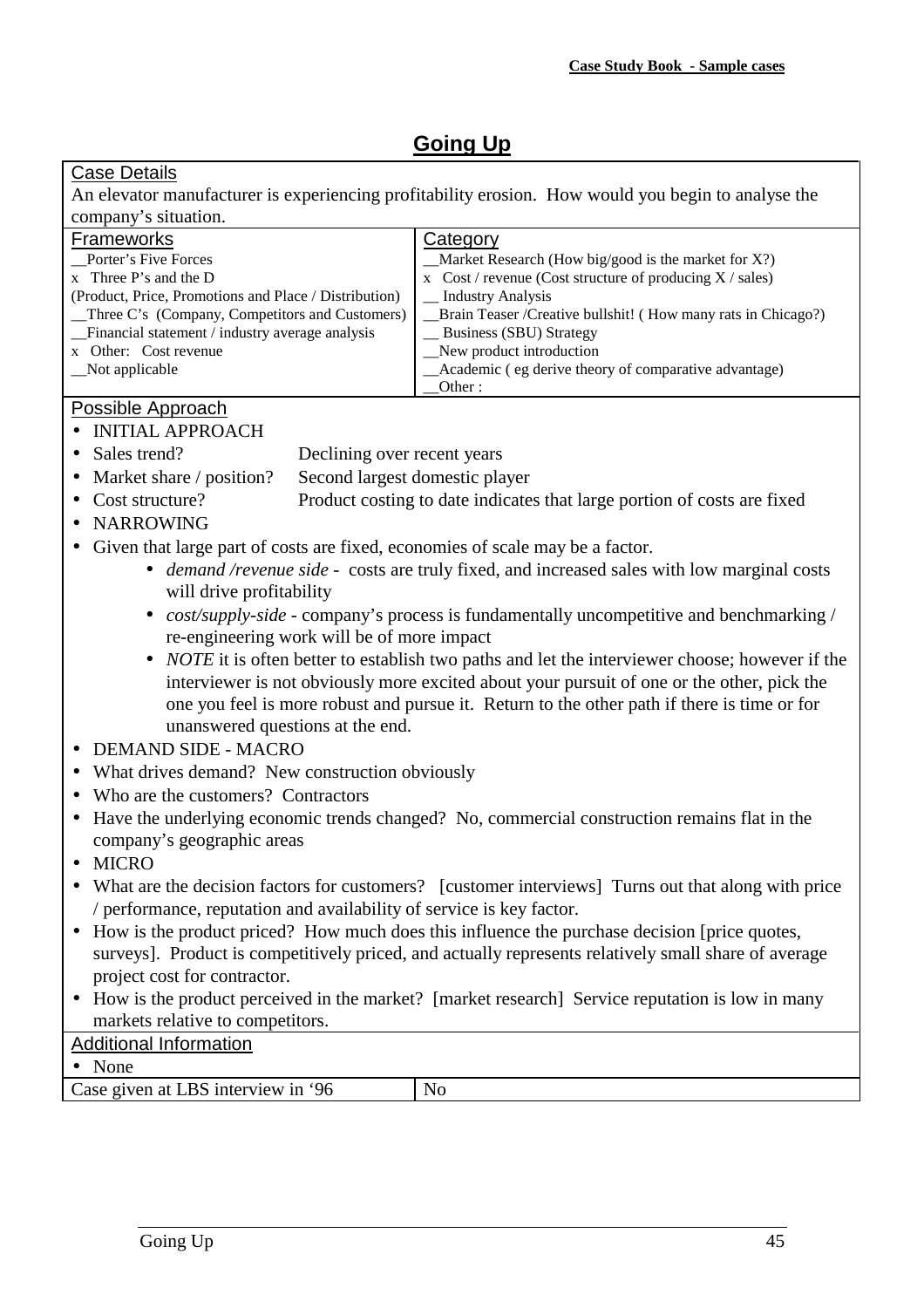## **Cafeteria Services**

<span id="page-6-0"></span>

|                                                                                                                                                                                                                                                              | 100001100001110000                                                                                                                                                                                                                                                                                                                                            |  |
|--------------------------------------------------------------------------------------------------------------------------------------------------------------------------------------------------------------------------------------------------------------|---------------------------------------------------------------------------------------------------------------------------------------------------------------------------------------------------------------------------------------------------------------------------------------------------------------------------------------------------------------|--|
| <b>Case Details</b>                                                                                                                                                                                                                                          |                                                                                                                                                                                                                                                                                                                                                               |  |
|                                                                                                                                                                                                                                                              | An institutional food service company has a contract to provide catering and cafeteria services to an                                                                                                                                                                                                                                                         |  |
| office building in Denver, Colorado. This business unit is losing money. Why?                                                                                                                                                                                |                                                                                                                                                                                                                                                                                                                                                               |  |
| <b>Frameworks</b><br>Porter's Five Forces<br>Three P's and the D<br>(Product, Price, Promotions and Place / Distribution)<br>Three C's (Company, Competitors and Customers)<br>x Financial statement / industry average analysis<br>Other:<br>Not applicable | Category<br>Market Research (How big/good is the market for $X$ ?)<br>x $Cost / revenue$ (Cost structure of producing $X / sales$ )<br><b>Industry Analysis</b><br>Brain Teaser / Creative bullshit! (How many rats in Chicago?)<br>_ Business (SBU) Strategy<br>_ New product introduction<br>Academic (eg derive theory of comparative advantage)<br>Other: |  |
| <b>Possible Approach</b>                                                                                                                                                                                                                                     |                                                                                                                                                                                                                                                                                                                                                               |  |
| The most important information was what services were being provided, and what were the<br>economics driving each part of the business.                                                                                                                      |                                                                                                                                                                                                                                                                                                                                                               |  |
| $\bullet$                                                                                                                                                                                                                                                    | In fact there were four separate food service functions provided for under the contract:-                                                                                                                                                                                                                                                                     |  |
| • Employee cafeteria                                                                                                                                                                                                                                         |                                                                                                                                                                                                                                                                                                                                                               |  |
| • Open-to-the-public restaurant                                                                                                                                                                                                                              |                                                                                                                                                                                                                                                                                                                                                               |  |
| • Catering service for in-house functions                                                                                                                                                                                                                    |                                                                                                                                                                                                                                                                                                                                                               |  |
| • Coffee wagon set up in the lobby                                                                                                                                                                                                                           |                                                                                                                                                                                                                                                                                                                                                               |  |
| Under further questioning the profitability of each part of the business could be assessed and<br>decisions about what to do with each could be made.                                                                                                        |                                                                                                                                                                                                                                                                                                                                                               |  |
| Consider cost and revenue dynamics of each business separately:-                                                                                                                                                                                             |                                                                                                                                                                                                                                                                                                                                                               |  |
| • Fixed and variable costs                                                                                                                                                                                                                                   |                                                                                                                                                                                                                                                                                                                                                               |  |
| Minimum turnover required to break even                                                                                                                                                                                                                      |                                                                                                                                                                                                                                                                                                                                                               |  |
| The extent to which the businesses result in cross sales (to justify cross subsidisation)                                                                                                                                                                    |                                                                                                                                                                                                                                                                                                                                                               |  |
| Are the same skill sets required to run each of these businesses<br>Can joint purchasing mean that food costs are lowered by eligibility for greater bulk<br>discounts?                                                                                      |                                                                                                                                                                                                                                                                                                                                                               |  |
| What are the exit costs for each business                                                                                                                                                                                                                    |                                                                                                                                                                                                                                                                                                                                                               |  |
| • Would terms of the contract permit providing some but not all of the business?                                                                                                                                                                             |                                                                                                                                                                                                                                                                                                                                                               |  |
| Key insight - the business was not a monolith and that each of the four parts had different economic                                                                                                                                                         |                                                                                                                                                                                                                                                                                                                                                               |  |
| profiles. Despite bad overall management, there were some highly attractive businesses mixed in                                                                                                                                                              |                                                                                                                                                                                                                                                                                                                                                               |  |
| with some awful money losers. The only insight was to make the appropriate breakdowns and                                                                                                                                                                    |                                                                                                                                                                                                                                                                                                                                                               |  |
| determine the attractiveness of each sub-unit on a disaggregated basis.                                                                                                                                                                                      |                                                                                                                                                                                                                                                                                                                                                               |  |
| <b>Additional Information</b>                                                                                                                                                                                                                                |                                                                                                                                                                                                                                                                                                                                                               |  |
| None                                                                                                                                                                                                                                                         |                                                                                                                                                                                                                                                                                                                                                               |  |
| Case given at LBS interview in '96                                                                                                                                                                                                                           | N <sub>0</sub>                                                                                                                                                                                                                                                                                                                                                |  |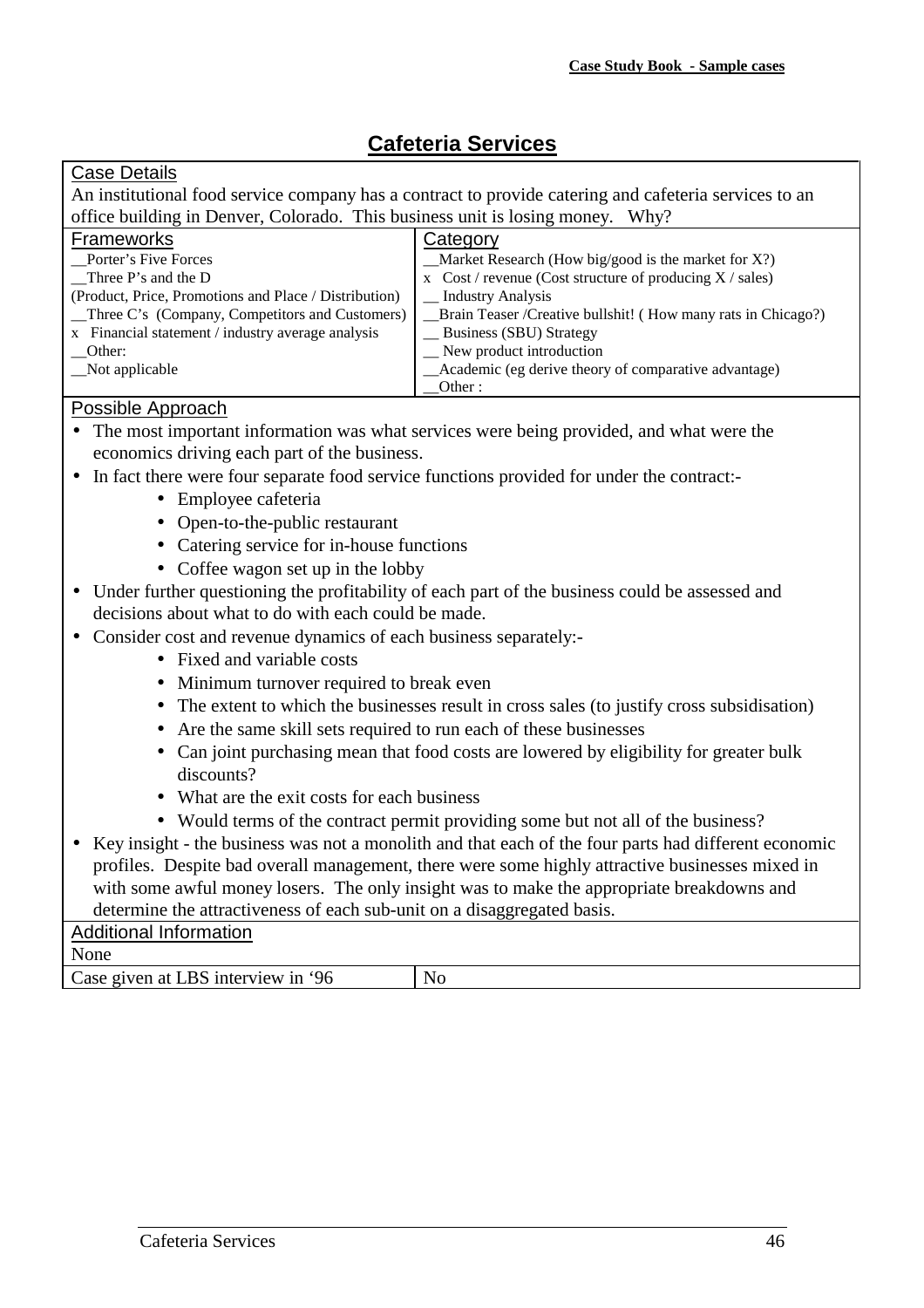## **Heathrow Passengers**

<span id="page-7-0"></span>

| <b>Case Details</b>                                   |                                                                 |
|-------------------------------------------------------|-----------------------------------------------------------------|
| How many passengers go through Heathrow each year?    |                                                                 |
| <b>Frameworks</b>                                     | Category                                                        |
| Porter's Five Forces                                  | $M$ arket Research (How big/good is the market for X?)          |
| Three P's and the D                                   | $\cos$ / revenue (Cost structure of producing X / sales)        |
| (Product, Price, Promotions and Place / Distribution) | _ Industry Analysis                                             |
| _Three C's (Company, Competitors and Customers)       | x Brain Teaser / Creative bullshit! (How many rats in Chicago?) |
| Financial statement / industry average analysis       | _ Business (SBU) Strategy                                       |
| x Other: Logical thinking                             | $\mathbf{v}$ New product introduction                           |
| Not applicable                                        | _ Academic (eg derive theory of comparative advantage)          |
|                                                       | Other                                                           |

#### Possible Approach!

Interviewer not looking for the real number, but the process through which you arrive at it! Therefore you make assumptions. I assumed:

- People going through Heathrow  $=$  Arrivals and Departures
- Assume 1 plane lands and 1 plane leaves every 30 seconds
- Assume airport is operational 365 days a year, and for 21 hours a day
- Ask the interviewer what is the average passenger capacity of the planes (both arrivals and departures). eg 200
- Ask if, for example, 75% load rate is a fair assumption
- You can then calculate the number

I also checked to ensure that air crew would be excluded, and that we ignored the double-counting issue of transient passengers (i.e. the same passengers both arrive and leave the airport - the interviewer hadn't considered this).

Keep the numbers simple when doing this - the actual number does not matter as much as the process Additional information

None

Case given at LBS interview in '96 Yes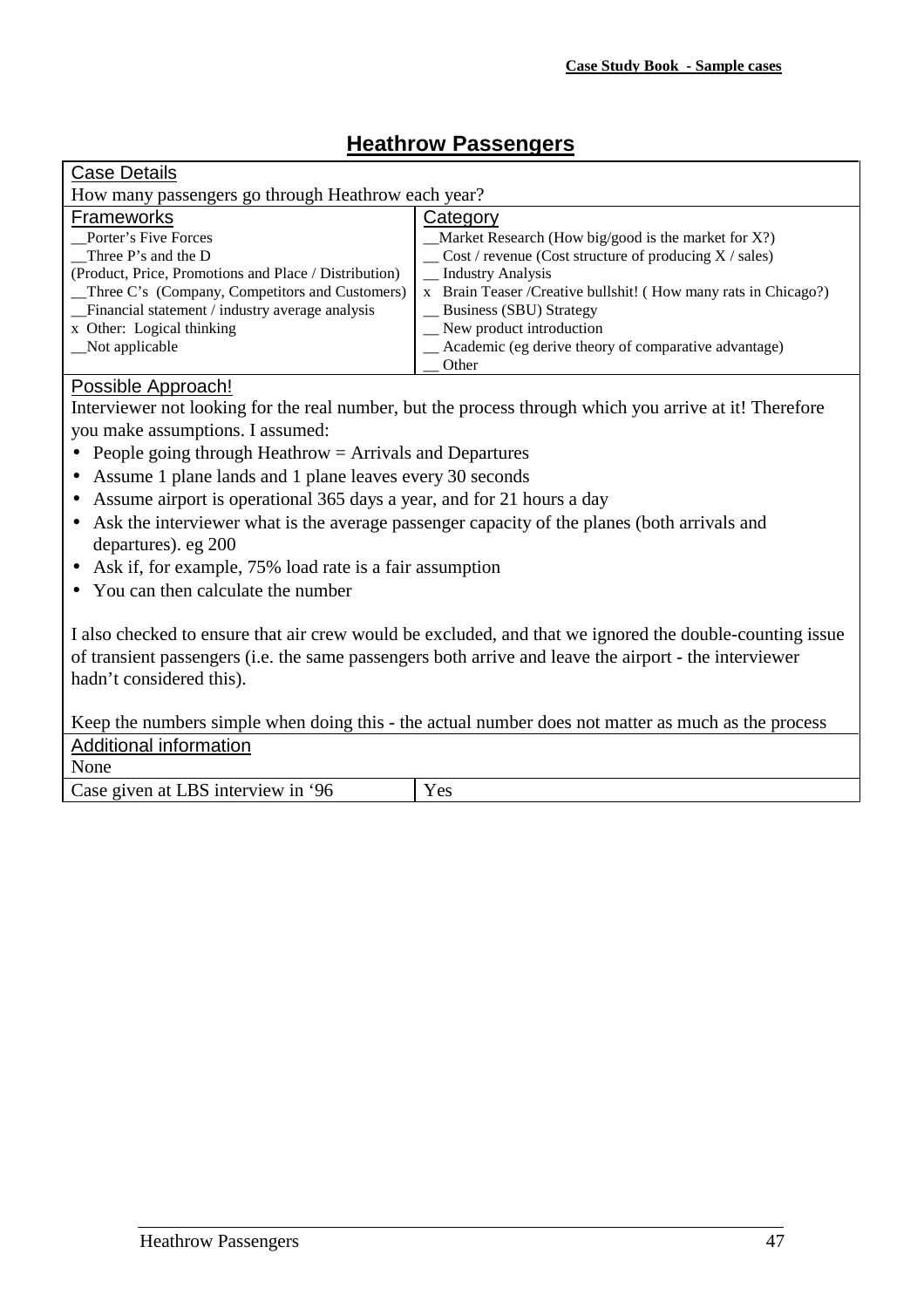## **US Gas Stations**

<span id="page-8-0"></span>

| <b>Case Details</b>                                   |                                                                 |
|-------------------------------------------------------|-----------------------------------------------------------------|
| How many gas stations are there in the US?            |                                                                 |
| <b>Frameworks</b>                                     | Category                                                        |
| Porter's Five Forces                                  | $M$ arket Research (How big/good is the market for X?)          |
| $\Box$ Three P's and the D                            | $\cos$ / revenue (Cost structure of producing X / sales)        |
| (Product, Price, Promotions and Place / Distribution) | _ Industry Analysis                                             |
| $\Box$ Three C's (Company, Competitors and Customers) | x Brain Teaser / Creative bullshit! (How many rats in Chicago?) |
| Financial statement / industry average analysis       | _ Business (SBU) Strategy                                       |
| x Other: Transparent thinking                         | $\mathcal{L}$ New product introduction                          |
| Not applicable                                        | _ Academic (eg derive theory of comparative advantage)          |
|                                                       | Other:                                                          |

## Possible Approach

There are two ways I thought of to approach this question:

- Population theory In say Menlo Park / Atherton, there are about 15 gas stations for about 40,000 people. In urban areas, there are many more people per gas station (say 150 in San Francisco for 700,000 people), while in rural areas, there are fewer people per station (in my hometown, there were 3 gas stations for about 5,000 people). Add in a fudge factor for truck stops in the middle of nowhere, and let's guestimate that the average nation-wide (I know one isn't supposed to average averages, but this is consulting) is around as populated with stations as Menlo park. This is a ratio of 1 station per 2,667 people. There are 250 million people in the US so that's around 90,000 stations.
- Note one could just have used Menlo Park from the start,, but the idea is not to get the answer but to think transparently. I threw in things like urban areas, people without cars, commercial transport etc to show that I was casting a net to test the reasonableness of my assumptions, regardless of the fact that I finished where I started
- 2 Patterns of demand and a little knowledge My idea of the average gas station has 8 pumps. I have observed that, on average, 4 pumps are in use during the 14 hours a day the station (average station) is open. Let's guess that the average station sells (14 hours x 6 fills /  $\ln x$  4 pumps x 10 gallons of gas). ie 3,360 gallons of gas / day. That's around 1.2 million gallons per year. Now, I know that all of the US could fit into the front seats of all of the cars in the US, so lets assume there are 125 million cars on the road. If each car is driven for 12,000 miles at 20 miles per gallon, that implies (125 million x 12,000 miles/20mpg) i.e. 75 billion gallons of gas are consumed each year. Therefore 75 billion gallons / 1.2 million gallons / station / year =  $62,500$  stations.
- Note I know that this is convoluted but more elegant solutions are available.
- Last I heard 80,000 or so. Remember the idea is not to get the right answer but to think logically, in a linear fashion, and get to a reasonable answer. That is 1 million stations is obviously too many, where 1,000 is probably the number you personally have been to in your life

#### Additional information

• Given the interview conditions, it is worthwhile picking relatively easy numbers to work with rather than getting caught up in some highly complex mental arithmetic.

Case given at LBS interview in '96 No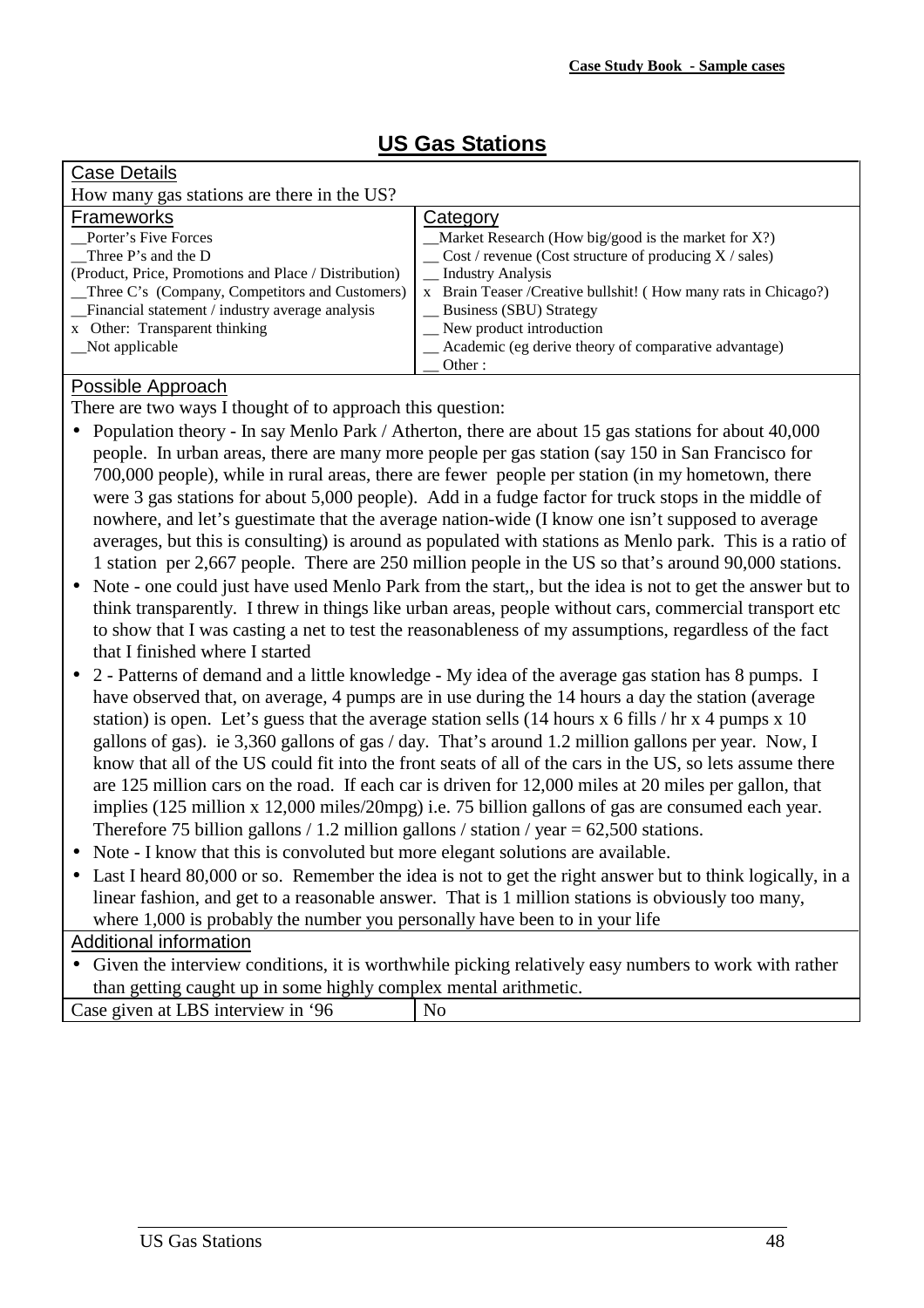## **Cholesterol Meter**

<span id="page-9-0"></span>

| <b>Case Details</b>                                                                                 |                                                                                                      |  |
|-----------------------------------------------------------------------------------------------------|------------------------------------------------------------------------------------------------------|--|
| A client company has patented a cholesterol meter which can be used in the home. It is designed for |                                                                                                      |  |
|                                                                                                     | patients who have a history of high cholesterol and are controlling their cholesterol levels through |  |
| medication. How should they introduce this new product.                                             |                                                                                                      |  |
| Frameworks                                                                                          | Category                                                                                             |  |
| Porter's Five Forces                                                                                | Market Research (How big/good is the market for $X$ ?)                                               |  |
| x Three P's and the D                                                                               | $\text{Cost}/\text{ revenue}$ (Cost structure of producing X / sales)                                |  |
| (Product, Price, Promotions and Place / Distribution)                                               | <b>Industry Analysis</b>                                                                             |  |
| Three C's (Company, Competitors and Customers)                                                      | Brain Teaser / Creative bullshit! (How many rats in Chicago?)                                        |  |
| Financial statement / industry average analysis                                                     | <b>Business (SBU) Strategy</b>                                                                       |  |
| Other:<br>Not applicable                                                                            | x New product introduction<br>Academic (eg derive theory of comparative advantage)                   |  |
|                                                                                                     | Other:                                                                                               |  |
| <b>Possible Approach</b>                                                                            |                                                                                                      |  |
|                                                                                                     | There was no blinding insight necessary, only the acknowledgement that marketing consumer            |  |
|                                                                                                     | medical devices was unusual because neither the decision makers (doctors) nor the end users          |  |
| (patients) were actually paying for the product.                                                    |                                                                                                      |  |
|                                                                                                     |                                                                                                      |  |
| Ideally insurance companies would be paying for the meter under general health coverage.            |                                                                                                      |  |
| This divergence between decision, use and payment is critical to developing a marketing plan and    |                                                                                                      |  |
| gaining acceptance.                                                                                 |                                                                                                      |  |
| The obvious precedent (and the basis for this case) was the introduction of blood glucose metering  |                                                                                                      |  |
| devices for diabetics.                                                                              |                                                                                                      |  |
| The desired answer included acknowledging the unusual structure of the purchasing decisions,        |                                                                                                      |  |
| delineating the various key steps (insurance company acceptance, doctor acceptance, regulatory      |                                                                                                      |  |
| acceptance, patient training and support) and determining if the economics of the product were      |                                                                                                      |  |
| attractive.                                                                                         |                                                                                                      |  |
| <b>Additional Information</b>                                                                       |                                                                                                      |  |
| Strength of patenting and possibility of competition                                                |                                                                                                      |  |
| Costs of production                                                                                 |                                                                                                      |  |
| Size of potential market                                                                            |                                                                                                      |  |
| Client's existing distribution channels for home use medical devices                                |                                                                                                      |  |
| The efficacy and ease of use of the product                                                         |                                                                                                      |  |
| The client's existing reputation                                                                    |                                                                                                      |  |
| Whether insurance companies would pay for the product                                               |                                                                                                      |  |
|                                                                                                     |                                                                                                      |  |
| Case given at LBS interview in '96                                                                  | N <sub>0</sub>                                                                                       |  |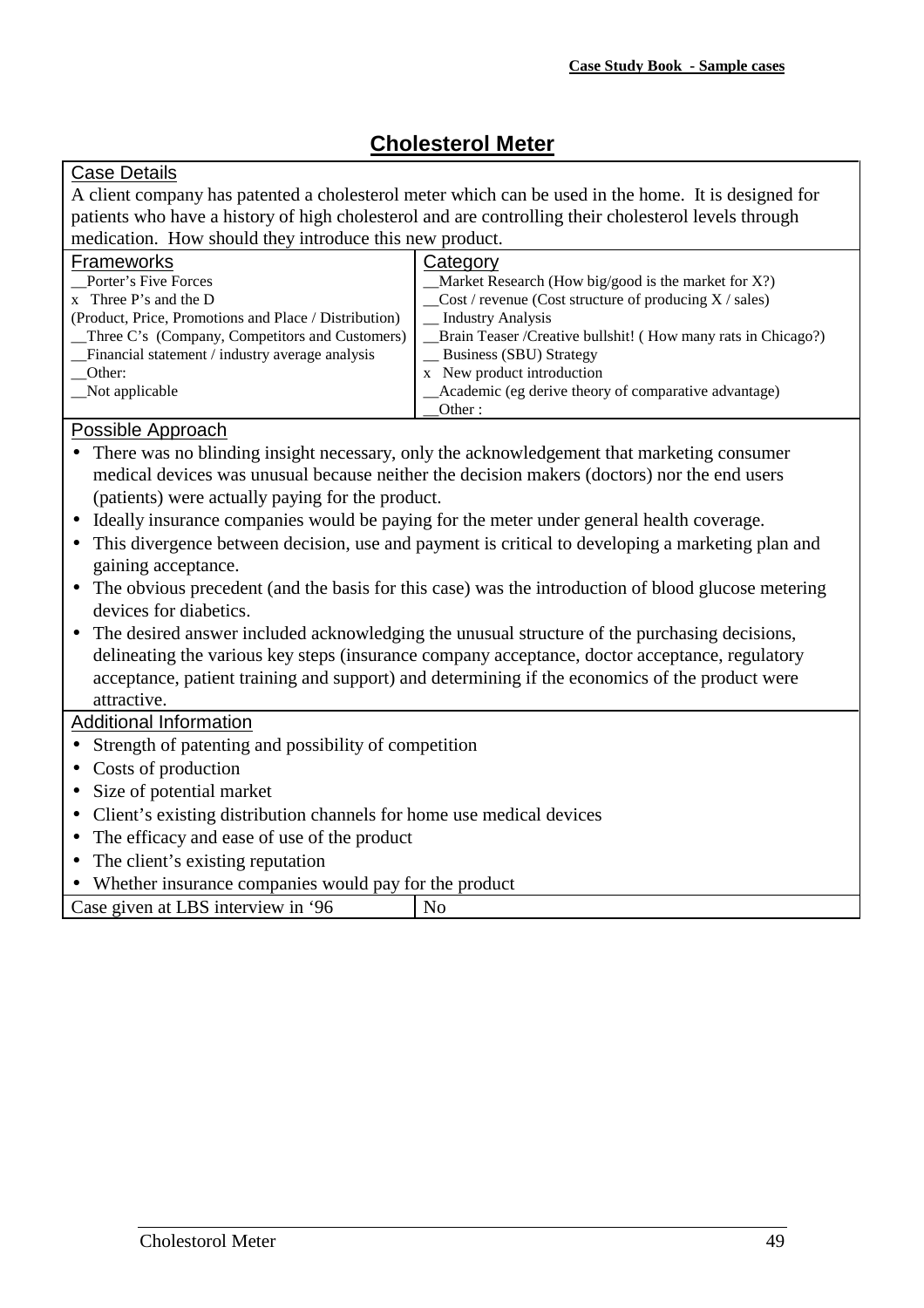## **50 year Light Bulb**

<span id="page-10-0"></span>

| <b>Case Details</b>                                                                                                                                                                                              |                                                                                                        |  |
|------------------------------------------------------------------------------------------------------------------------------------------------------------------------------------------------------------------|--------------------------------------------------------------------------------------------------------|--|
|                                                                                                                                                                                                                  | You are an inventor. You have invented a light bulb that lasts 50 years. You want to market it and, in |  |
| order to secure the finance, you need to prepare a 10 year plan for the bank.                                                                                                                                    |                                                                                                        |  |
| Frameworks                                                                                                                                                                                                       | Category                                                                                               |  |
| x Porter's Five Forces                                                                                                                                                                                           | $\text{Market Research}$ (How attractive is the market for X?)                                         |  |
| Three P's and the D                                                                                                                                                                                              | Cost / revenue (Cost structure of producing X / sales)                                                 |  |
| (Product, Price, Promotions and Place / Distribution)                                                                                                                                                            | <b>Industry Analysis</b>                                                                               |  |
| x Three C's (Company, Competitors and Customers)                                                                                                                                                                 | x Brain Teaser /Creative bullshit! (How many rats in Chicago?)                                         |  |
| Financial statement / industry average analysis                                                                                                                                                                  | <b>Business (SBU) Strategy</b>                                                                         |  |
| Other:<br>Not applicable                                                                                                                                                                                         | x New product introduction<br>Academic (eg derive theory of comparative advantage)                     |  |
|                                                                                                                                                                                                                  | Other                                                                                                  |  |
| Possible Approach!                                                                                                                                                                                               |                                                                                                        |  |
| Started out by:                                                                                                                                                                                                  |                                                                                                        |  |
|                                                                                                                                                                                                                  | Gauging market size, comparative costs (cost of light bulb x no. of times you have to replace it), and |  |
| distribution channels.                                                                                                                                                                                           |                                                                                                        |  |
| Assess at what level you can sell it for - and thus estimate revenues<br>$\bullet$                                                                                                                               |                                                                                                        |  |
| ٠                                                                                                                                                                                                                | Use of 3 Cs - Customers (who are they), Competition (what do they have), Capacity (what is it and      |  |
| could you be undercut or undercut them?)                                                                                                                                                                         |                                                                                                        |  |
| $\bullet$                                                                                                                                                                                                        |                                                                                                        |  |
| Explore opportunities for light bulbs of differing lengths less than 50 years as you may end-up<br>cannibalising your own market.                                                                                |                                                                                                        |  |
| Conclusion                                                                                                                                                                                                       |                                                                                                        |  |
| $\bullet$                                                                                                                                                                                                        |                                                                                                        |  |
| If your light bulb lasts for 50 years you pose a real threat to the current manufacturers. Why not<br>assess their level of profitability and, assuming they are not likely to quickly discover this technology, |                                                                                                        |  |
| offer to sell them the patent for the light bulb as you could otherwise destroy their market                                                                                                                     |                                                                                                        |  |
| (replacements would only then be needed every 50 years - good business for a few years only, for 10                                                                                                              |                                                                                                        |  |
| years - unlikely you'll have a market for that length of time!). If they refuse to buy it, or offer too low                                                                                                      |                                                                                                        |  |
| a price then start production and earn your money that way                                                                                                                                                       |                                                                                                        |  |
|                                                                                                                                                                                                                  |                                                                                                        |  |
| NOTE to establish a business plan, you need to cover:-                                                                                                                                                           |                                                                                                        |  |
|                                                                                                                                                                                                                  |                                                                                                        |  |
| initial capital investment required<br>$\bullet$                                                                                                                                                                 |                                                                                                        |  |
| fixed and variable cost elements of running costs<br>$\bullet$                                                                                                                                                   |                                                                                                        |  |
| capacity and expected level of utilisation                                                                                                                                                                       |                                                                                                        |  |
| Level of working capital required for day to day operation                                                                                                                                                       |                                                                                                        |  |
| Expected sales - Initially, and the expected growth over the 10 years                                                                                                                                            |                                                                                                        |  |
| Given the issue of cannibalisation, you should address the question of whether the machinery can be                                                                                                              |                                                                                                        |  |
| used for other purposes, once sales reduce.                                                                                                                                                                      |                                                                                                        |  |
| <b>Additional information</b>                                                                                                                                                                                    |                                                                                                        |  |
| Some companies may not like the approach if too aggressive - they may also ask you what you would do                                                                                                             |                                                                                                        |  |
| in this situation.                                                                                                                                                                                               |                                                                                                        |  |
| Case given at LBS interview in '96                                                                                                                                                                               | Yes                                                                                                    |  |
|                                                                                                                                                                                                                  |                                                                                                        |  |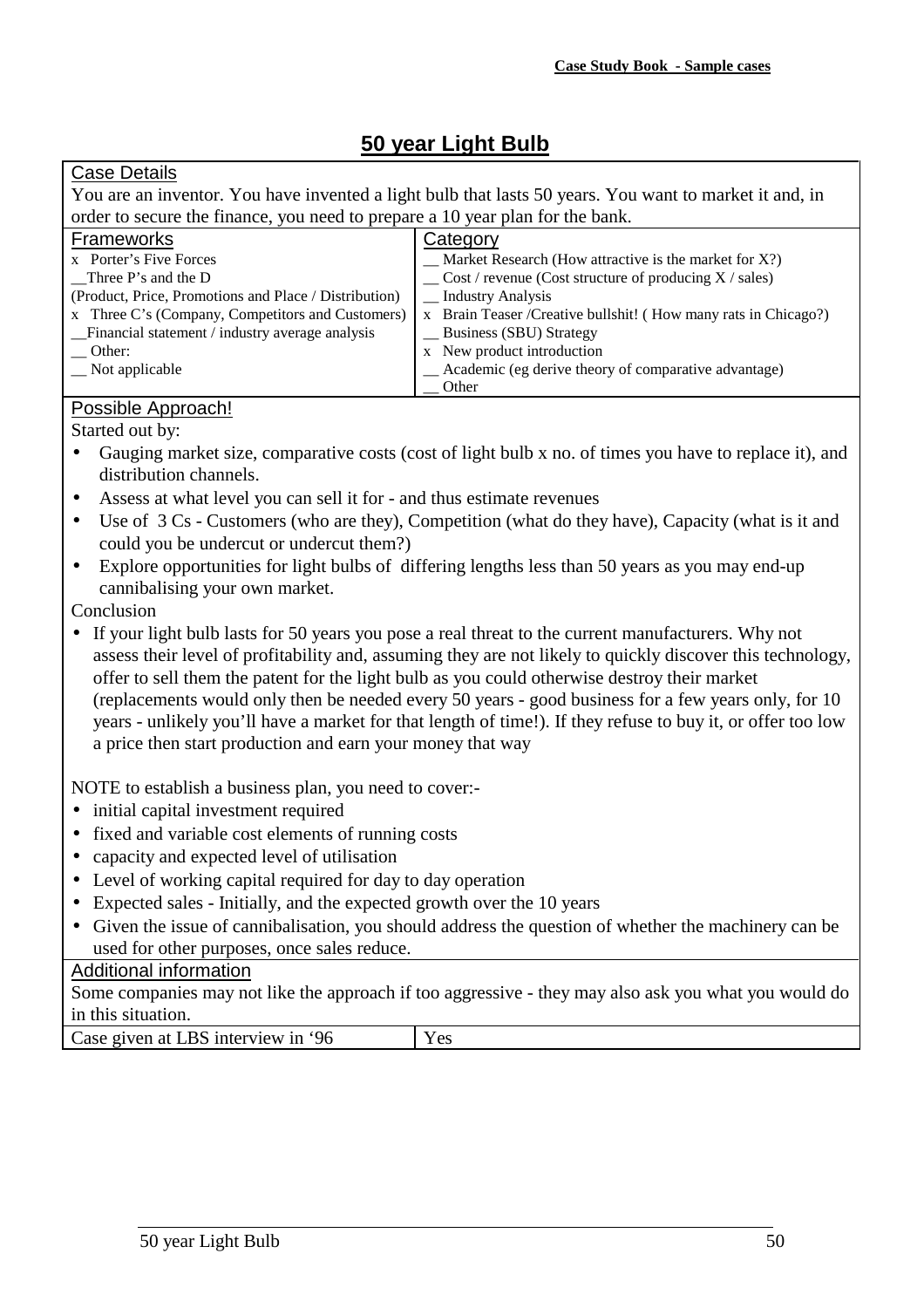## **Italian Pet Food**

<span id="page-11-0"></span>

|                                                                                                                 | v. . vvu                                                                                                 |  |
|-----------------------------------------------------------------------------------------------------------------|----------------------------------------------------------------------------------------------------------|--|
| <b>Case Details</b>                                                                                             |                                                                                                          |  |
|                                                                                                                 | While leaving his office, a partner at McKinsey tells you: 'Tomorrow I have a meeting with a new         |  |
|                                                                                                                 | client. I would like to see an estimate of the potential Italian market for animal food on my table by   |  |
| tomorrow morning.'.                                                                                             |                                                                                                          |  |
| You cannot access any data.                                                                                     |                                                                                                          |  |
| How would you approach this request?                                                                            |                                                                                                          |  |
| Frameworks                                                                                                      | Category                                                                                                 |  |
| Porter's Five Forces                                                                                            | x Market Research (How attractive is the market for $X$ ?)                                               |  |
| Three P's and the D                                                                                             | Cost / revenue (Cost structure of producing X / sales)                                                   |  |
| (Product, Price, Promotions and Place / Distribution)                                                           | _ Industry Analysis                                                                                      |  |
| _Three C's (Company, Competitors and Customers)                                                                 | _ Brain Teaser / Creative bullshit! (How many rats in Chicago?)                                          |  |
| Financial statement / industry average analysis<br>$\overline{\phantom{a}}$ Other:                              | _ Business (SBU) Strategy<br>New product introduction                                                    |  |
| x Not applicable                                                                                                | Academic (eg derive theory of comparative advantage)                                                     |  |
|                                                                                                                 | Other                                                                                                    |  |
| <b>Possible Approach</b>                                                                                        |                                                                                                          |  |
| Step 1                                                                                                          |                                                                                                          |  |
|                                                                                                                 | Start segmenting the 'animals': domestic, for 'production' (e.g. .cows), for entertainment (zoo, circus) |  |
| The interviewer narrows the analysis to 'domestic'                                                              |                                                                                                          |  |
| Start segmenting by family: mammals, fish, birds $\rightarrow$ mammals are selected                             |                                                                                                          |  |
|                                                                                                                 |                                                                                                          |  |
| Segment by species: cats, dogs, rabbits, $\rightarrow$ dogs are selected.                                       |                                                                                                          |  |
| Step 2                                                                                                          |                                                                                                          |  |
|                                                                                                                 | Estimate the number of domestic dogs (for example as a percentage of total number of families)           |  |
| Estimate the total calorific need of the Italian domestic dogs per year by assuming the weekly food             |                                                                                                          |  |
| intake of a dog. $\rightarrow$ assume 15 million families x 33 % (who own dogs) x 4kg (weekly food intake) x 50 |                                                                                                          |  |
| weeks                                                                                                           |                                                                                                          |  |
| $= 1,000$ million kg per annum                                                                                  |                                                                                                          |  |
| Step 3                                                                                                          |                                                                                                          |  |
| Estimate which percentage of food intake is covered by products bought in the market (assume 80% is             |                                                                                                          |  |
| purpose bought dog food, the rest being scraps)                                                                 |                                                                                                          |  |
| Consider the products available in the market (wet food, dry food)                                              |                                                                                                          |  |
|                                                                                                                 | Assume Kg sold inversely proportional to price (typical downward sloping demand curve - question         |  |
|                                                                                                                 |                                                                                                          |  |
| whether this is valid - what substitutes exist? To what extent is demand price elastic or inelastic?)           |                                                                                                          |  |
| Take the volume estimated in step 2 and multiply by the price (estimated) to get the potential market for       |                                                                                                          |  |
| the Italian dog food                                                                                            |                                                                                                          |  |
|                                                                                                                 |                                                                                                          |  |
|                                                                                                                 |                                                                                                          |  |
| <b>Additional information</b>                                                                                   |                                                                                                          |  |
| None                                                                                                            |                                                                                                          |  |
| Case given at LBS interview in '96                                                                              | Yes                                                                                                      |  |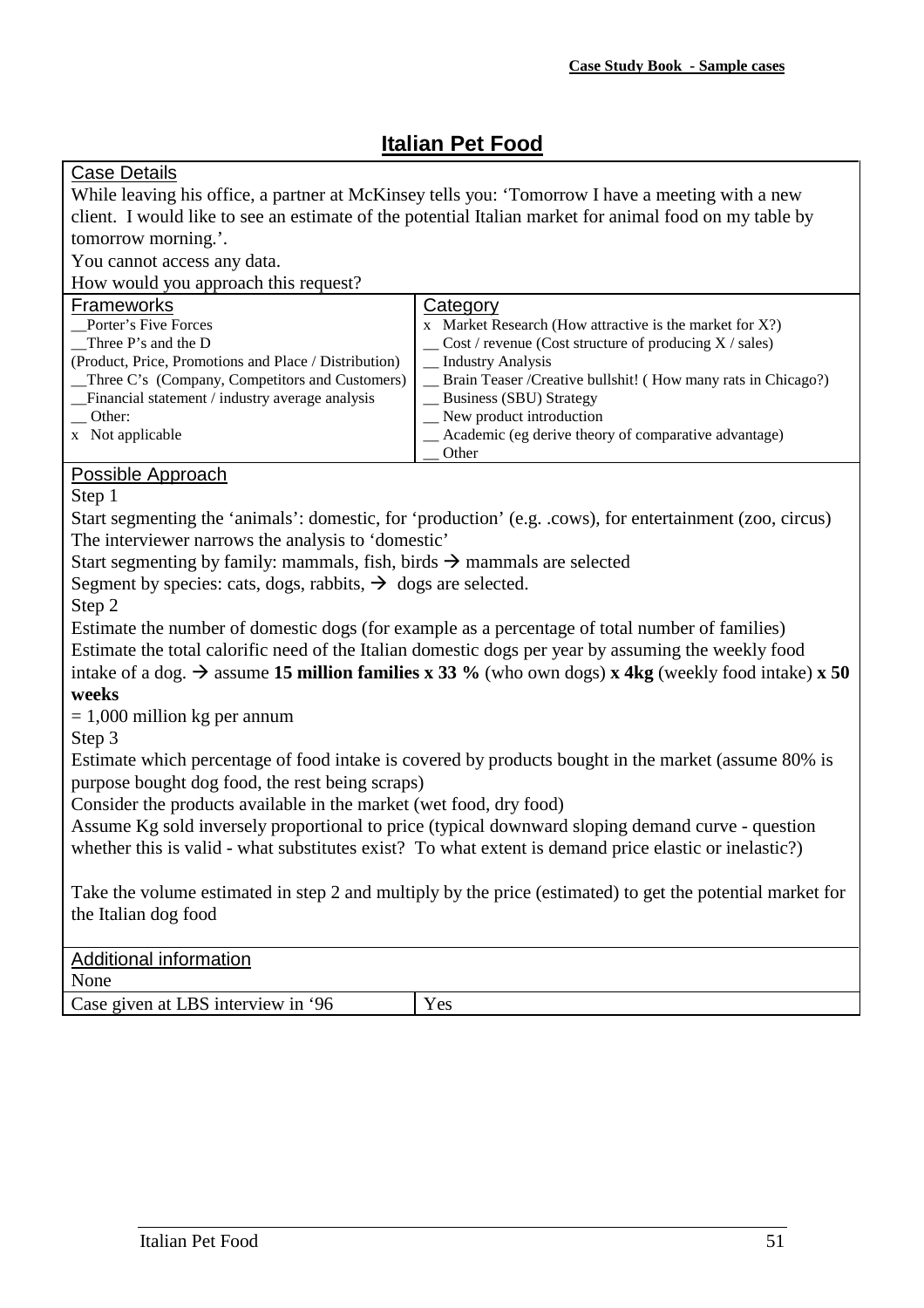## **New Can**

#### <span id="page-12-0"></span>Case Details

Drink cans were traditionally made from three separate pieces of metal (Top, bottom, and side). A new technology known as the two piece tin is now in use at many canning facilities in the US. I want you to imagine that you are in the executive conference room of a large US canning facility that is considering transferring to the two piece technology. Please take on the role of each of the vice-presidents of the facility and present to me what you think each of them would have to say about the decision to stay with the three piece or move to the two piece.

| Frameworks                                            | Category                                                       |
|-------------------------------------------------------|----------------------------------------------------------------|
| Porter's Five Forces                                  | $M$ arket Research (How big/good is the market for X?)         |
| Three P's and the D                                   | x Cost / revenue (Cost structure of producing $X$ / sales)     |
| (Product, Price, Promotions and Place / Distribution) | x Industry Analysis                                            |
| x Three C's (Company, Competitors and                 | _ Brain Teaser /Creative bullshit! (How many rats in Chicago?) |
| Customers)                                            | _ Business (SBU) Strategy                                      |
| Financial statement / industry average analysis       | $\mathcal{L}$ New product introduction                         |
| Other:                                                | _ Academic (eg derive theory of comparative advantage)         |
| Not applicable                                        | Other:                                                         |
|                                                       |                                                                |

#### Possible Approach

An impressive way to start this answer would be to ask if the factory was organised by function or process. Since factories are typically functionally organised. I would start by saying something like: "Why don't we go along the value-chain and explore the benefits and advantages for a manager responsible for each segment of the chain?"

Using a framework ensures that you are in McKinsey speak MECE (Mutually exclusive and collectively exhaustive), otherwise you might bounce around for 10 minutes and forget operations!

This is not an exhaustive list, but it serves to give you some ideas.

#### **Procurement**

- Lower metal content reduces raw materials inventory, freeing up space and cash.
- Identify new suppliers for high tech materials or work with existing to change material specs.

#### Human Resources

- Downsizing from increased automation
- Retraining lead-times

#### Information Technology

• Probably plug and play with legacy systems

#### Infrastructure (Finance, accounting, quality…)

- Where is the money coming from?
- We should be able to sell the three piece line to a subsidiary or company operating in a developing country

#### **Operations**

- Change-over options (Pilot or parallel run unnecessary unless we are an early adopter, more likely a shut down / start-up implementation utilising around the clock vendor technicians and our engineers.
- Large positives with new machinery: lower maintenance, better control interfaces, high volumes and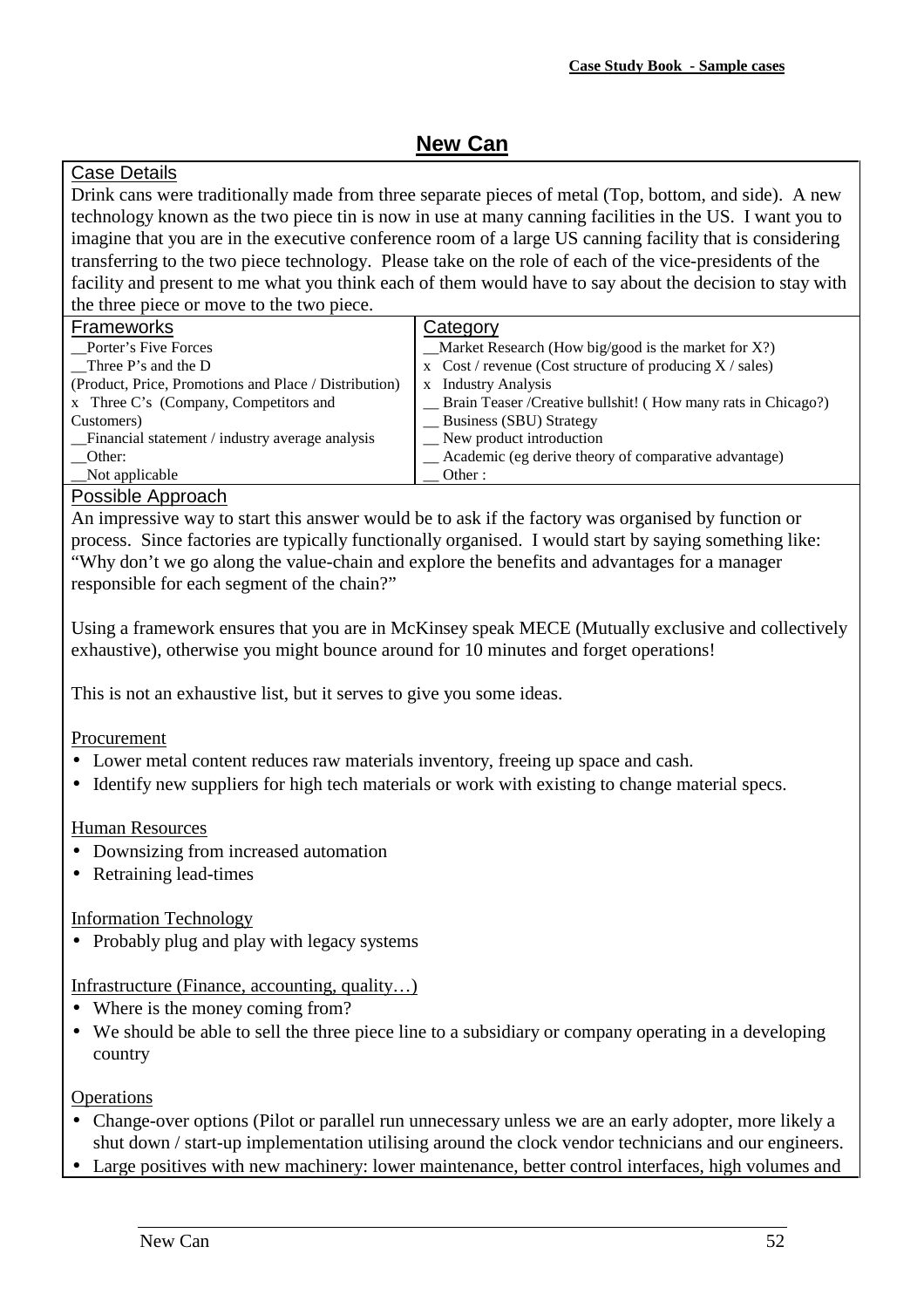tolerances, less staff but more highly trained.

#### Distribution

• Infrastructure compatibility (pallet sizes, stacking height, handling ease...)

Sales and marketing

• Customer reaction - are we an early adopter - if not - no issues, if yes, some education required. E.g. cost and environment - less waste, ring pull stays with the can, so less litter.

**Service** 

• non issue?

One problem with this case and many in general is that it parallels a HBS case - Crown Cork & Seal. If the interviewer knows that it is taught in your core strategy class he / she may expect:

- 1. A much richer answer
- 2. You to reveal that you are familiar with the case I wouldn't tell them before starting since this will raise expectations. Since I was not interviewing with other students from the same school, I kept my mouth shut
- 3. However it may be that the interviewer can tell that you have done the case before, because you answer too quickly and in too much detail for it to be spontaneous. If this is the case it is better to be open about your familiarity with the case.

Additional information

• None

Case given at LBS interview in '96 No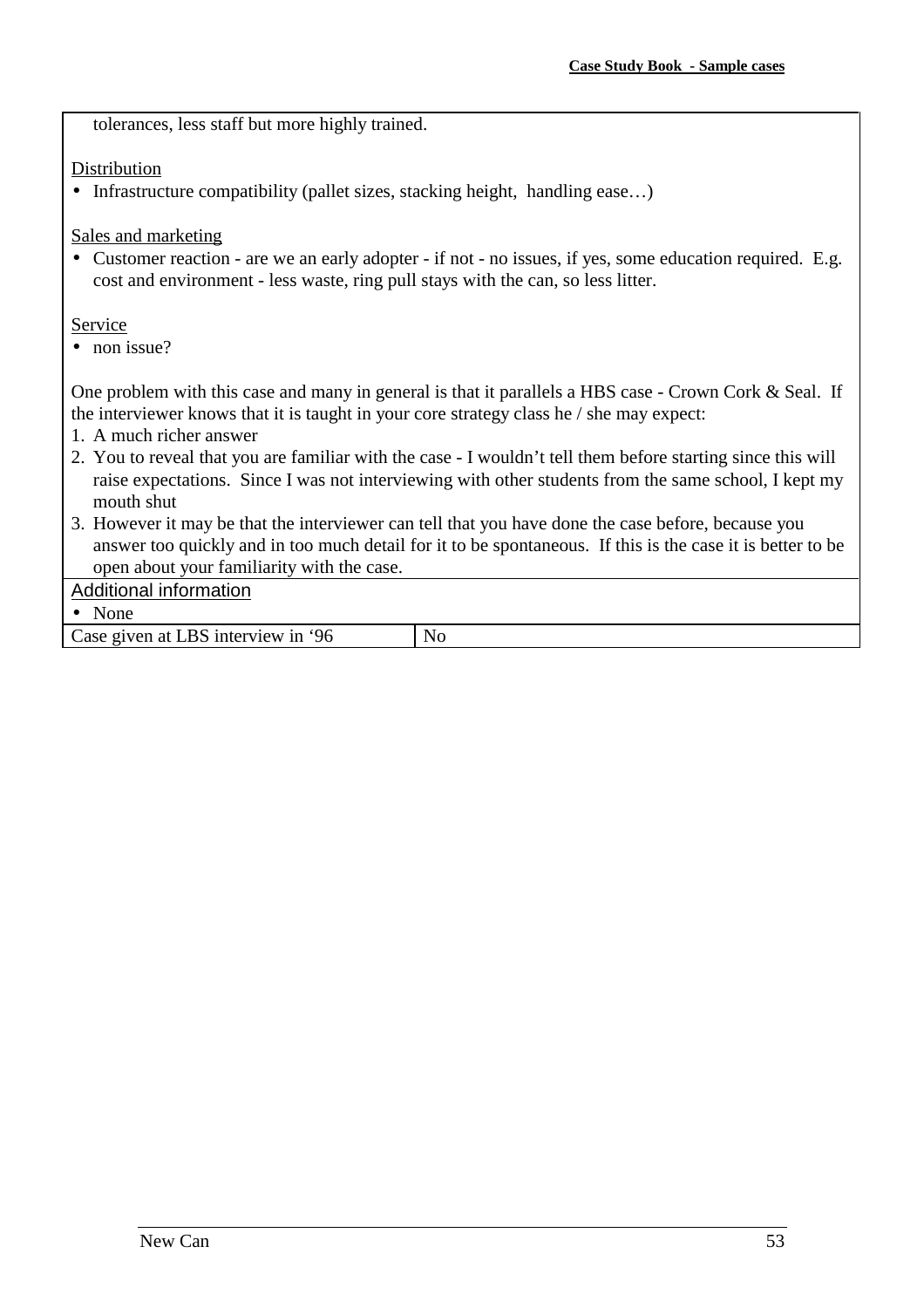## **Anti Depressant**

### <span id="page-14-0"></span>Case Details

A leading pharmaceutical company specialising in anti-biotics and decongestants has developed a new product - an anti depressant. This is a new area for the company and the MD wants to know which one of the following options to take:

- 1. Sell the patent
- 2. Go ahead with the launch
- 3. Co-market the product with another company which has experience in this channel

## Which one will you take?

This is a 'me too product' with two other established brands commanding 15% and 10% of the total psychiatric market. An improved product was launched by another company last year which has already taken 20% of the market But your product is the old technology. In the long run the new technology will replace the old one

| Frameworks                                            | Category                                                         |
|-------------------------------------------------------|------------------------------------------------------------------|
| Porter's Five Forces                                  | x Market Research (How attractive is the market for $X$ ?)       |
| Three P's and the D                                   | $\text{Cost}/$ revenue (Cost structure of producing X / sales)   |
| (Product, Price, Promotions and Place / Distribution) | _ Industry Analysis                                              |
| _Three C's (Company, Competitors and Customers)       | __ Brain Teaser / Creative bullshit! (How many rats in Chicago?) |
| Financial statement / industry average analysis       | _ Business (SBU) Strategy                                        |
| Other:                                                | x New product introduction                                       |
| x Not applicable                                      | _ Academic (eg derive theory of comparative advantage)           |
|                                                       | Other                                                            |

## Possible Approach!

Go for co-marketing since:

- company has no previous experience in the psychiatric market
- although GP's (our existing customers) buy 80% of the anti-depressant and Psychiatrists buy 20% -GP's are followers and the Psychiatric's are thought leaders. So it pays to capture their market.
- The cost structure of the pharmaceutical industry is such that every incremental sale will increase profits. It's cost of sale is only 20% of total revenue.
- Full scale launch is too expensive
- Patenting will still give a loss since R&D cost is so high

## Additional information

Note - in problems such as this, a good logical approach is to take each alternative separately and for each one, look at the main pros  $\&$  cons (using a framework if there is one which fits). Also identify the critical success factors. This analysis can therefore be used as the basis for making the choice of a preferred alternative. Be sure to tell the interviewer exactly what approach you are planning to take, in answering the question.

| $\mathsf{\_B} \mathsf{S}^{\scriptscriptstyle\top}$<br>$96^{\circ}$<br>given at I<br>Case<br>1n<br>interview<br>$\mathbf{v} \, \mathbf{a} \, \mathbf{c}$<br>ັບ<br>______ |
|-------------------------------------------------------------------------------------------------------------------------------------------------------------------------|
|-------------------------------------------------------------------------------------------------------------------------------------------------------------------------|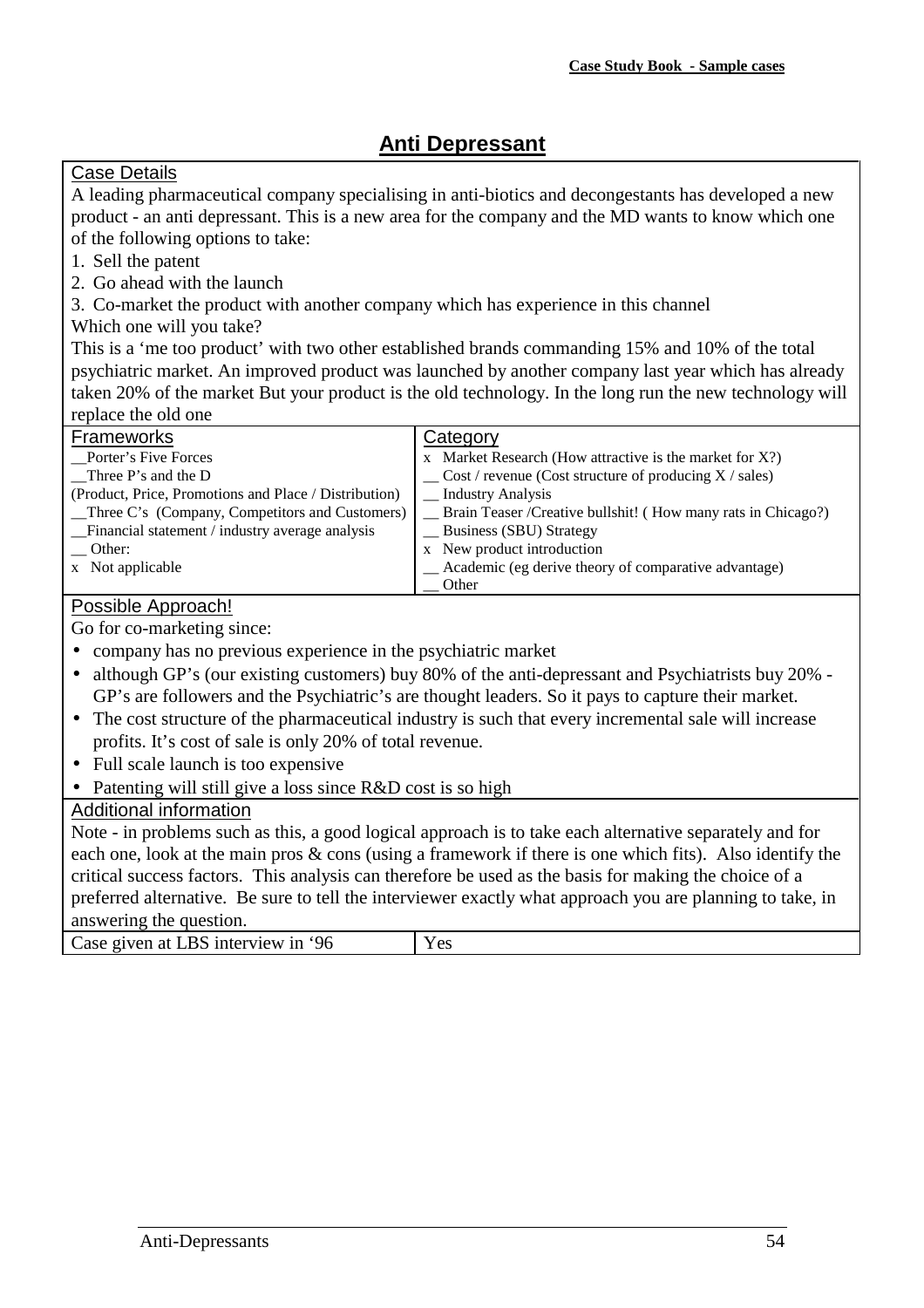## **Aluminium Ingots**

<span id="page-15-0"></span>

| <b>Case Details</b>                                                                              |                                                                                                    |  |  |
|--------------------------------------------------------------------------------------------------|----------------------------------------------------------------------------------------------------|--|--|
| Your client makes aluminium ingots. Your client's major competitor has recently introduced a new |                                                                                                    |  |  |
|                                                                                                  |                                                                                                    |  |  |
| process technology that reduces its costs by 50%. What are your client's options                 |                                                                                                    |  |  |
|                                                                                                  |                                                                                                    |  |  |
| Frameworks                                                                                       | <b>Category</b>                                                                                    |  |  |
| Porter's Five Forces                                                                             | $M$ arket Research (How big/good is the market for X?)                                             |  |  |
| Three P's and the D                                                                              | $\_\_$ Cost / revenue (Cost structure of producing X / sales)                                      |  |  |
| (Product, Price, Promotions and Place / Distribution)                                            | x Industry Analysis                                                                                |  |  |
| x Three C's (Company, Competitors and                                                            | _ Brain Teaser / Creative bullshit! (How many rats in Chicago?)                                    |  |  |
| Customers)                                                                                       | <b>Business (SBU) Strategy</b>                                                                     |  |  |
| Financial statement / industry average analysis                                                  | _New product introduction                                                                          |  |  |
| x Other: Logical thinking                                                                        | _ Academic (eg derive theory of comparative advantage)                                             |  |  |
| Not applicable<br>Other:                                                                         |                                                                                                    |  |  |
| Possible Approach                                                                                |                                                                                                    |  |  |
| Your first question should be: "Are aluminium ingots a commodity product?" The answer is yes.    |                                                                                                    |  |  |
|                                                                                                  | Remember that the lowest cost producer wins in a commodity industry. (The producer with the lowest |  |  |
| costs can charge the lowest price.)                                                              |                                                                                                    |  |  |
| Your client's options are:-                                                                      |                                                                                                    |  |  |
| 1. Invent around the patent.                                                                     |                                                                                                    |  |  |
| 2. Exit the industry.                                                                            |                                                                                                    |  |  |
| 3. Try to differentiate itself. For example, offer better service (eg faster shipments).         |                                                                                                    |  |  |
| (Remember your client cannot differentiate its product because the product is a commodity)       |                                                                                                    |  |  |
| Additional information                                                                           |                                                                                                    |  |  |
| None                                                                                             |                                                                                                    |  |  |
| Case given at LBS interview in '96                                                               | N <sub>0</sub>                                                                                     |  |  |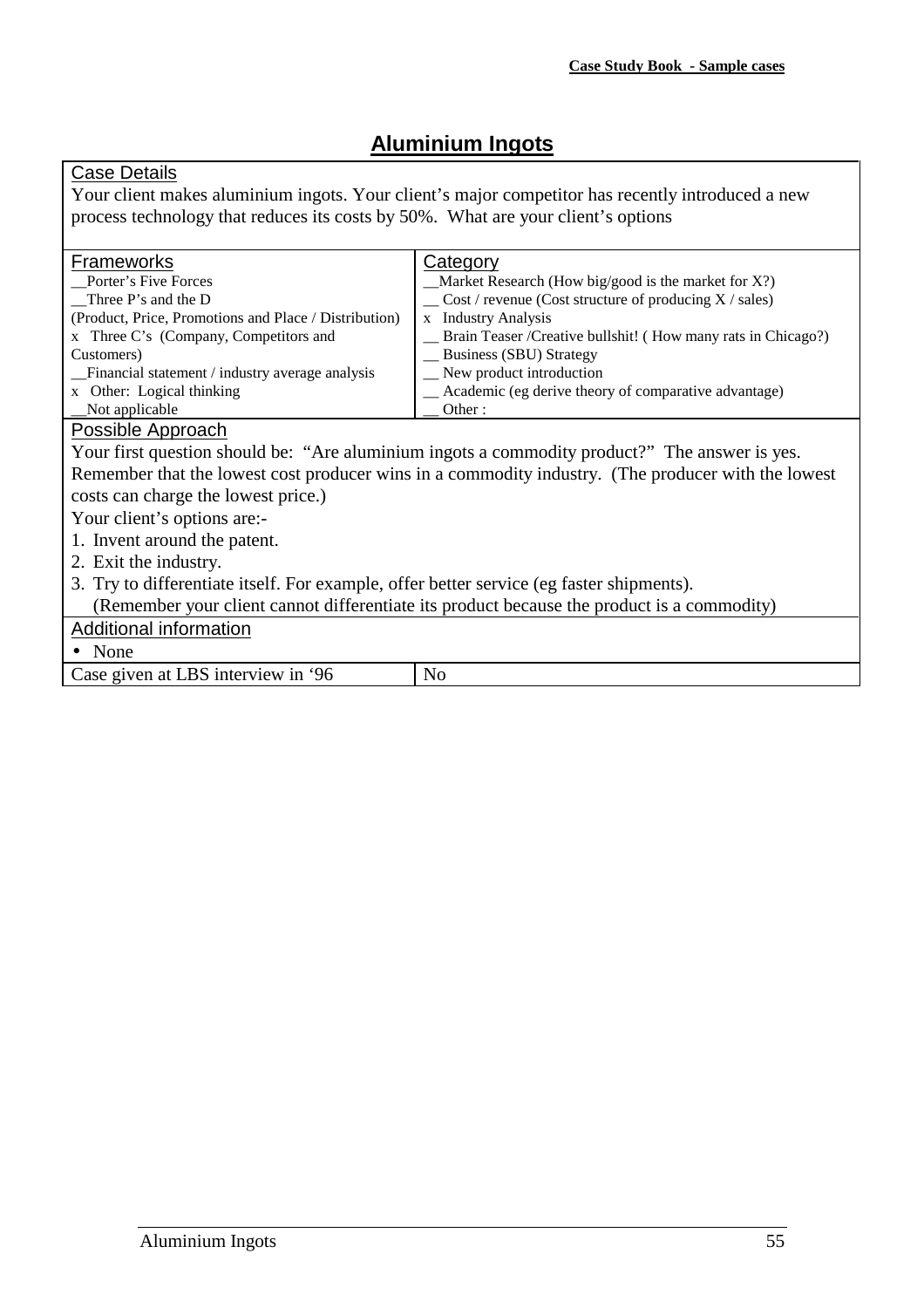## **Pizza Market**

<span id="page-16-0"></span>

| <b>Case Details</b>                                                                                                                                                                                                          |                                                                                                     |  |  |  |
|------------------------------------------------------------------------------------------------------------------------------------------------------------------------------------------------------------------------------|-----------------------------------------------------------------------------------------------------|--|--|--|
| The client, a small pizza chain, is concerned that Pizza Hut's market share is increasing, and that Pizza                                                                                                                    |                                                                                                     |  |  |  |
| Hut also has bigger margins. How do you find out if this is true.                                                                                                                                                            |                                                                                                     |  |  |  |
| Frameworks                                                                                                                                                                                                                   | Category                                                                                            |  |  |  |
| Porter's Five Forces                                                                                                                                                                                                         | Market Research (How attractive is the market for X?)                                               |  |  |  |
| $\Box$ Three P's and the D                                                                                                                                                                                                   | x Cost / revenue (Cost structure of producing $X$ / sales)                                          |  |  |  |
| (Product, Price, Promotions and Place / Distribution)                                                                                                                                                                        | <b>Industry Analysis</b>                                                                            |  |  |  |
| x Three C's (Company, Competitors and                                                                                                                                                                                        | Brain Teaser /Creative bullshit! (How many rats in Chicago?)                                        |  |  |  |
| Customers)                                                                                                                                                                                                                   | _ Business (SBU) Strategy                                                                           |  |  |  |
| _Financial statement / industry average analysis                                                                                                                                                                             | _New product introduction                                                                           |  |  |  |
| $\equiv$ Other:                                                                                                                                                                                                              | _ Academic (eg derive theory of comparative advantage)                                              |  |  |  |
| Not applicable                                                                                                                                                                                                               | Other                                                                                               |  |  |  |
| <b>Possible Approach!</b>                                                                                                                                                                                                    |                                                                                                     |  |  |  |
| There are two different dimensions to this question. You should approach each separately:-                                                                                                                                   |                                                                                                     |  |  |  |
| <b>1 Market Share</b>                                                                                                                                                                                                        |                                                                                                     |  |  |  |
| I used the three C's to analyse costs (effecting margins), customers (effecting revenues) and competitor                                                                                                                     |                                                                                                     |  |  |  |
| analysis.                                                                                                                                                                                                                    |                                                                                                     |  |  |  |
| Oven manufacturers can give information on the number of ovens Pizza Hut is purchasing, indicating<br>$\bullet$<br>any new/larger stores and therefore reflecting market share. Also check the phone book for new<br>stores. |                                                                                                     |  |  |  |
| $\bullet$                                                                                                                                                                                                                    | Customer surveys can give an indication of restaurant preferences, (note you're looking for changes |  |  |  |
|                                                                                                                                                                                                                              | in taste). The questionnaire should be divided by time periods. (eg: have you visited Pizza Hut in  |  |  |  |
|                                                                                                                                                                                                                              | last 6 months? last 12 months?) This will give you an historical database as well, from which to    |  |  |  |
|                                                                                                                                                                                                                              | analyse trends. Also, competitors are burger chains, chicken shops etc Customer survey should       |  |  |  |
| include these to determine who is loosing out to Pizza Hut.                                                                                                                                                                  |                                                                                                     |  |  |  |
|                                                                                                                                                                                                                              |                                                                                                     |  |  |  |
|                                                                                                                                                                                                                              | Have a meal in Pizza Hut to see what's different. eg: prices, customer turnover speed, size of      |  |  |  |
| restaurant, what's on the pizzas, new products (eg: salad bar) etc                                                                                                                                                           |                                                                                                     |  |  |  |
| <b>2 Bigger Margins</b>                                                                                                                                                                                                      |                                                                                                     |  |  |  |

This will be based upon a Cost & Revenue analysis

Revenue - consider whether prices on Pizza Hut menus have gone up

Cost - talk to staff who may have worked there

Have Pizza Hut recently changed suppliers etc

## Additional information

BAH seem to love customer surveys

|                                                              | <b>Draft</b> begin to fove cabioliter but very |  |
|--------------------------------------------------------------|------------------------------------------------|--|
| BS.<br>96<br>Case given at L<br>, interview<br>$\alpha$<br>ັ |                                                |  |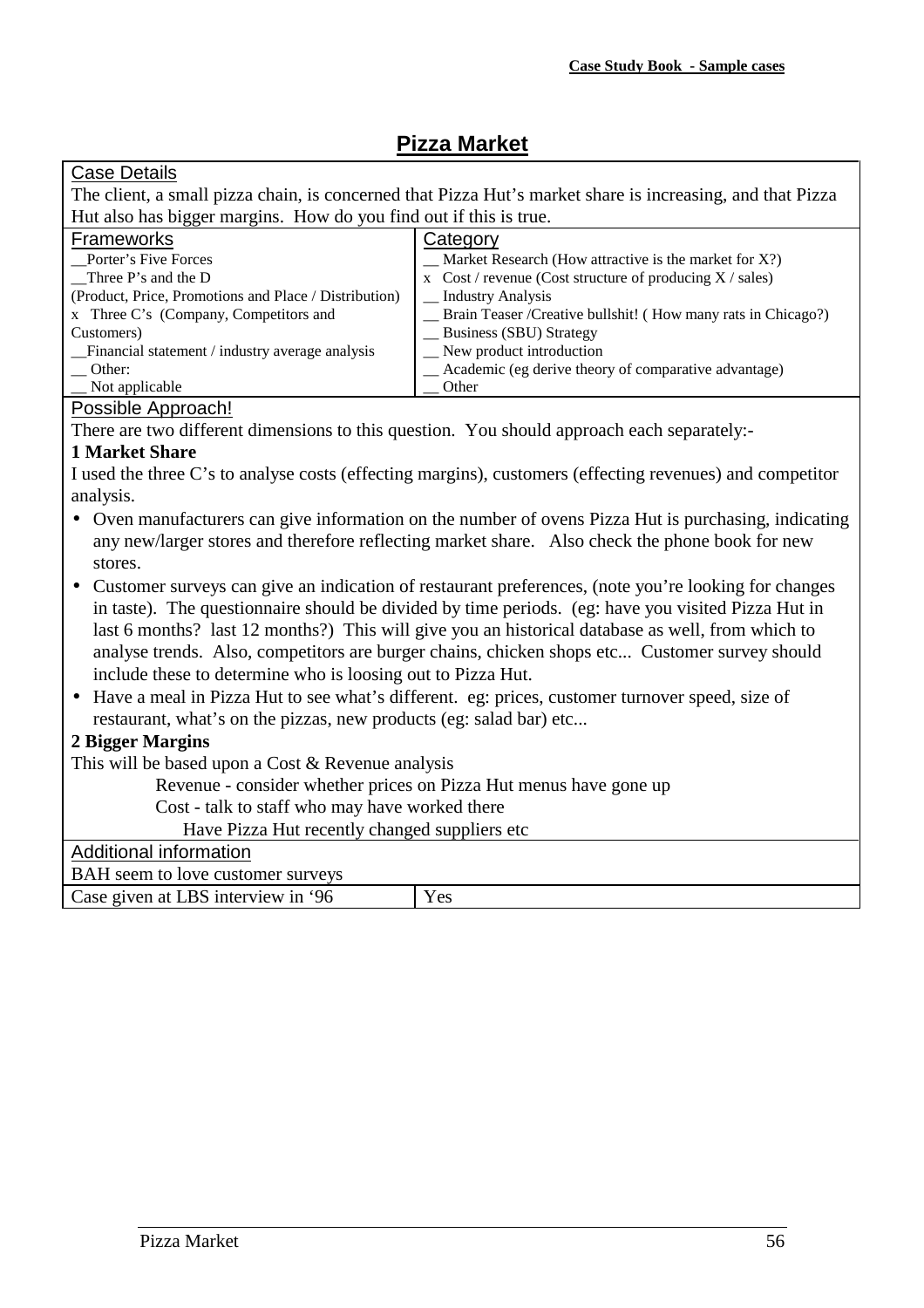## **China Co.**

<span id="page-17-0"></span>Case Details

The CEO of a large diversified building products company has asked us to help him examine the operations of his china products division. China products include tubs, toilets, and urinals. Specifically, he wants to know if he should approve a \$200 million capital expenditure for new manufacturing facilities.

The company is:-

- One of seven producers in the United States: largest producer has 20%, our client is number three with 15%
- Prices for the client's products have been flat
- The two largest competitors appear to earn a small return; our client is break even
- The largest competitor has just announced plans for a major modern plan

What issues must be considered?

| Frameworks                                          | Category                                                              |
|-----------------------------------------------------|-----------------------------------------------------------------------|
| x Porter's Five Forces                              | $M$ arket Research (How attractive is the market for X?)              |
| Three P's and the D                                 | $\text{Cost}/\text{ revenue}$ (Cost structure of producing X / sales) |
| (Product, Price, Promotions and Place/Distribution) | x Industry Analysis                                                   |
| x Three C's (Company, Competitors and               | _Brain Teaser /Creative bullshit! (How many rats in Chicago?)         |
| Customers)                                          | x Business (SBU) Strategy                                             |
| Financial statement / industry average analysis     | New product introduction                                              |
| Other:                                              | _Academic (eg derive theory of comparative advantage)                 |
| Not applicable                                      | Other:                                                                |
| <b>D</b> 9 T . A 1 T                                |                                                                       |

#### Possible Approach!

Marketing

- How rational has pricing been in the industry
- Have competitors ever announced capacity expansions before and then not implemented them?
- Are there opportunities to rationalise the product line?
- Does the new finish that will result from the investment "pay for itself" with higher prices? Competitive Position:
- How important is the product line to each competitor?
- Are the products sold in combination (with each other or with other products such as fittings)
- Would exiting this business affect the sales, profits or cost of the other business units?
- Are there advantages to plants being located in specific places due to high transportation cost
- If the competitor's new plant is built, will other competitors exit?

External environment

- Is regulation important?
- Are there changing demographics that will affect demand?
- Customer
- Do customers demand a full line supplier (for example if other building products are required)
- Is any significant portion of sales to single customers (eg Sears)

Barriers to entry or exit

- What is the minimum efficient size for the new plant?
- How expensive is entry or exit? Has there been a history of change in the industry players? Manufacturing
- Do the plants produce other products or contribute to overhead?
- Are there ways in which costs can be substantially lowered?

Clarify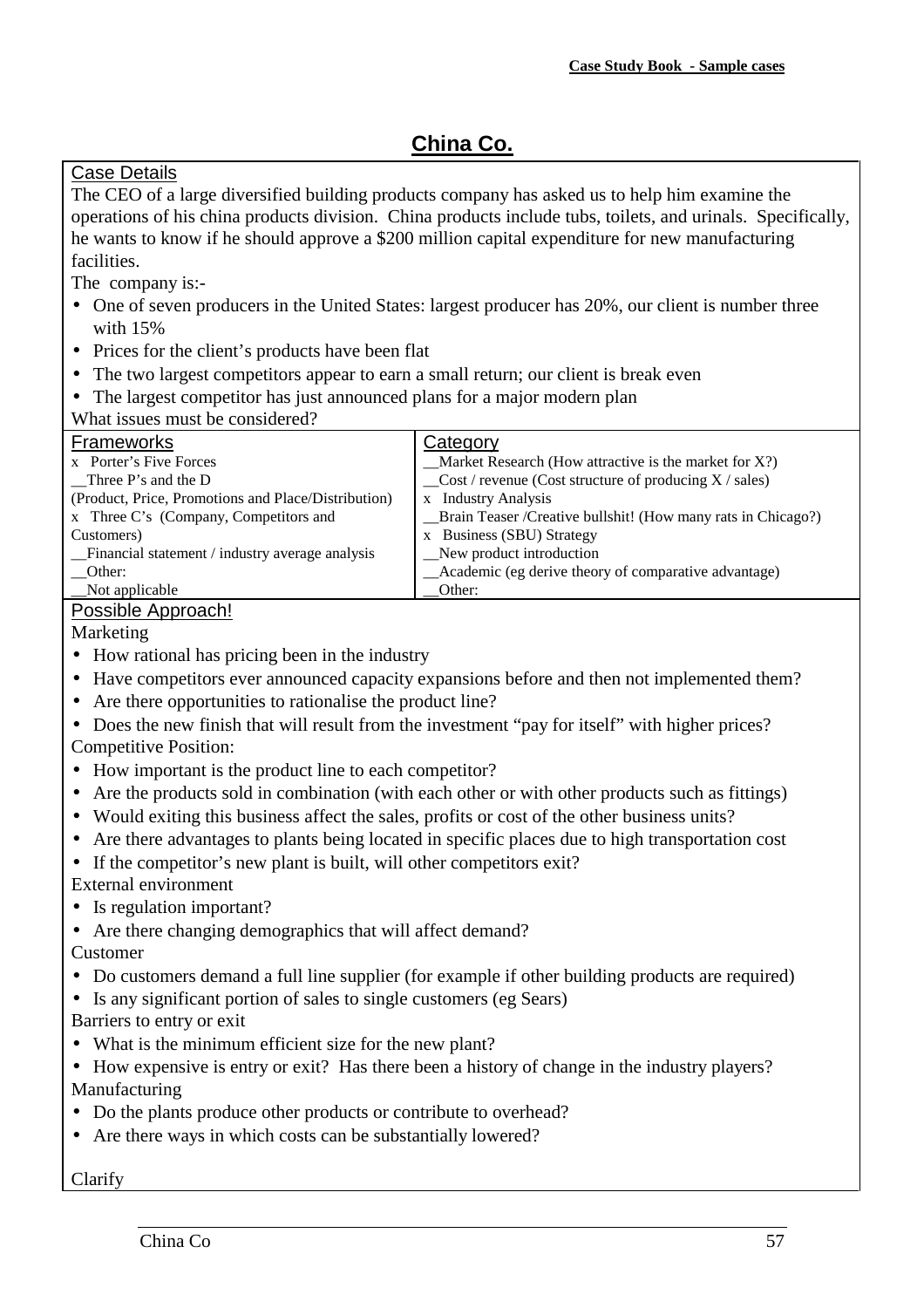- Is the planned investment expected to lower costs? (Yes but not substantially, because the new process will result in a better finish)
- Does the company rely on a limited source of raw materials? (No, as the materials are easy to get)
- Has the market been growing? (Market is linked to new housing)
- Is there over-capacity in this market?
- What are the competitors' relative cost positions?
- Market segmentation residential vs. industrial vs. commercial
- Price points cheap vs. expensive / quality

## Additional information

None

Case given at LBS interview in '96 No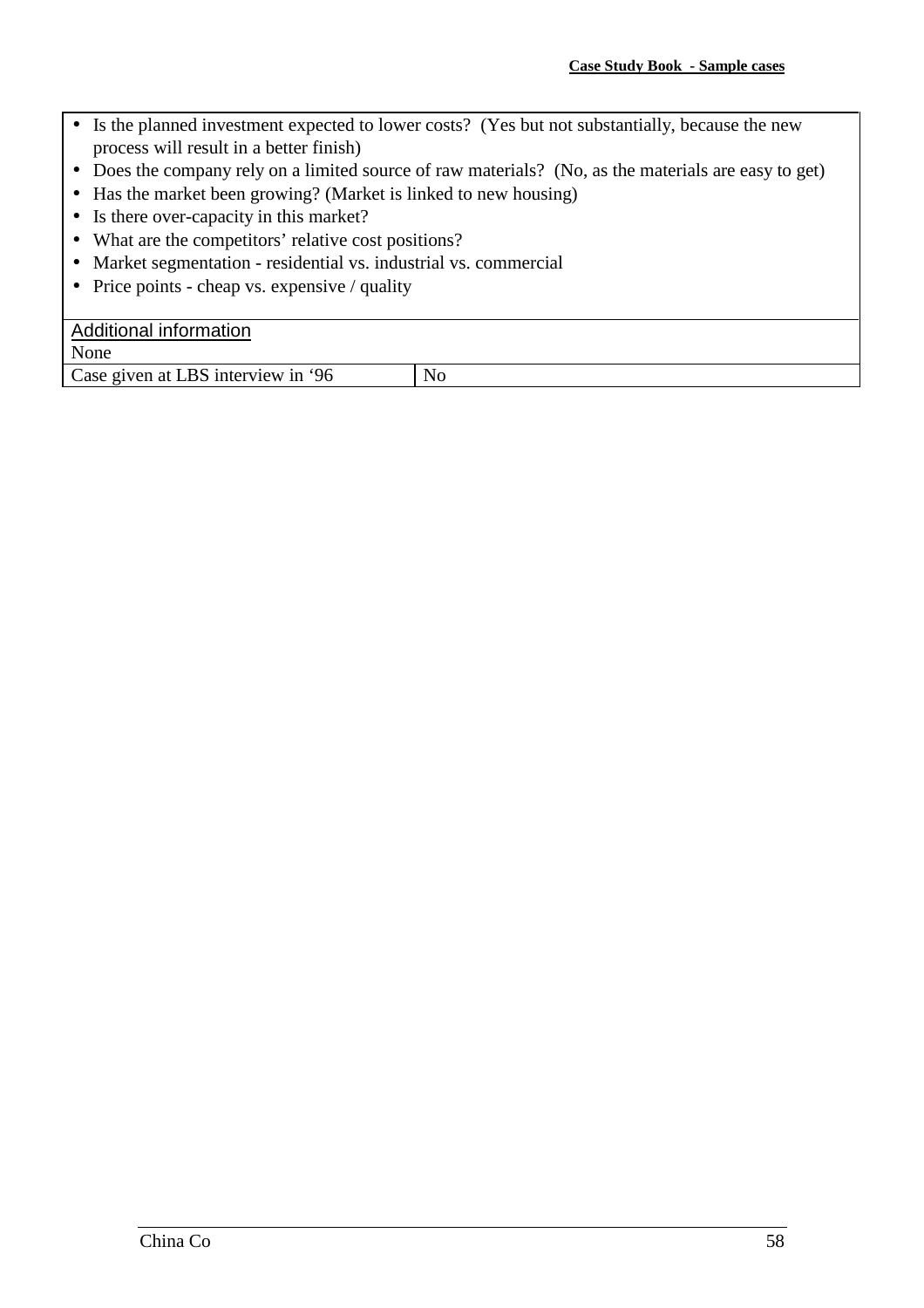## **Europhone**

## <span id="page-19-0"></span>Case Details

Our client is a European pay telephone manufacturer. They are experiencing sharp decreases in profitability after a history of strong, consistent earnings. Their competitors are facing similar problems. What should they do?

| <b>Frameworks</b>                                     | Category                                                              |
|-------------------------------------------------------|-----------------------------------------------------------------------|
| x Porter's Five Forces                                | x Market Research (How attractive is the market for $X$ ?)            |
| Three P's and the D                                   | $\text{Cost}/\text{ revenue}$ (Cost structure of producing X / sales) |
| (Product, Price, Promotions and Place / Distribution) | x Industry Analysis                                                   |
| x Three C's (Company, Competitors and                 | _Brain Teaser /Creative bullshit! (How many rats in Chicago?)         |
| Customers)                                            | _ Business (SBU) Strategy                                             |
| Financial statement / industry average analysis       | New product introduction                                              |
| Other:                                                | _Academic (eg derive theory of comparative advantage)                 |
| $\sqrt{\ }$ Not applicable                            | Other:                                                                |
|                                                       |                                                                       |

#### Possible Approach

Questioning the interviewer using an approach driven by the 5 forces and the 3 C's elicits the following information:-

- The buyers of the equipment are either large private telephone companies or state-owned agencies.
- Not all equipment is interchangeable, depending upon switching devices, etc. however, most companies can produce variant systems to comply with large market requirements (accepting different coins, ability to connect to different switching equipment etc).
- The adoption cycle for underdeveloped countries is somewhat odd. The typical network economics operate - if you are the only one with a phone, who do you call? After the first movers make purchases, the installed base increases until the initial saturation level is achieved. At the same time, private phone purchases increase, somewhat offsetting the need for further purchases of pay phones. Once phones become ubiquitous, the final saturation point is achieved. From this point forward, a replacement cycle begins in periods of about five years.
- At the time of the case, credit card public phones were vastly increasing in demand. Most markets had experienced aggressive programs to replace the old coin phones with this new product

## **Conclusion**

• The recent wave of large credit card phone installations meant that the old phones were being replaced before physical obsolescence. The entire industry will experience a downturn until the newly installed base in the large markets needs replacement. They have no choice but to wait for this next wave of replacement purchases.

## Additional Information None Case given at LBS interview in '96 No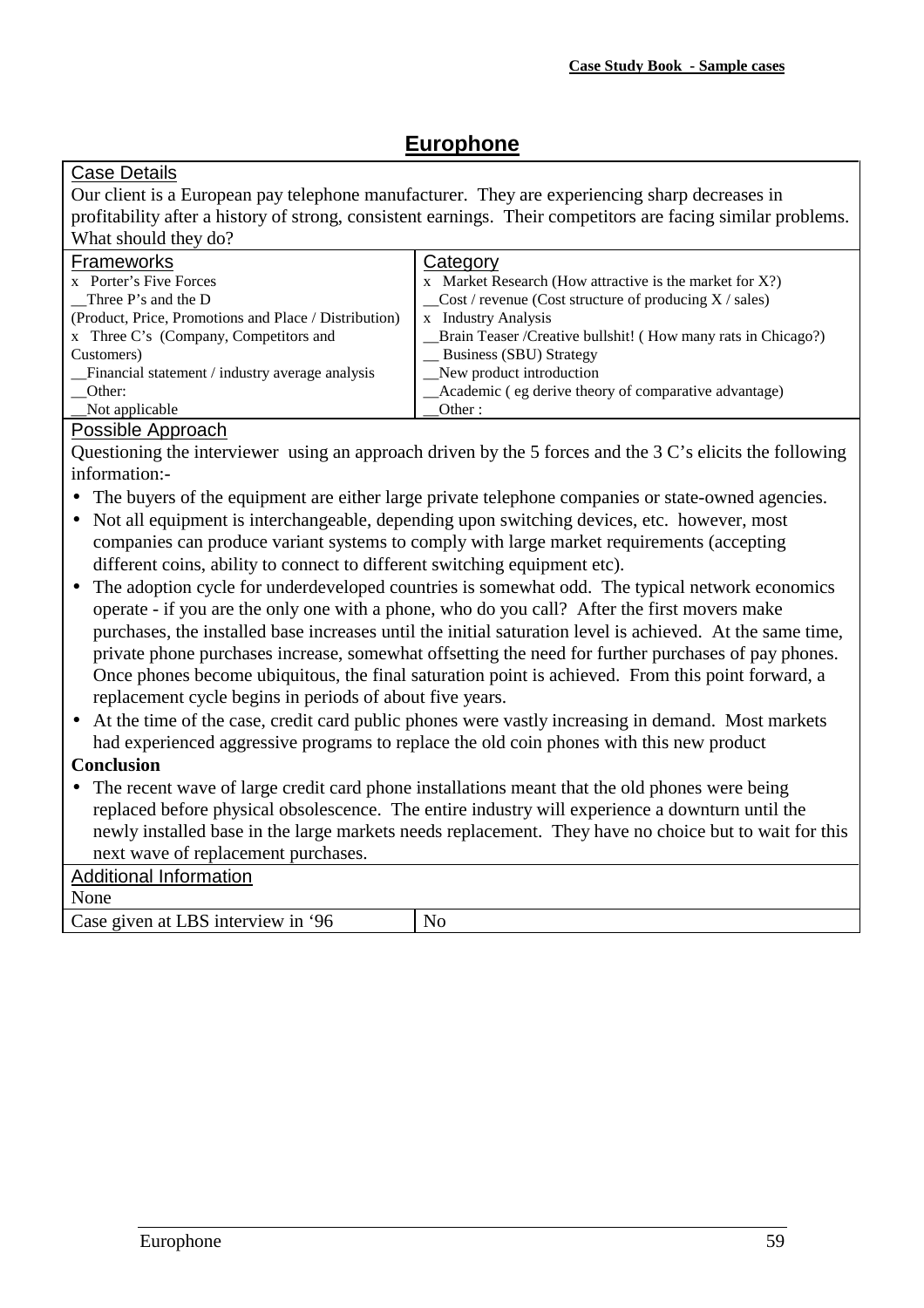## **Hunt & Fish Magazine**

<span id="page-20-0"></span>

|                                                                                                       | <b>HUIIT &amp; FISH Magazine</b>                                                                       |  |  |
|-------------------------------------------------------------------------------------------------------|--------------------------------------------------------------------------------------------------------|--|--|
| <b>Case Details</b>                                                                                   |                                                                                                        |  |  |
|                                                                                                       | Our client is a media conglomerate that owns a hunting and fishing magazine. Profitability has fallen. |  |  |
| What can they do to improve profitability?                                                            |                                                                                                        |  |  |
| Frameworks                                                                                            | <b>Category</b>                                                                                        |  |  |
| Porter's Five Forces                                                                                  | $M$ arket Research (How attractive is the market for X?)                                               |  |  |
| Three P's and the D                                                                                   | x Cost / revenue (Cost structure of producing $X$ / sales)                                             |  |  |
| (Product, Price, Promotions and Place / Distribution)                                                 | <b>Industry Analysis</b>                                                                               |  |  |
| _ Three C's (Company, Competitors and                                                                 | _Brain Teaser /Creative bullshit! (How many rats in Chicago?)                                          |  |  |
| Customers)<br>x Financial statement / industry average analysis                                       | _ Business (SBU) Strategy<br>New product introduction                                                  |  |  |
| Other:                                                                                                | Academic (eg derive theory of comparative advantage)                                                   |  |  |
| Not applicable<br>Other:                                                                              |                                                                                                        |  |  |
| Possible Approach                                                                                     |                                                                                                        |  |  |
| • Explore both the cost and revenue portions of the profitability equation.                           |                                                                                                        |  |  |
| • Find out what has changed to cause profitability to fall and then see what might be done to improve |                                                                                                        |  |  |
| profitability                                                                                         |                                                                                                        |  |  |
| Costs                                                                                                 |                                                                                                        |  |  |
| • These have not risen dramatically                                                                   |                                                                                                        |  |  |
| There is no opportunity to reduce costs further                                                       |                                                                                                        |  |  |
| Revenue                                                                                               |                                                                                                        |  |  |
| • What components make up revenue:-                                                                   |                                                                                                        |  |  |
| • Circulation (subscriber) revenue                                                                    |                                                                                                        |  |  |
|                                                                                                       |                                                                                                        |  |  |
| • Circulation has increased and the goal is just to break even with subscription revenue              |                                                                                                        |  |  |
| • Advertising revenue                                                                                 |                                                                                                        |  |  |
| • This has fallen dramatically                                                                        |                                                                                                        |  |  |
|                                                                                                       | • With the increase in number of subscribers, there has been a change in the                           |  |  |
| composition of the subscriber base                                                                    |                                                                                                        |  |  |
|                                                                                                       | The audience is now more general, but the advertisers were targeting the hunting and                   |  |  |
|                                                                                                       | fishing market specifically. They have stopped advertising as they no longer reach the                 |  |  |
| same audience                                                                                         |                                                                                                        |  |  |
| Recommendation                                                                                        |                                                                                                        |  |  |
| • Cut back circulation and focus on a specialised group                                               |                                                                                                        |  |  |
| <b>Additional Information</b>                                                                         |                                                                                                        |  |  |
| • Understand the components of revenue                                                                |                                                                                                        |  |  |
| • Understand what is important to the advertisers                                                     |                                                                                                        |  |  |
| Case given at LBS interview in '96                                                                    | N <sub>o</sub>                                                                                         |  |  |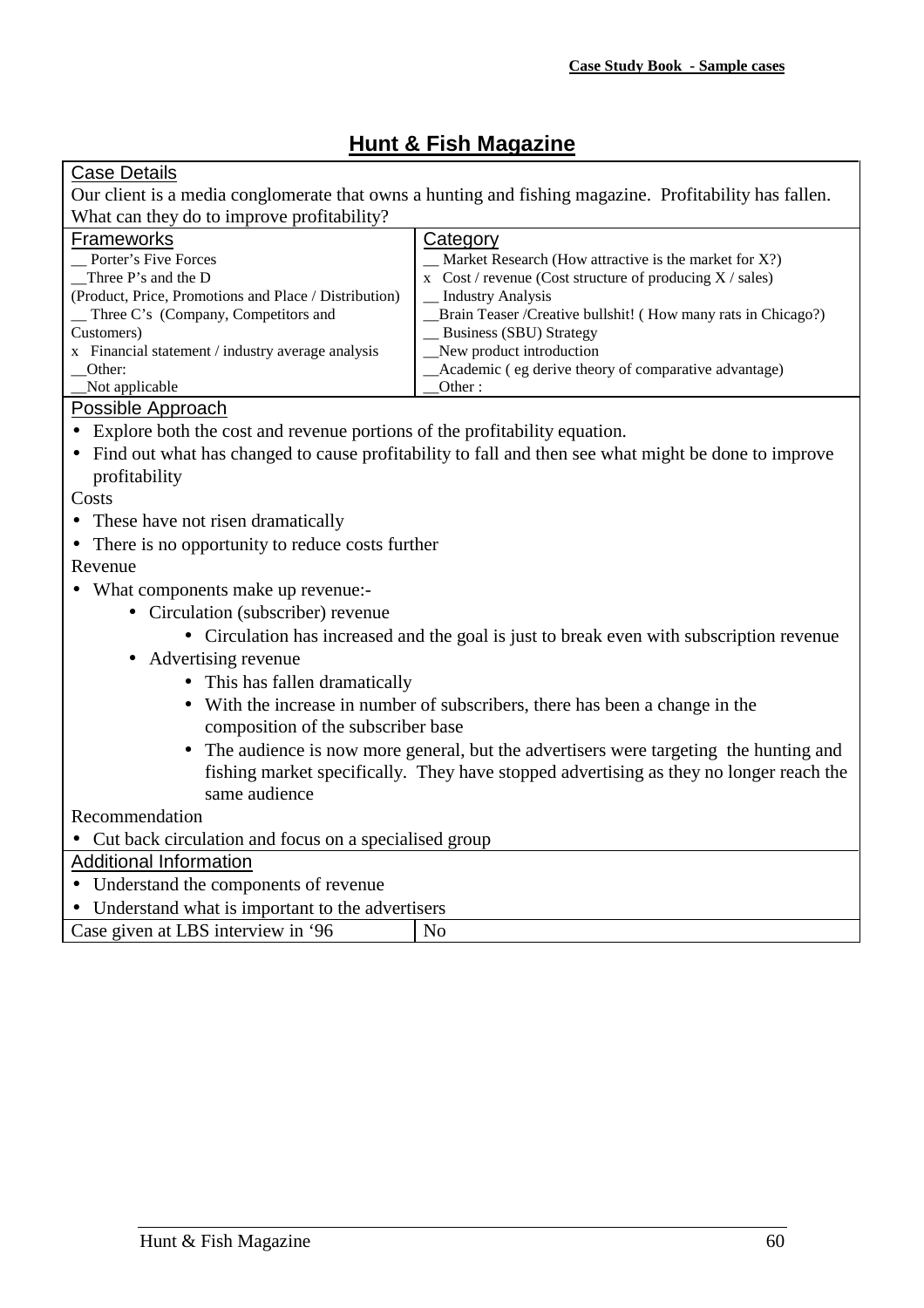## **Bicycles Ltd**

<span id="page-21-0"></span>

| <b>Case Details</b>                                                                                      |                                                                                                            |  |
|----------------------------------------------------------------------------------------------------------|------------------------------------------------------------------------------------------------------------|--|
| Your client designs, manufactures, and markets a full line of bicycles. The company had been growing     |                                                                                                            |  |
| in sales and profits when its profitability flattened, then began declining 3 years ago.                 |                                                                                                            |  |
| <b>Frameworks</b>                                                                                        | Category                                                                                                   |  |
| Porter's Five Forces                                                                                     | Market Research (How big/good is the market for X?)                                                        |  |
| Three P's and the D                                                                                      | x Cost / revenue (Cost structure of producing $X$ / sales)                                                 |  |
| (Product, Price, Promotions and Place / Distribution)                                                    | <b>Industry Analysis</b>                                                                                   |  |
| Three C's (Company, Competitors and Customers)                                                           | Brain Teaser / Creative bullshit! (How many rats in Chicago?)                                              |  |
| Financial statement / industry average analysis<br>x Other: Components of cost                           | Business (SBU) Strategy<br>New product introduction                                                        |  |
| Not applicable                                                                                           | Academic (eg derive theory of comparative advantage)                                                       |  |
|                                                                                                          | Other:                                                                                                     |  |
| Possible Approach                                                                                        |                                                                                                            |  |
|                                                                                                          | 1 <sup>st</sup> analysis - Assess whether revenues, expenses, or both are the source of decreasing profits |  |
| Revenues growing at roughly the same rate as before the down-turn                                        |                                                                                                            |  |
| Expenses increasing disproportionately                                                                   |                                                                                                            |  |
| (Would use financial statements to assess this data)                                                     |                                                                                                            |  |
| $2nd$ level analysis - Analyse source of increasing expenses                                             |                                                                                                            |  |
| Operating/Administrative? Administrative costs growing, but operating costs appear to account for        |                                                                                                            |  |
| bulk of increased expenses.                                                                              |                                                                                                            |  |
| $\bullet$                                                                                                | Components of Operating Cost - Fixed/Variable: Fixed costs growing but variable costs appear to            |  |
| account for the bulk of increased expenses                                                               |                                                                                                            |  |
| Components of variable cost - direct/indirect: Both have been growing. Bicycles have become<br>$\bullet$ |                                                                                                            |  |
| more sophisticated, with better materials and components. (However, the increasing cost/bike has         |                                                                                                            |  |
| been comparable to the growing price/revenue per bike). Indirect costs are increasing                    |                                                                                                            |  |
| disproportionately.                                                                                      |                                                                                                            |  |
|                                                                                                          | • Components of Indirect Variable Cost - Materials, Labour : Allocations of indirect material about        |  |
|                                                                                                          | the same. (Loss of bikes about the same). However, allocation of indirect labour appears to be the         |  |
| big problem.                                                                                             |                                                                                                            |  |
| • Why is indirect labour increasing? Examine WIP: increasing. Look at the factory floor, many            |                                                                                                            |  |
| bikes waiting around. What are the bottlenecks? Not capacity related - plenty of throughput              |                                                                                                            |  |
| available. Much time appears to be spent now-a-days in set-up - resetting paint booths, welding          |                                                                                                            |  |
| jigs, dies and presses, etc.                                                                             |                                                                                                            |  |
|                                                                                                          | Why has set-up time increased - either by increasing the number of set-ups of bikes or increasing          |  |
| the set-up time.                                                                                         |                                                                                                            |  |
|                                                                                                          | $\Rightarrow$ Increased set up time? No, It has actually decreased as the workforce have improved set up   |  |
| tools/jigs etc. Workforce turnover, labour relations, etc. are all fine.                                 |                                                                                                            |  |
| $\Rightarrow$ Increased Set ups? Yes                                                                     |                                                                                                            |  |
| Conclusion                                                                                               |                                                                                                            |  |
|                                                                                                          | At the time of the profit decline, the industry had been trending towards increased specialisation in      |  |
|                                                                                                          | bicycles: touring/mountain/racing/hybrid/etc. This company had responded with rapidly proliferating        |  |
| product lines, leading to increased number of set-ups and lower volumes per assembly run.                |                                                                                                            |  |
|                                                                                                          | Solution: To rationalise product lines, and try to increase shared components across model lines.          |  |
| Additional information                                                                                   |                                                                                                            |  |
|                                                                                                          | The key to this case is to methodically dissect the cost structure for the company, and knowing what the   |  |
|                                                                                                          |                                                                                                            |  |

components of cost are (i.e. cost accounting). Case Given at LBS Interview in 96 No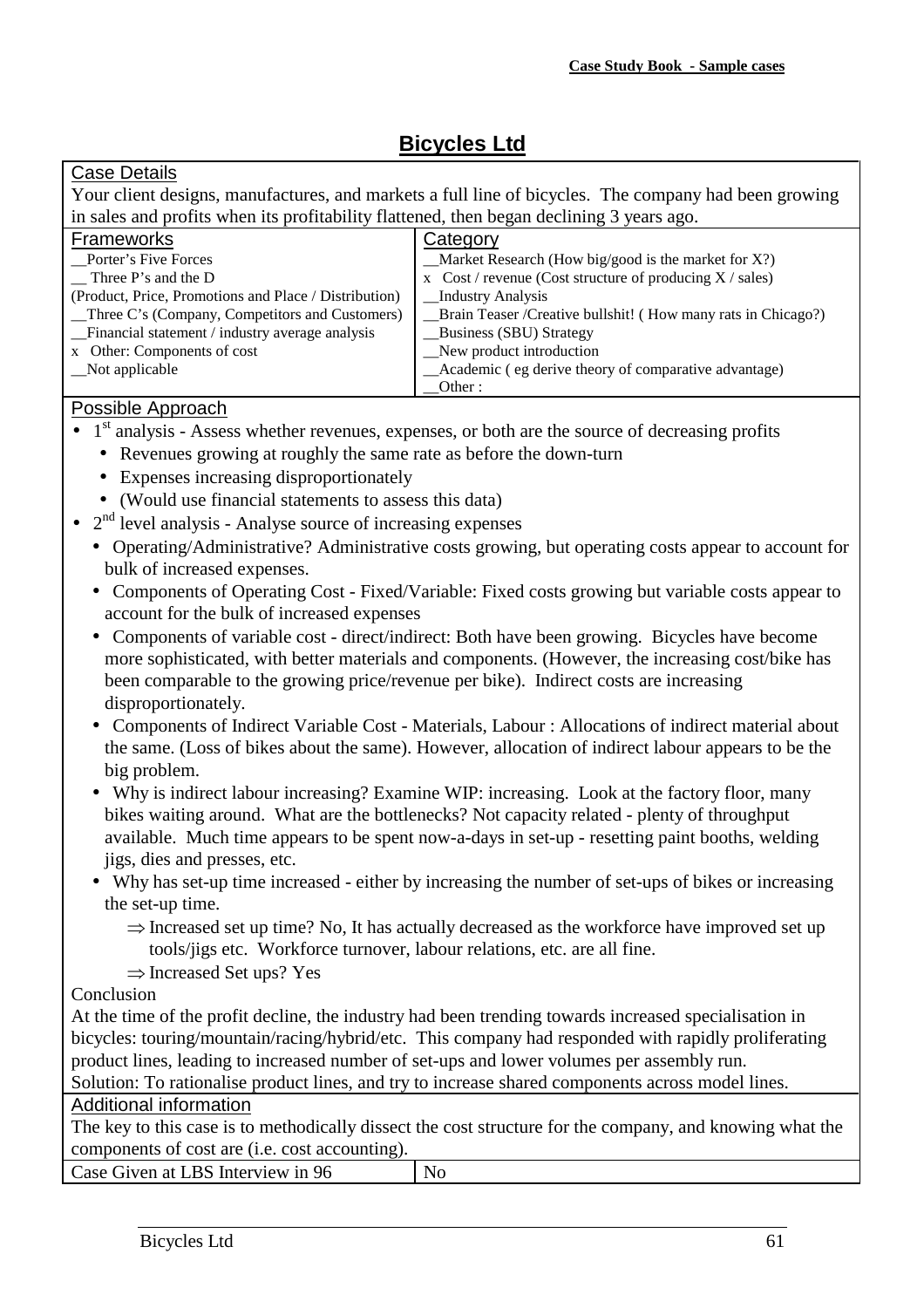## **Retail Chain**

#### <span id="page-22-0"></span>Case Details

Our client: A big Canadian Retail chain

Problem: Wal Mart has just bought a retail chain in Canada. Should we be worried? Why? What can we do?

| Frameworks                                               | Category                                                                  |
|----------------------------------------------------------|---------------------------------------------------------------------------|
| Porter's Five Forces                                     | $M$ arket Research (How big/good is the market for X?)                    |
| Three P's and the D                                      | $\text{\_}Cost / \text{ revenue}$ (Cost structure of producing X / sales) |
| (Product, Price, Promotions and Place / Distribution)    | _Industry Analysis                                                        |
| _ Three C's (Company, Competitors and Customers)         | _Brain Teaser /Creative bullshit! (How many rats in Chicago?)             |
| $\equiv$ Financial statement / industry average analysis | x Business (SBU) Strategy                                                 |
| x Other: Competitor analysis                             | New product introduction                                                  |
| $\equiv$ Not applicable                                  | Academic (eg derive theory of comparative advantage)                      |
|                                                          | Other:                                                                    |

#### Possible Approach

- Data: We own 20 stores, Wal Mart just bought 50. We sell more or less the same as them, and their stores are close to ours. Therefore, they can be a threat to our operations.
- Are they a threat? Check the financial data:

|                         | Us   | Wal Mart |
|-------------------------|------|----------|
| Revenue                 | 100% | 100%     |
| <b>COGS</b>             | 50%  | 53%      |
| <b>Store Operations</b> | 20%  | 22%      |
| Corp. Overheads         | 20%  | 20%      |
| <b>Operating Profit</b> | 10%  | 5%       |

• This data doesn't mean anything: our higher profits could come from higher prices, which we wouldn't be able to maintain once we had to compete face-to-face with Wal Mart. Therefore, the next thing to do is to compare their prices to ours. How?

- Easiest way (what they actually did): go through a Wal Mart store, and take notes. Compare a set of their products with ours.
- Once they did this, they found that Wal Mart was 10% cheaper. What does this mean?
- It means that if we are forced to match their prices, we will have an operating profit of around 0%. Conclusion

What should the company do?

- Lower costs. Problem: Wal Mart are exceptionally good in this area, and we will probably be unable to match their costs.
- Sell them our chain, give in.
- Try to differentiate us: appeal to the Canadian's sense of patriotism (buy Canadian). Will probably not work in the long run, because eventually people will get tired of this and just buy where it is cheaper.
- Use our better knowledge of the Canadian customer to optimise our product line, targeting Canadian tastes and preferences.
- Change our product line: Sell some products that Wal Mart does not offer, products that can be sold at high margins

| <b>Additional information</b>     |    |
|-----------------------------------|----|
| None                              |    |
| Case Given at LBS Interview in 96 | No |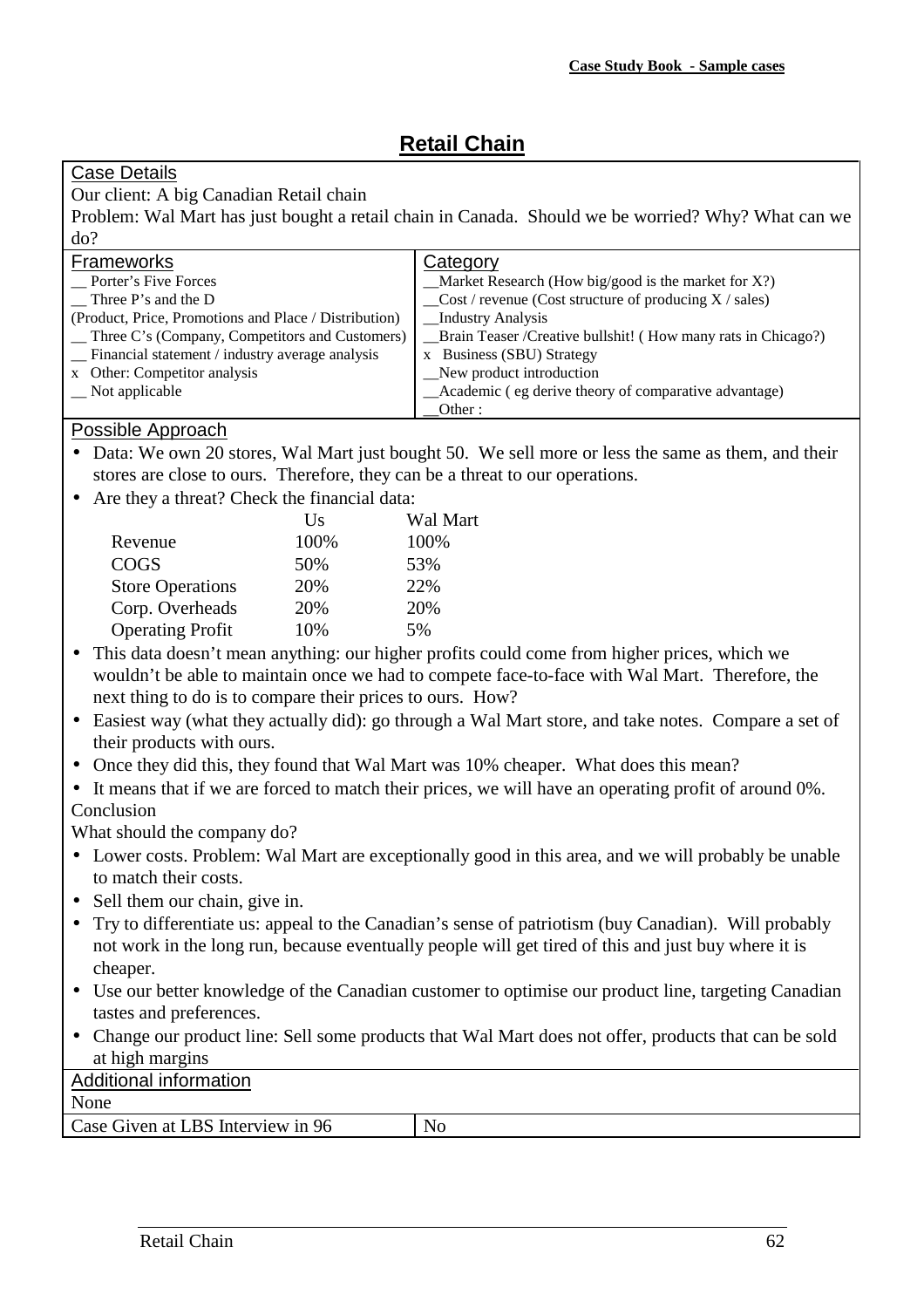## **Replacing Aluminium**

#### <span id="page-23-0"></span>Case Details

The client is in aluminium production. The market for aluminium is declining slightly. The client has a new technology to use plastic in place of aluminium in some products. The competition is 6 months behind in developing plastics. Should the client pursue plastics or stay with aluminium?

| <b>Frameworks</b><br>Category<br>x Porter's Five Forces<br>$M$ arket Research (How big/good is the market for X?)<br>$\cos t$ / revenue (Cost structure of producing X / sales)<br>Three P's and the D |  |
|--------------------------------------------------------------------------------------------------------------------------------------------------------------------------------------------------------|--|
|                                                                                                                                                                                                        |  |
|                                                                                                                                                                                                        |  |
|                                                                                                                                                                                                        |  |
| (Product, Price, Promotions and Place / Distribution)<br>_ Industry Analysis                                                                                                                           |  |
| $\Box$ Three C's (Company, Competitors and Customers)<br>_ Brain Teaser /Creative bullshit! (How many rats in Chicago?)                                                                                |  |
| _Financial statement / industry average analysis<br>_ Business (SBU) Strategy                                                                                                                          |  |
| x New product introduction<br>Other:                                                                                                                                                                   |  |
| _ Academic (eg derive theory of comparative advantage)<br>Not applicable                                                                                                                               |  |
| Other:                                                                                                                                                                                                 |  |

## Possible Approach

## **ENVIRONMENT**

- Explore the reason for the decline in aluminium market: is plastic replacing aluminium?
- What about cannibalisation of existing products?

## **COMPETITION**

• Expected actions of competitors - not a co-operative oligopoly - high rivalry in declining aluminium industry will lead to price wars and declining profits.

## **PLASTICS MARKET**:

- Profitability in relation to aluminium
- **Customer** desires / needs satisfied by plastic does plastic offer significant benefits? Is it inevitable that the aluminium producers will shift towards plastic?
- New **competitors** in the plastic market?
- **Costs of entry** minimum efficient scale for plastic is 10% of the volume of the aluminium market
- Fit with current production (use excess capacity or must build new plants?) and **distribution**
- Are there other **substitutes** for aluminium and plastic?

#### **KEY ISSUES**

- Potential cannibalisation
- High rivalry in a declining industry (aluminium) will lead to price wars and declining profits

## Additional information

• None

Case given at LBS interview in '96 No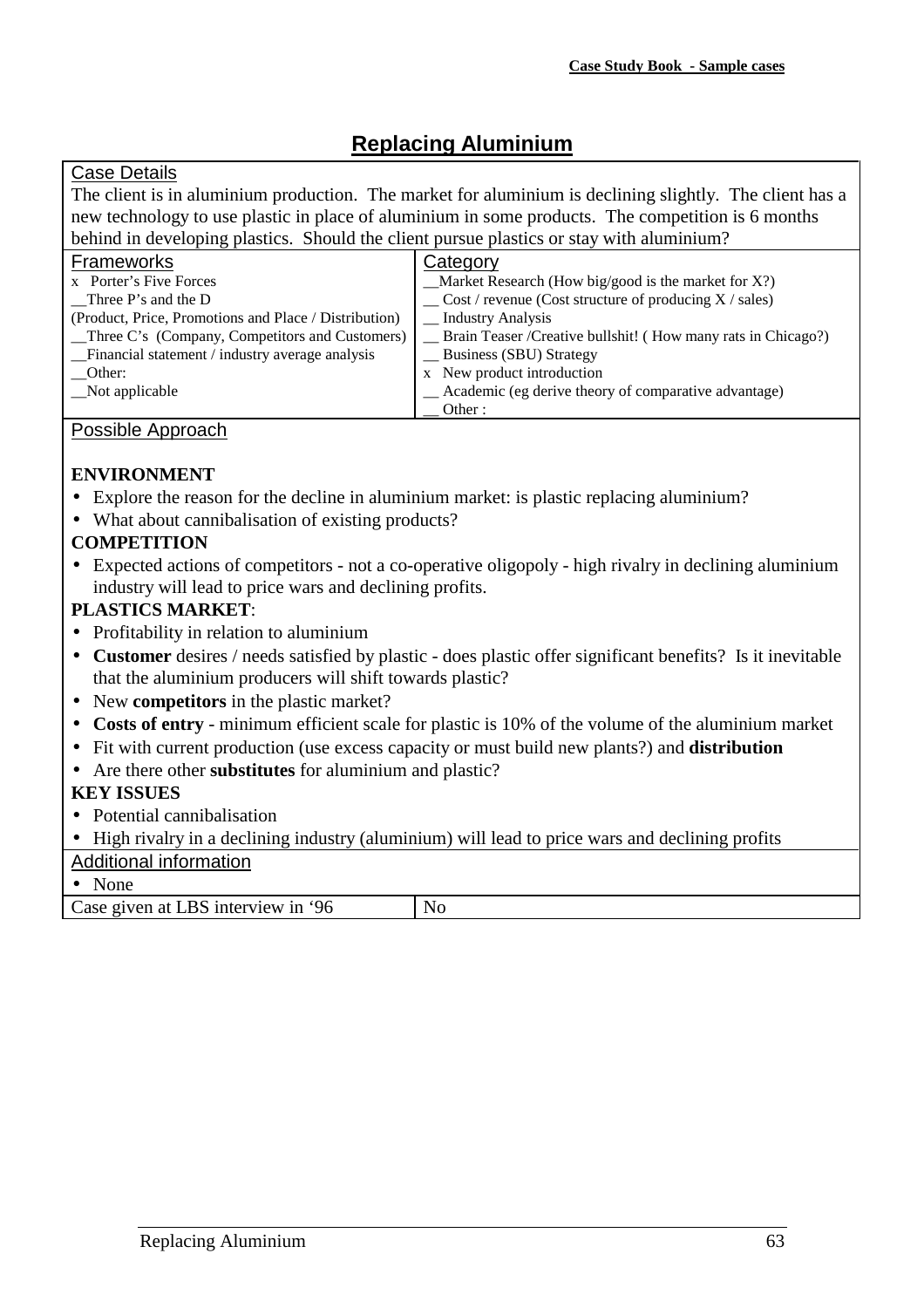## **Speciality Labels**

<span id="page-24-0"></span>

| <b>Case Details</b>                                                                                  |                                                                                                            |  |
|------------------------------------------------------------------------------------------------------|------------------------------------------------------------------------------------------------------------|--|
|                                                                                                      | Our client was a division of a large company that produced speciality labels, like this one here (the      |  |
|                                                                                                      | interviewer pulls a lipstick container out of her purse for a dramatic flare). They have been experiencing |  |
|                                                                                                      | losses for the last couple of years. The client wants to know two things: 1) what is the most reasonable   |  |
|                                                                                                      | way to quickly improve the financial results? And 2) is this a good industry to be in, in the long run     |  |
| Frameworks                                                                                           | Category                                                                                                   |  |
| x Porter's Five Forces                                                                               | Market Research (How big/good is the market for $X$ ?)                                                     |  |
| Three P's and the D                                                                                  | $\text{Cost}/\text{ revenue}$ (Cost structure of producing X / sales)                                      |  |
| (Product, Price, Promotions and Place / Distribution)                                                | x Industry Analysis                                                                                        |  |
| x Three C's (Company, Competitors and                                                                | Brain Teaser / Creative bullshit! (How many rats in Chicago?)                                              |  |
| Customers)                                                                                           | _ Business (SBU) Strategy                                                                                  |  |
| Financial statement / industry average analysis                                                      | _ New product introduction                                                                                 |  |
| Other:                                                                                               | Academic (eg derive theory of comparative advantage)                                                       |  |
| Not applicable                                                                                       | Other:                                                                                                     |  |
| Possible Approach                                                                                    |                                                                                                            |  |
| • We explored the entire manufacturing cost detail. The factory was run efficiently and labour costs |                                                                                                            |  |

- were just slightly higher than industry average. Apparently this division was the largest player in the market, which was composed primarily of "mom and pop" operators located in close proximity to cosmetic factories.
- A new label necessitated some significant up-front costs in matching colours etc, to artwork.
- Exacting detail was needed since product appearance is a key purchasing criteria for the consumer of the final retail product. The client had implemented an activity based costing system, but it could not provide precise data for individual orders. We pursued the factors affecting the unit costs of various order sizes and came upon two points
	- The artwork caused the per unit costs to soar for small orders.
	- Some orders would recur with only slight variations from season to season, thus saving artwork matching costs
- A further analysis of order / customer profitability in the industry was in order. The "mom and pop" operations had a slight advantage over the client for small orders in that they required little coordination between "engineering" functions for the matching and products.
- One line of action was to analyse the process / interface between engineering and production to look for ways to streamline the process. Further invoicing and other set-up costs might be further analysed for reduction. This was correct, but only a partial answer.
- We also noted that small competitors sometimes quoted poorly, but could still generate enough income to provide a living (but not enough to surpass hurdle investment rates of a subsidiary of a larger company).
- Barriers to entry were low, so the small companies could be expected to exist in the future.
- Another key fact that emerged was that the colour matching ability of our client was more reliable than that of competitors. Thus, high-end cosmetic lines would pay a slight premium; this was not entirely a commodity business.

## **RECOMMENDATION**

• The company needed to rationalise its customer base. The small customers / small orders needed to be eliminated (except for small orders for large customers who refused to divide their business), The client also needed to eliminate some capacity; a partial sell-off of equipment was possible with the reduced volume levels.

Additional Information - None

Case given at LBS interview in '96 No

Speciality Labels 64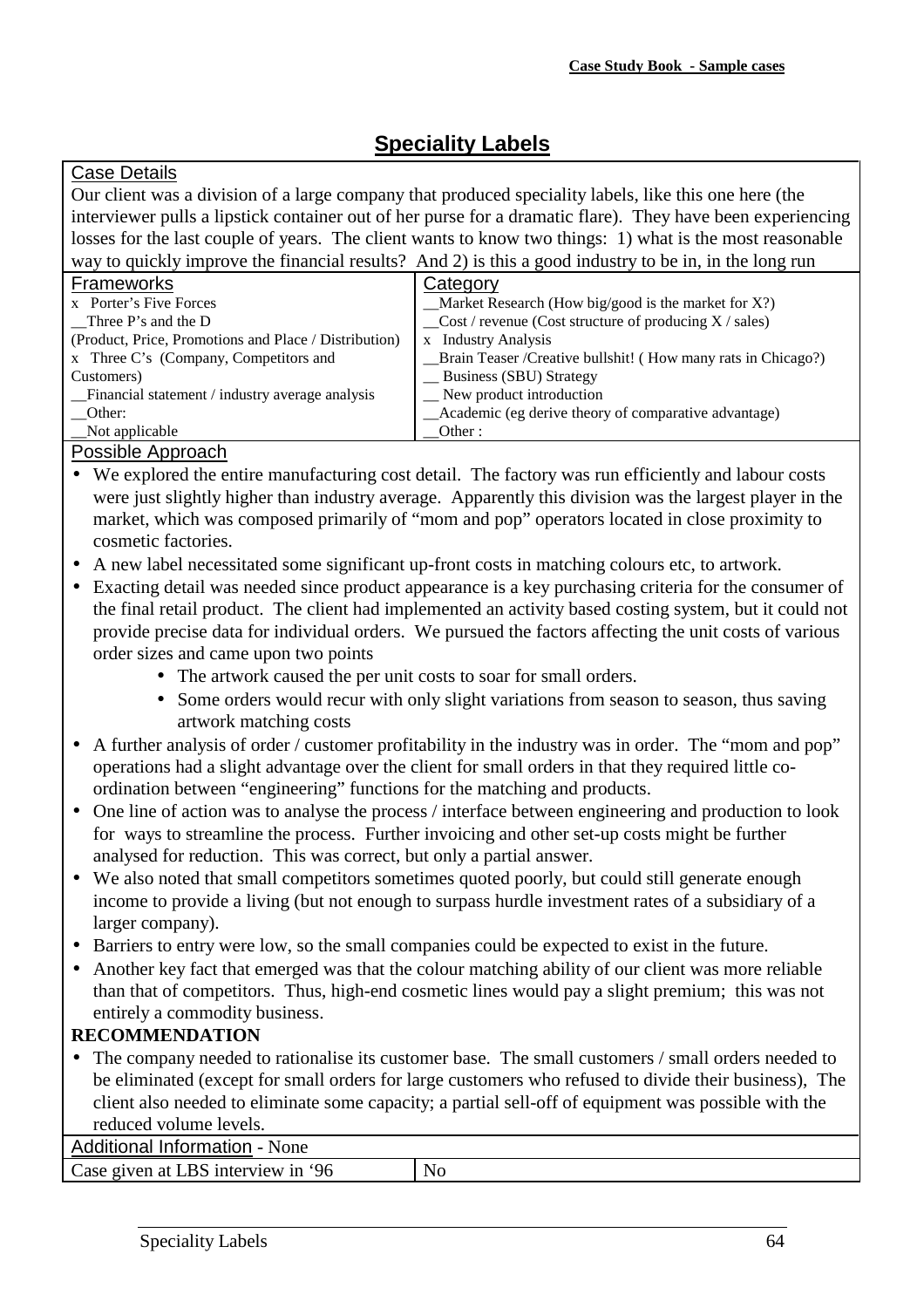## **Eye Sight Drug**

## <span id="page-25-0"></span>Case Details

A marketing vice-president of a major pharmaceutical firm, is working on a business plan for a new revolutionary product. The researchers have developed eye drops which completely eliminate near sightedness in 60% of the cases (the cases caused by eye strain rather than irregularly shaped eye lenses) if the drops are used twice a day.

## **Part I**

Problem: The client has been working on a business plan but is having a difficult time with one piece of information. The client needs a directional estimate of the retail price they should set for the drops so that he can complete the business plan. How would you help the client structure his thinking on the price and what is your back-of-the-envelope estimate on the price that he should use in the business plan?

## **Part II**

Problem: After talking through the pricing issue, the price of drops of \$200 per year approx. is agreed with the client. The client now wants to discuss another issue. The client needs to complete his baseline business plan within an hour and share it with the management committee later in the afternoon. He wants to produce a ballpark estimate of the market of the product. Specifically, what dollar level of sales might he be able to expect per year in the long run in the US market?

| Frameworks                                               | Category                                                           |
|----------------------------------------------------------|--------------------------------------------------------------------|
| Porter's Five Forces                                     | x Market Research (How big/good is the market for $X$ ?)           |
| Three P's and the D                                      | $\text{\_}$ Cost / revenue (Cost structure of producing X / sales) |
| (Product, Price, Promotions and Place / Distribution)    | __ Industry Analysis                                               |
| _ Three C's (Company, Competitors and Customers)         | _ Brain Teaser / Creative bullshit! (How many rats in Chicago?)    |
| $\equiv$ Financial statement / industry average analysis | _ Business (SBU) Strategy                                          |
| x Other: Pricing analysis                                | _New product introduction                                          |
| $\equiv$ Not applicable                                  | _Academic (eg derive theory of comparative advantage)              |
|                                                          | Other:                                                             |

## Possible Approach

#### **Part I**

- One rough cut pricing analysis would determine the market price for the product that is being replaced ... in this case eyeglasses or contact lenses. For example, if eyeglasses cost \$120 and last on average 2 years, then a two-year supply of drops could be sold for \$120.
- A more advanced analysis might determine that eye drops are simple to use and completely troublefree so that they should replace the most expensive option including all the costs associated with that option. For example, this may include \$100 per year in optometrists fees, \$180 in contact lenses (\$120 per pair plus on average each user loses one lens in a year) and \$25 in contact lens cleaning solution and other supplies, for a grand total of \$305. Using this example, the retail price of the one year supply of drops should sell for \$305.
- The most advanced issue will include the fact that this new product is actually much better than the alternatives, issues such as dynamics of pricing strategies (e.g., start high and reduce over time to best understand elasticities), and pricing so that marginal revenue equals marginal cost.

#### **Part II**

Because you have already estimated a reasonable price, you must now estimate the number of yearly supplies that the client can reasonably expect to sell in the US One possible organising structure (with estimates) is:

| 1. Estimate the number of people in the US                    | 250 million |  |
|---------------------------------------------------------------|-------------|--|
| 2. Estimate the percentage of $(1)$ using corrective eye wear | 20%         |  |
| 3. Estimate the percentage of (2) that are nearsighted        | 70%         |  |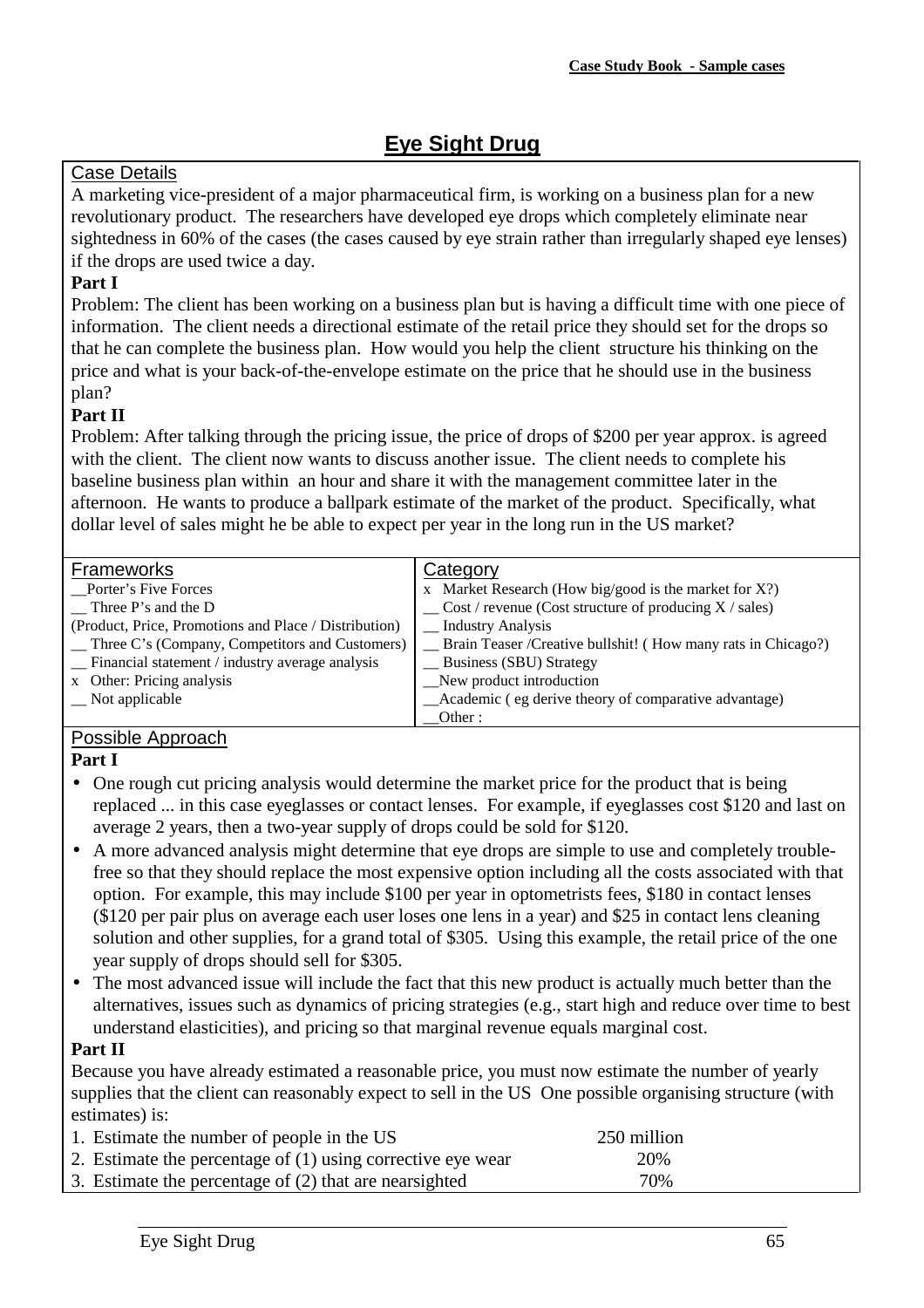| 4. Use the client's figure for the percentage of (3) that will be helped       |                | 60% |  |
|--------------------------------------------------------------------------------|----------------|-----|--|
| 5. Estimate the percentage of people that will adopt the new product<br>40-60% |                |     |  |
| 6. Put it all together: $(250*(.7)(.2)(.6)(.5) = 10.5$ million                 |                |     |  |
| Multiply by price per unit $(10.5)(\$200$ per unit) = \$2.1 billion            |                |     |  |
| Additional information                                                         |                |     |  |
| None                                                                           |                |     |  |
| Case Given at LBS Interview in 96                                              | N <sub>o</sub> |     |  |
|                                                                                |                |     |  |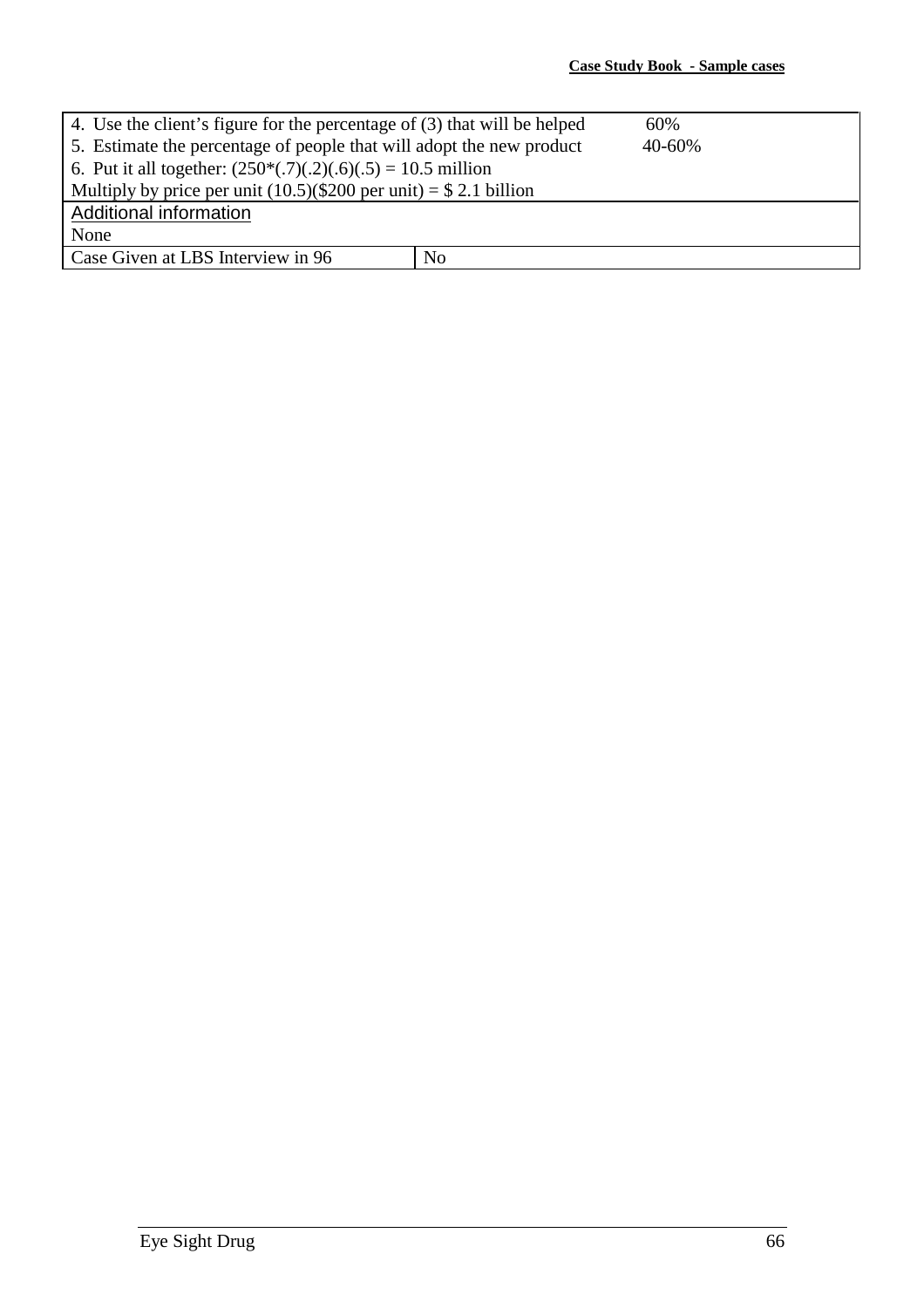## **Plugs etc**

<span id="page-27-0"></span>

| <b>Case Details</b>                                                                                         |                                                                                                        |  |  |
|-------------------------------------------------------------------------------------------------------------|--------------------------------------------------------------------------------------------------------|--|--|
|                                                                                                             | We were doing work for a consumer electronics firm (eg Federated, Silo, Circuit City) who had          |  |  |
|                                                                                                             | experienced losses for the previous several years and was in a difficult financial position. How would |  |  |
| you have approached this case?                                                                              |                                                                                                        |  |  |
| Frameworks                                                                                                  | Category                                                                                               |  |  |
| x Porter's Five Forces                                                                                      | x Market Research (How big/good is the market for $X$ ?)                                               |  |  |
| x Three P's and the D                                                                                       | x $Cost / revenue$ (Cost structure of producing $X / sales$ )                                          |  |  |
| (Product, Price, Promotions and Place / Distribution)                                                       | x Industry Analysis                                                                                    |  |  |
| x Three C's (Company, Competitors and                                                                       | Brain Teaser / Creative bullshit! (How many rats in Chicago?)                                          |  |  |
| Customers)                                                                                                  | _ Business (SBU) Strategy                                                                              |  |  |
| x Financial statement / industry average analysis                                                           | New product introduction                                                                               |  |  |
| Other:                                                                                                      | Academic (eg derive theory of comparative advantage)                                                   |  |  |
| Not applicable                                                                                              | Other:                                                                                                 |  |  |
| Possible Approach                                                                                           |                                                                                                        |  |  |
| • ECONOMIES OF SCALE                                                                                        |                                                                                                        |  |  |
| $\bullet$                                                                                                   | The client had a number of stores that were simply not large enough to reap the economies of scale     |  |  |
| necessary for this business.                                                                                |                                                                                                        |  |  |
| $\bullet$                                                                                                   | This was not reflected in the cost information provided as this was in a format which gave averages    |  |  |
| per store.                                                                                                  |                                                                                                        |  |  |
| The economies of scale were important because of a number of large fixed costs, including                   |                                                                                                        |  |  |
| $\bullet$<br>advertising and rent.                                                                          |                                                                                                        |  |  |
| They needed to rationalise their retail outlets.                                                            |                                                                                                        |  |  |
|                                                                                                             |                                                                                                        |  |  |
| NB the company as a whole, did achieve economies of scale in purchasing; their product margins              |                                                                                                        |  |  |
| were similar to competitors.                                                                                |                                                                                                        |  |  |
| <b>COMPETITIVE NICHE</b><br>$\bullet$                                                                       |                                                                                                        |  |  |
| The company wanted to be a high service company, but their payroll averages were below that of<br>$\bullet$ |                                                                                                        |  |  |
| competing firms (some of which were competing on the same basis)                                            |                                                                                                        |  |  |
| Advertising expenses were well below industry average - not a good idea in this line of business            |                                                                                                        |  |  |
| (often impulse buys at seasonal sales)                                                                      |                                                                                                        |  |  |
| <b>Additional Information</b>                                                                               |                                                                                                        |  |  |
|                                                                                                             |                                                                                                        |  |  |
| Provided with income statements for the average store both for the client and some competitors              |                                                                                                        |  |  |
| (expressed as a percentage of sales)                                                                        |                                                                                                        |  |  |

Case given at LBS interview in '96 No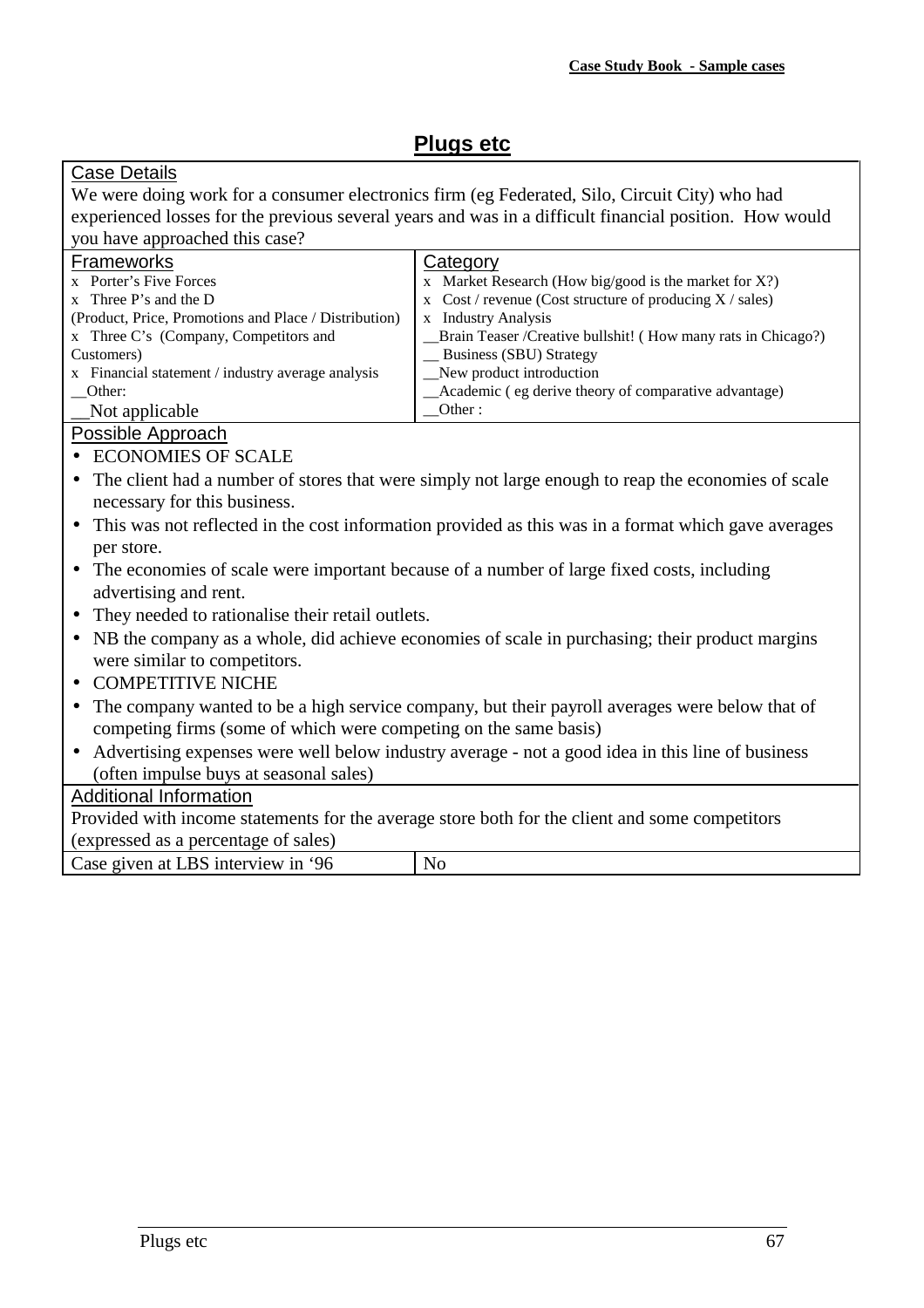## **Co-Branded Credit Cards**

### <span id="page-28-0"></span>Case Details

An oil company has its own credit card that many of its customers use when they fill up their car with gas. Recently, other companies have begun entering into agreements for co-branded cards (ie Amoco + Visa). This company wants to know if it should do the same. Either way, should it continue to offer its own credit card?

| $\frac{1}{2}$                                         |                                                                       |
|-------------------------------------------------------|-----------------------------------------------------------------------|
| Frameworks                                            | Category                                                              |
| Porter's Five Forces                                  | x Market Research (How big/good is the market for $X$ ?)              |
| $\Box$ Three P's and the D                            | $\text{Cost}/\text{ revenue}$ (Cost structure of producing X / sales) |
| (Product, Price, Promotions and Place / Distribution) | _ Industry Analysis                                                   |
| x Three C's (Company, Competitors and                 | _Brain Teaser /Creative bullshit! (How many rats in Chicago?)         |
| Customers)                                            | _ Business (SBU) Strategy                                             |
| Financial statement / industry average analysis       | New product introduction                                              |
| Other:                                                | _Academic (eg derive theory of comparative advantage)                 |
| $\sqrt{\ }$ Not applicable                            | Other:                                                                |
| Docciblo Approach                                     |                                                                       |

#### Possible Approach

## **CUSTOMER**

- Do current customers value the card do they use it? About 20% use it and like it.
- Would a co-branded card draw new customers or increase loyalty? Yes, people indicated they'd be more likely to visit our stations if we had the co-branded cards. However convenience is the main consideration when selecting a location.

## **COMPANY**

- Is the company currently performing the processing in house is it profitable? Yes they're doing it in house but are not making much money on it.
- Would the co-branded card processing be outsourced does it offer attractive margins? That's an option; the margins appear to be better if processing is outsourced.

## **COMPETITORS**

- How many competitors have co-branded cards? Only 1 but others are looking
- If they don't move now, would their choice of partners be limited? Probably

## **RECOMMENDATION**

- Offer the co-branded card, but outsource it. Given that existing customers use and like the company card, they should continue offering it, but attempt to shift customers to use the co-branded card.
- The data processing operations for it should also be outsourced. They should research marketing (comarketing) tactics that could improve the attractiveness of the card to the company's customers - with the intent of increasing the number of customers.

## Additional Information

- Considered the marketing research that had been conducted
- Explored the focus of the company (they had no business trying to run credit card processing).

|--|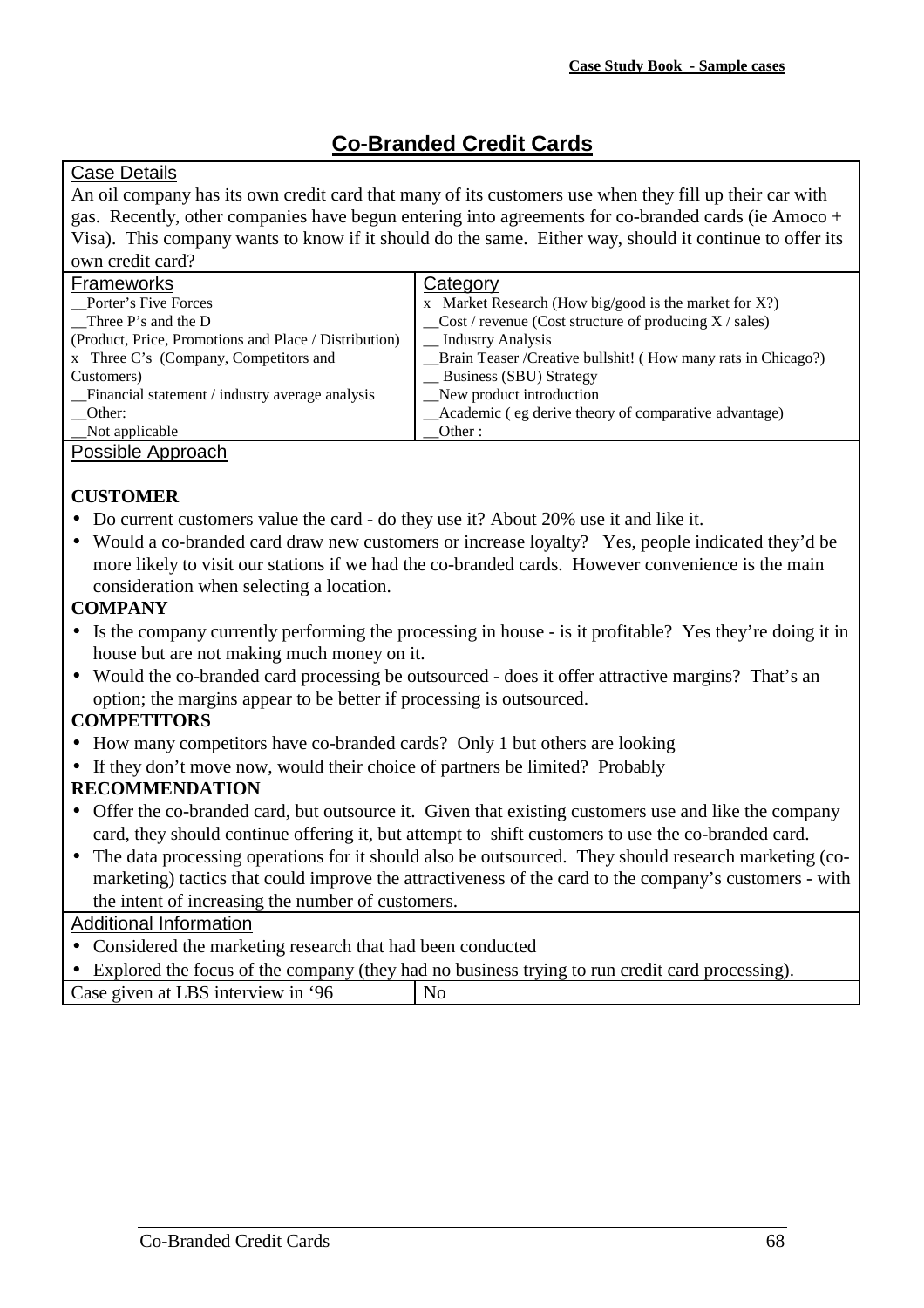## **Yellow Pages**

## <span id="page-29-0"></span>**Case Details**

The client is a printing company (books, magazines, etc.). It wants to make more money from a phone customer for which it prints yellow pages. The client is in the 2nd year of a 10 year contract. How do we increase the profitability of the customer?

| Frameworks                                            | Category                                                        |
|-------------------------------------------------------|-----------------------------------------------------------------|
| Porter's Five Forces                                  | $\equiv$ Market Research (How big/good is the market for X?)    |
| Three P's and the D                                   | x $Cost / revenue$ (Cost structure of producing $X / sales$ )   |
| (Product, Price, Promotions and Place / Distribution) | <b>Industry Analysis</b>                                        |
| _ Three C's (Company, Competitors and Customers)      | _ Brain Teaser / Creative bullshit! (How many rats in Chicago?) |
| x Financial statement / industry average analysis     | _ Business (SBU) Strategy                                       |
| _ Other: Components of cost                           | New product introduction                                        |
| $\equiv$ Not applicable                               | _ Academic (eg derive theory of comparative advantage)          |
|                                                       | $\equiv$ Other :                                                |

#### Possible Approach

To increase profitability we can look at decreasing costs and increasing revenue.

#### **Look at costs first:**

After exploring a number of possible ways to reduce cost, it was clear that only a minor adjustment was possible on the cost side.

#### **Then look at Revenue:**

Revenue is based on the number of pages printed. The client can't legally increase the price because of the contract. Therefore an increase in the volume of pages printed is needed.

#### **Conclusion**

To increase the volume of pages printed, the client can encourage the phone company to sell more phone books by including smaller geographical areas in each phone book

#### Additional information

Other answers were also acceptable. For example, the volume of pages printed could be increased by increasing the amount of advertising in the book. Ideas include bundled ads for smaller retailers, discounts on purchases of multiple ads in multiple books etc.

| Case Given at LBS Interview in 96 | $\overline{N}_{O}$ |
|-----------------------------------|--------------------|
|                                   |                    |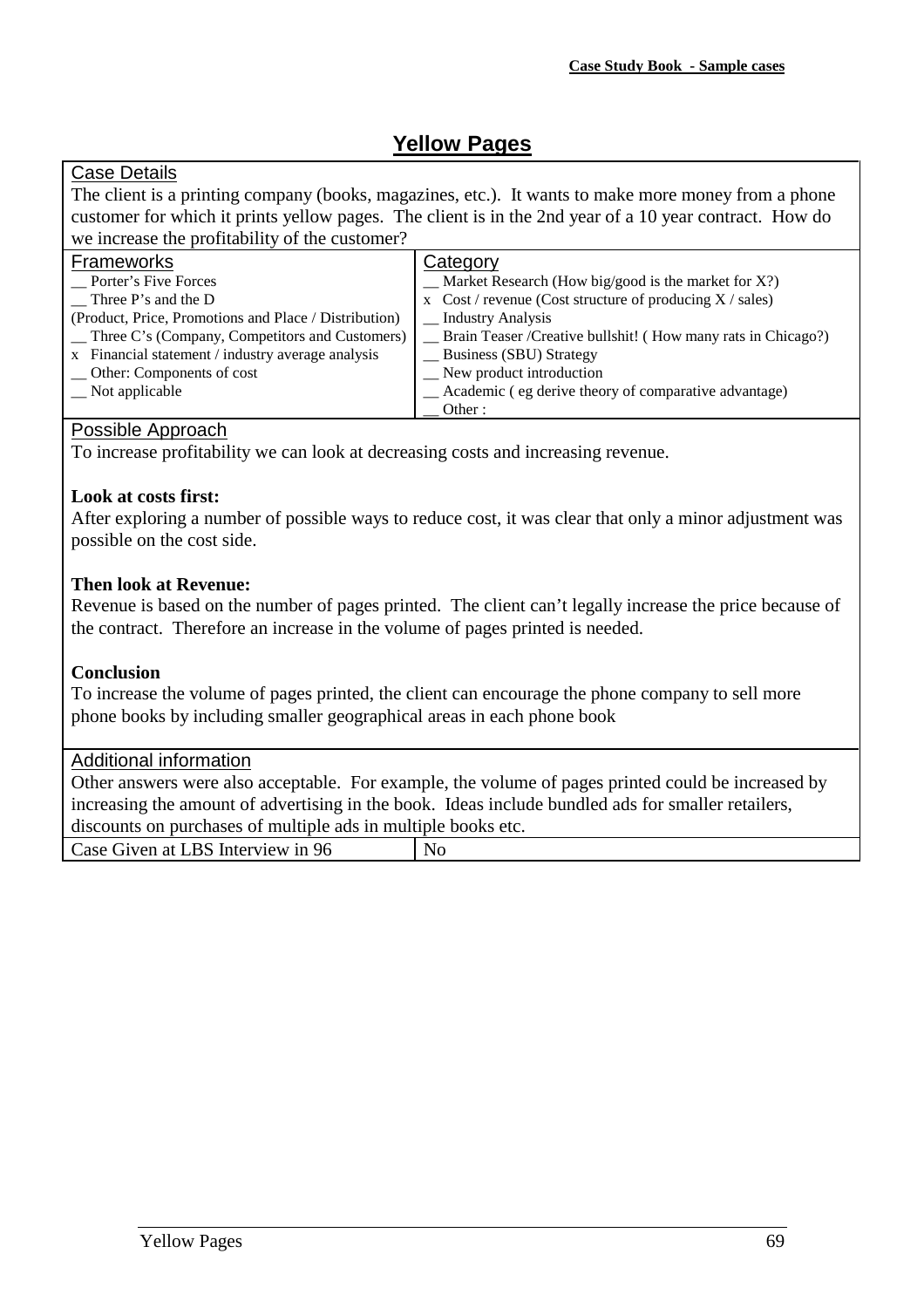## **Australian Ski Sales**

<span id="page-30-0"></span>

| Case Details                                                                                         |                                                                                                   |  |
|------------------------------------------------------------------------------------------------------|---------------------------------------------------------------------------------------------------|--|
| A ski manufacturer (snow-skis) has developed a revolutionary new ski technology. You, knowing very   |                                                                                                   |  |
|                                                                                                      | little about skis, have stumbled across them, and have seen a chance to become the Australian     |  |
|                                                                                                      | distributor for the product. You are meeting them in 30 minutes, and have to come up then with an |  |
| estimate of the number of skis sold in Australia annually                                            |                                                                                                   |  |
| <b>Frameworks</b>                                                                                    | Category                                                                                          |  |
| Porter's Five Forces                                                                                 | x Market Research (How attractive is the market for $X$ ?)                                        |  |
| Three P's and the D                                                                                  | $\text{\_}$ Cost / revenue (Cost structure of producing X / sales)                                |  |
| (Product, Price, Promotions and Place / Distribution)                                                | <b>Industry Analysis</b>                                                                          |  |
| Three C's (Company, Competitors and Customers)                                                       | x Brain Teaser / Creative bullshit! (How many rats in Chicago?)                                   |  |
| Financial statement / industry average analysis                                                      | _ Business (SBU) Strategy                                                                         |  |
| Other:                                                                                               | x New product introduction                                                                        |  |
| x Not applicable                                                                                     | _ Academic (eg derive theory of comparative advantage)                                            |  |
|                                                                                                      | Other                                                                                             |  |
| Possible Approach!                                                                                   |                                                                                                   |  |
| Since there are roughly 5 major Australian ski resort areas, estimated capacity at about 5000 skiers |                                                                                                   |  |
| each, season is about 12 weeks, most ski for 1 week, total is about 250000 skiers.                   |                                                                                                   |  |
| Estimated ski life is 5 years, therefore 50000 skis/year sold in Australia<br>$\bullet$              |                                                                                                   |  |
| Hiring vs. owning makes little difference.                                                           |                                                                                                   |  |
| Additional information                                                                               |                                                                                                   |  |
| None                                                                                                 |                                                                                                   |  |
| Case given at LBS interview in '96                                                                   | Yes                                                                                               |  |
|                                                                                                      |                                                                                                   |  |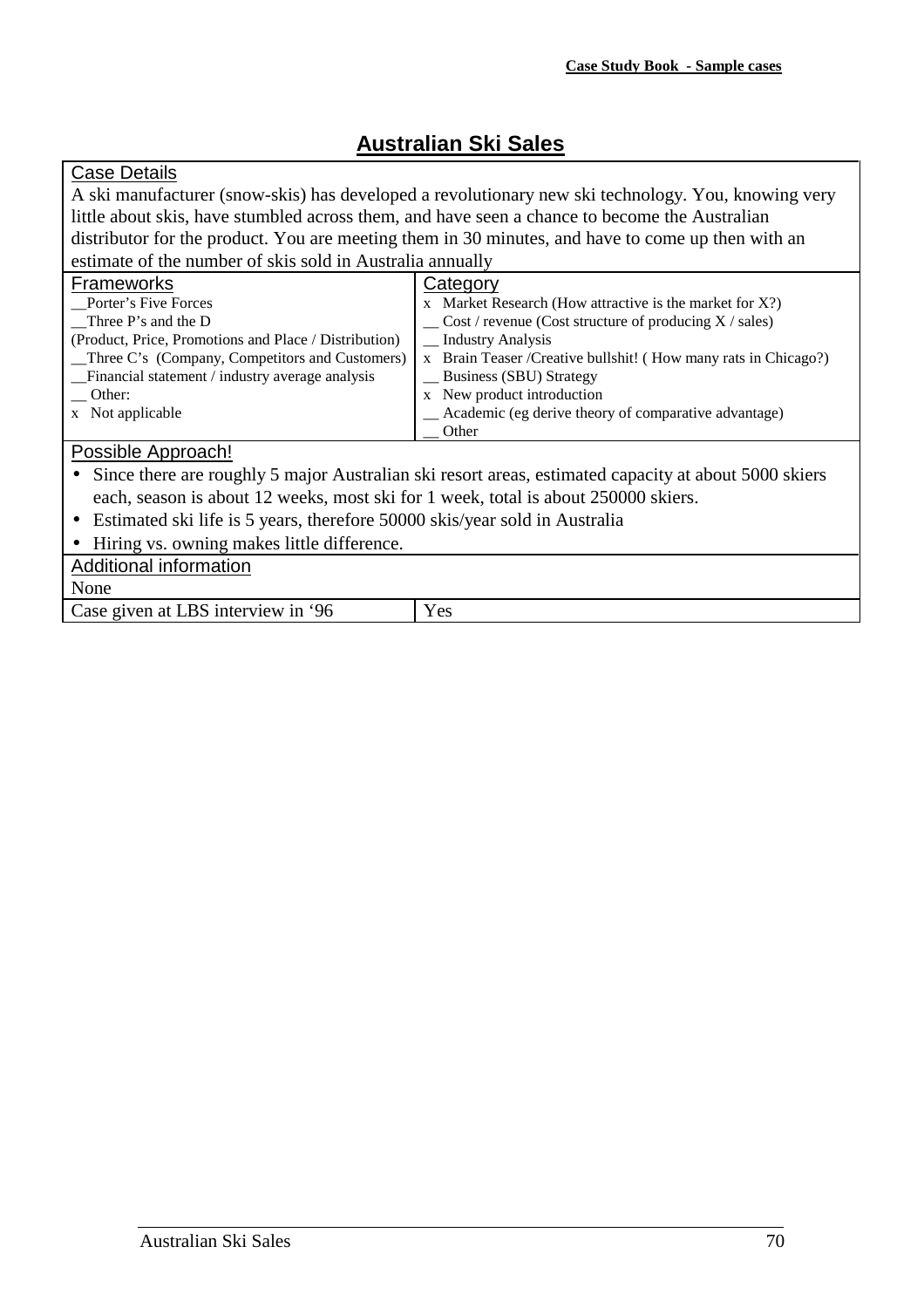## **Intra-Ocular Lenses**

## <span id="page-31-0"></span>**Case Details**

The client produces intra ocular lenses. It is known for premium quality and used to be the market leader, but the overall market and the client's market share have declined. What should be the strategy to become the market leader again?

| to become the manner reader again.                    |                                                                       |
|-------------------------------------------------------|-----------------------------------------------------------------------|
| Frameworks                                            | Category                                                              |
| x Porter's Five Forces                                | x Market Research (How big/good is the market for $X$ ?)              |
| Three P's and the D                                   | $\text{Cost}/\text{ revenue}$ (Cost structure of producing X / sales) |
| (Product, Price, Promotions and Place / Distribution) | _ Industry Analysis                                                   |
| x Three C's (Company, Competitors and                 | _Brain Teaser /Creative bullshit! (How many rats in Chicago?)         |
| Customers)                                            | _ Business (SBU) Strategy                                             |
| _Financial statement / industry average analysis      | _New product introduction                                             |
| Other:                                                | _Academic (eg derive theory of comparative advantage)                 |
| $\sqrt{\ }$ Not applicable                            | Other:                                                                |
| December American                                     |                                                                       |

#### Possible Approach

What has changed since the time of market leadership?:-

## **COMPANY**

• Product, prices, sales/marketing changes? Nothing significant

## **CUSTOMER**

- Have customer wants / needs changed?
- Have buying / usage behaviour changed?
- Are there new buyers?
- Customers have become more price sensitive and the type of buyer has changed. The new buyers are institutional buyers rather than doctors.

## **COMPETITORS**

• New entrants, new products, different positioning, new substitutes? The product has become more standardised, more of a commodity product

#### **RECOMMENDATION**

- A new distribution system to target institutional buyers rather than doctors and a low cost product are key to selling to new buyers in this commodity market
- Cost leadership is important because of the commodity nature of the product.

#### Additional Information

• You can change the frameworks to be more useful to you and to be less obvious to the interviewer. Here the 3 C's framework was used, but many of the Porter concepts were also adopted in the questioning.

Case given at LBS interview in '96 No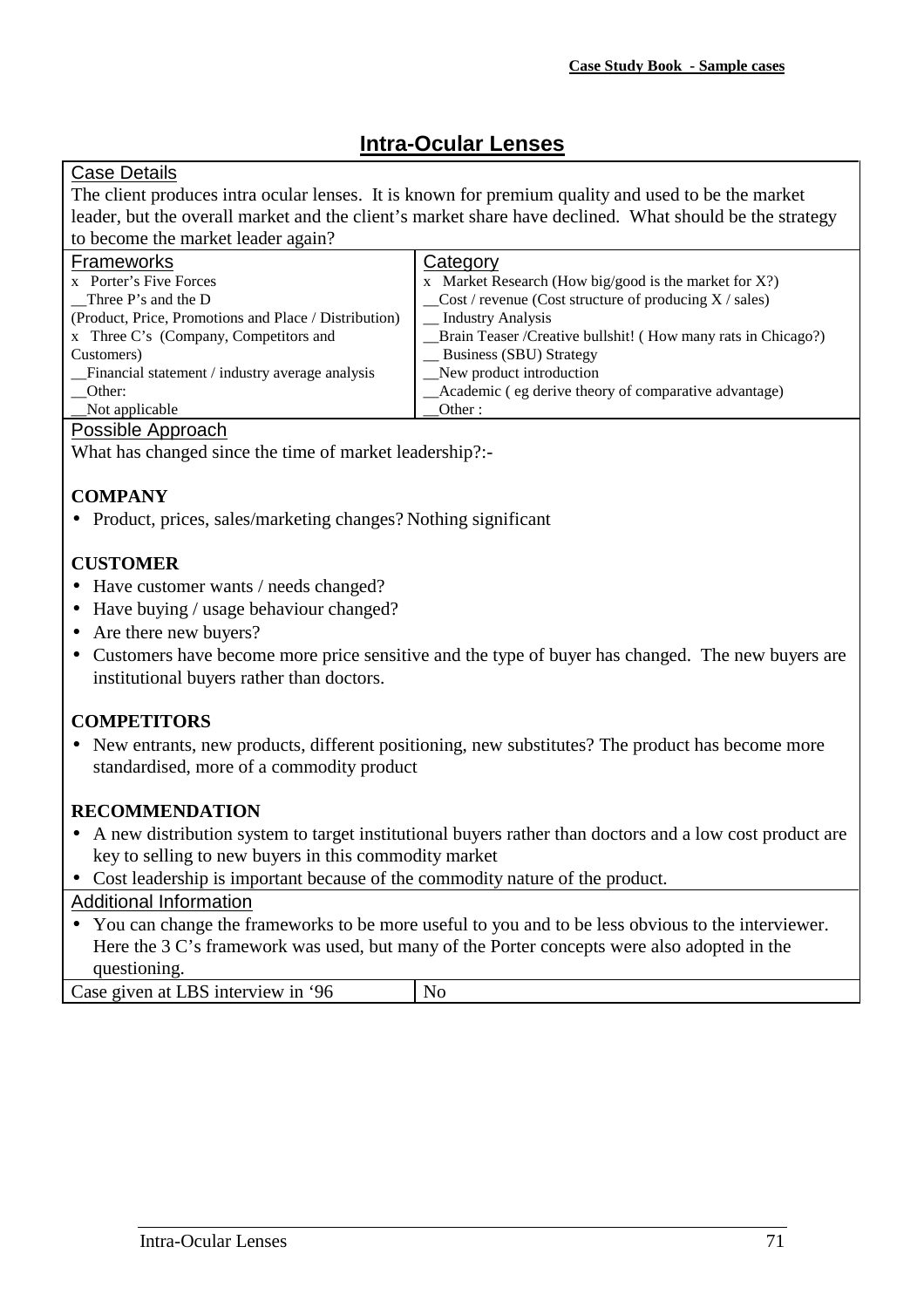## **Pharmacy Outlets**

#### <span id="page-32-0"></span>Case Details

Major discount retailer with over 1300 pharmacies. Pharmacy operations has had flat sales in a growing industry. Profitability is very poor relative to industry. Chain has history of decentralised pricing and promotion for pharmaceuticals, leading to strong autonomy in field operations, as well as wildly inconsistent pricing. Customer pricing complaints and customer attrition is chronic. New head of pharmacy operations has engaged us to "solve" the pricing issue. How should we proceed?

| <b>Frameworks</b>                                     | Category                                                              |
|-------------------------------------------------------|-----------------------------------------------------------------------|
| Porter's Five Forces                                  | x Market Research (How big/good is the market for $X$ ?)              |
| $x$ Three P's and the D                               | $\text{Cost}/\text{ revenue}$ (Cost structure of producing X / sales) |
| (Product, Price, Promotions and Place / Distribution) | _ Industry Analysis                                                   |
| x Three C's (Company, Competitors and                 | _Brain Teaser /Creative bullshit! (How many rats in Chicago?)         |
| Customers)                                            | _ Business (SBU) Strategy                                             |
| Financial statement / industry average analysis       | _New product introduction                                             |
| Other:                                                | _Academic (eg derive theory of comparative advantage)                 |
| Not applicable                                        | $x$ Other : Pricing                                                   |
| Possible Approach                                     |                                                                       |

## **CUSTOMERS**

- Customers are generally older, repeat, discount-sensitive shoppers (as opposed to convenienceoriented shoppers).
- Customers may initially select a pharmacy on referral, location or price.
- Tend to build strong loyalty to pharmacy due to personal relation with pharmacist and high switching costs (transfer of records etc).
- Price tends to be a major factor, particularly given nature of customer (usually pay in cash from fixed income) and trust relationship (ie price fluctuations acre very damaging).
- Inconsistent pricing on a given item may lead to price shopping, exposing all purchases to scrutiny, and losing the customer.

## **PRICE**

• The client recommends a standard mark up from cost, with price matching to be determined by the pharmacist at the store. As mentioned before, this leads to wildly different pricing from store to store, as different pharmacists are vigilant to different degrees, regarding optimal pricing strategies.

## **COMPETITORS**

• Three main groups - chain drug stores, independent pharmacies, and discount chains with pharmacy operations (Wal-Mart, Kmart). Client is in the "discount" group but competition is fierce between groups. No pricing studies have been done.

## **NARROWING**

- *Do a pricing study* How
- *Select a market basket of items in commonly dispensed quantities, and call for prices from a selection of competitors and our stores from across the country.* Fine - it turns out that prices on high-volume items are very erratic: from our prices at the higher end to well below cost at some discounters. Less common items display more consistent pricing across chains, with our pricing more or less in line.
- Which items displayed the most aggressive pricing? Heart, diabetes, cholesterol and the like basically higher cost, "maintenance" medications - those that someone has to take for the rest of their lives. Turns out, customers are very sensitive to pricing on these items, as they represent a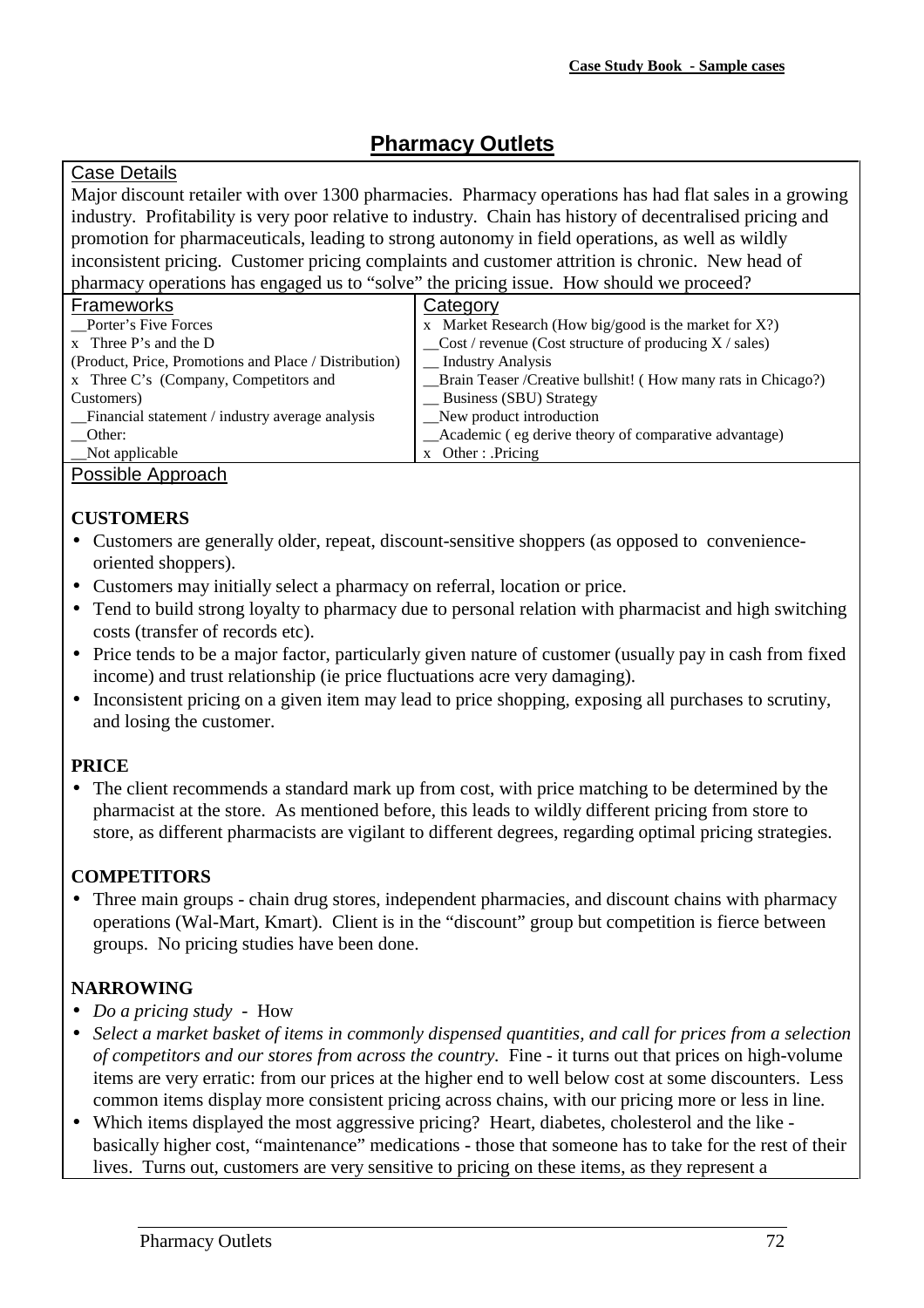significant, unavoidable expense. These are the items industry experts say are price shopped most commonly by customers.

• **NOTE** - here the interviewer might suggest you design a pilot program to improve pricing, or you might be prompted to give your insight on the information gathered to this point.

#### **RECOMMENDATION**

- Test a pricing program where prices are set centrally for a number of stores in different markets. In this test, set prices very aggressively for items identified as key items, and try to make up margins on non-key items. Monitor results and adapt, and roll out if volume, profit warrant.
- This is how most (good) retailers price. The hot items serve as loss leader, drawing traffic into the store for general purchases, where money is made. In pharmacy in particular, it is important to be priced aggressively in situations when many of your customers use cash (vs. insurance) and where the item is used by the customers with other health care needs. Hence, heart and diabetes medications tend to be sold at or below cost in many cases.

#### Additional Information

Case made up by someone who gave consulting interviews. Given the amount of information missing from the initial set up and discussion, there is a premium placed on logical leaps and some intuition about customer behaviour.

Case given at LBS interview in '96 No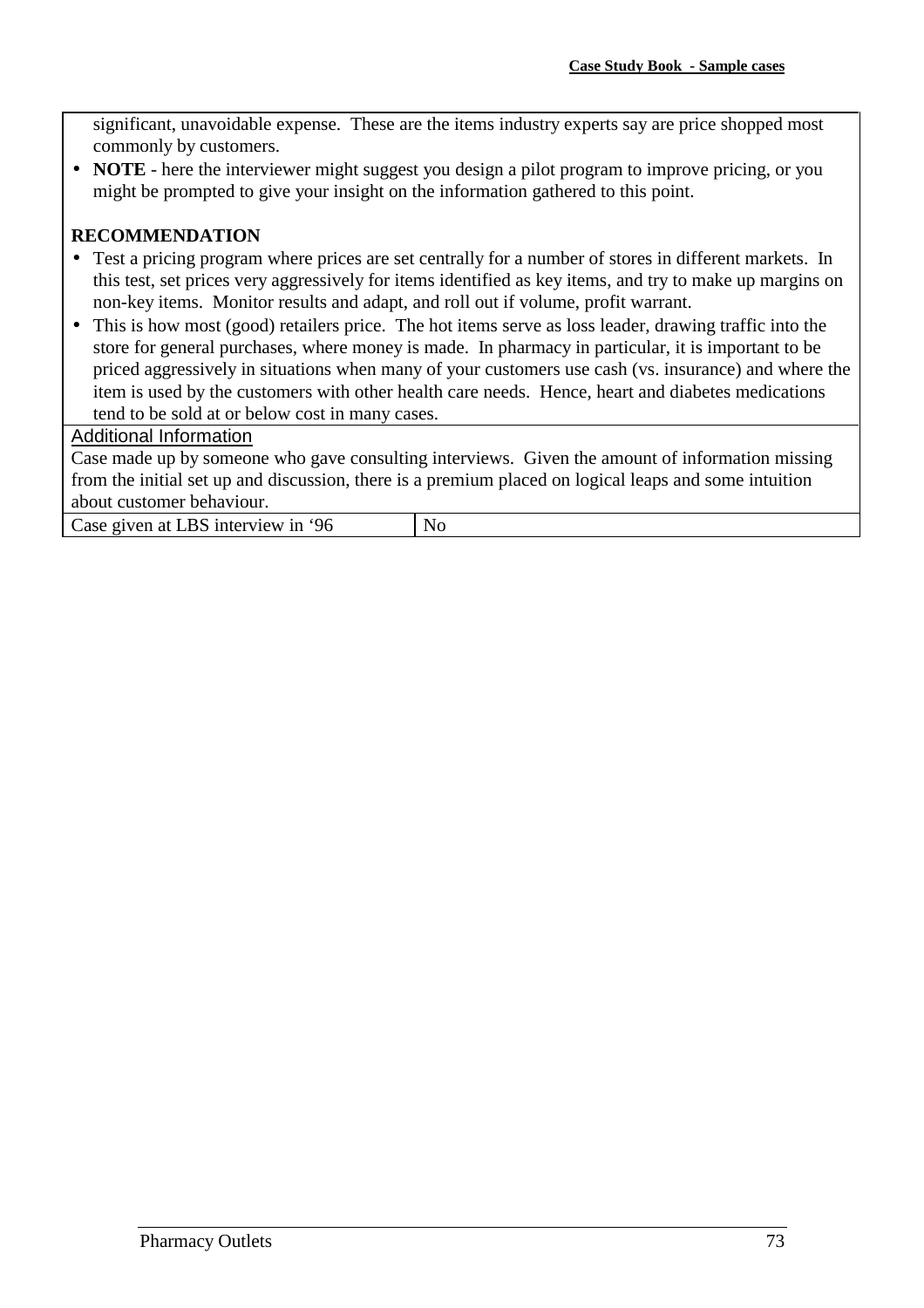## **Petrol Stations**

<span id="page-34-0"></span>

| <b>Case Details</b>                                                                                                     |                                                                                                           |  |
|-------------------------------------------------------------------------------------------------------------------------|-----------------------------------------------------------------------------------------------------------|--|
|                                                                                                                         | A large oil company with nation-wide retail petrol stations wishes to evaluate the competitiveness of its |  |
| outlets. What would you want to look at, how would you look, and what would you hope to find out?                       |                                                                                                           |  |
| Frameworks                                                                                                              | Category                                                                                                  |  |
| Porter's Five Forces                                                                                                    | x Market Research (How big/good is the market for $X$ ?)                                                  |  |
| x Three P's and the D                                                                                                   | $\text{Cost}/\text{ revenue}$ (Cost structure of producing X / sales)                                     |  |
| (Product, Price, Promotions and Place / Distribution)                                                                   | _ Industry Analysis                                                                                       |  |
| Three C's (Company, Competitors and Customers)                                                                          | _Brain Teaser /Creative bullshit! (How many rats in Chicago?)                                             |  |
| Financial statement / industry average analysis                                                                         | <b>Business (SBU) Strategy</b>                                                                            |  |
| Other:                                                                                                                  | New product introduction                                                                                  |  |
| _Not applicable                                                                                                         | Academic (eg derive theory of comparative advantage)                                                      |  |
|                                                                                                                         | Other:                                                                                                    |  |
| <b>Possible Approach</b>                                                                                                |                                                                                                           |  |
| What drives customer preferences? (subjectively and empirically)                                                        |                                                                                                           |  |
| If the client has enough stations, consider the different stations in similar customer situations (traffic<br>$\bullet$ |                                                                                                           |  |
|                                                                                                                         | flows, population, competition) and understand how differences in format, pricing and services affect     |  |
| volumes. - this is a convenient point to apply the 4 Ps framework                                                       |                                                                                                           |  |
| Where good peer groups are not available, it is possible to pilot changes in certain aspects of the<br>$\bullet$        |                                                                                                           |  |
| store's situation to understand what effect these changes have. This may then generate follow up                        |                                                                                                           |  |
| questions about how to design and ensure the reliability of such tests.                                                 |                                                                                                           |  |
| Market research to understand subjective customer preferences. A survey combined with                                   |                                                                                                           |  |
|                                                                                                                         |                                                                                                           |  |
| demographic profiles. (This is a good point to cover things you think might be important about gas                      |                                                                                                           |  |
| stations such as price, convenience store, service, paying at the pump, easy entrance and exit, well lit,               |                                                                                                           |  |
| design aspects, ease of credit card payment etc). It would also be appropriate to compare with                          |                                                                                                           |  |
| industry averages.                                                                                                      |                                                                                                           |  |
| Brand loyalty - if the good locations in a market are foreclosed to me, does it matter how competitive<br>$\bullet$     |                                                                                                           |  |
| my stores are? Will customers switch stations - what switching costs are involved and what type of                      |                                                                                                           |  |
| benefits do I have to impart to win volume?                                                                             |                                                                                                           |  |
| Consider both content issues (such as using the 4 P's framework) and the process issues (i.e. how to<br>$\bullet$       |                                                                                                           |  |
| get the required information - as covered in the points above)                                                          |                                                                                                           |  |
| <b>Additional Information</b>                                                                                           |                                                                                                           |  |
| • None                                                                                                                  |                                                                                                           |  |
| Case given at LBS interview in '96                                                                                      | N <sub>o</sub>                                                                                            |  |
|                                                                                                                         |                                                                                                           |  |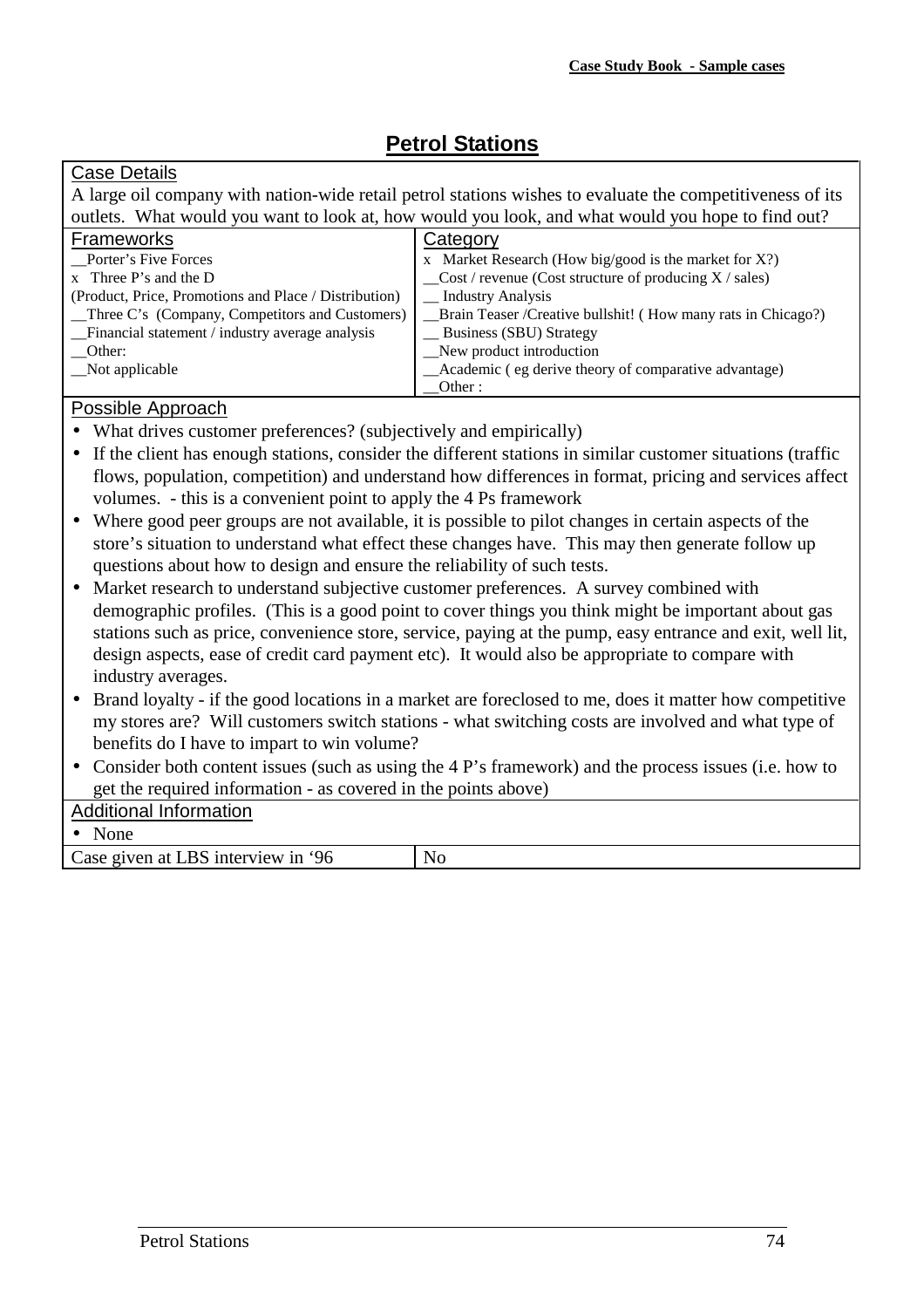## **Payroll Processing**

<span id="page-35-0"></span>

| <b>Case Details</b>                                                                                                   |                                                                                                  |
|-----------------------------------------------------------------------------------------------------------------------|--------------------------------------------------------------------------------------------------|
| A client company is very successful in the payroll processing business, allowing employers to out-                    |                                                                                                  |
| source their payroll function. The client is considering an expansion into the processing of pension                  |                                                                                                  |
| cheques for financial institutions. Does this product extension make sense for a low-cost producer, and               |                                                                                                  |
| how can they best penetrate this market?                                                                              |                                                                                                  |
| Frameworks                                                                                                            | <b>Category</b>                                                                                  |
| x Porter's Five Forces                                                                                                | _Market Research (How big/good is the market for $X$ ?)                                          |
| Three P's and the D                                                                                                   | x $Cost / revenue$ (Cost structure of producing $X / sales$ )                                    |
| (Product, Price, Promotions and Place / Distribution)                                                                 | x Industry Analysis                                                                              |
| _Three C's (Company, Competitors and Customers)                                                                       | _Brain Teaser /Creative bullshit! (How many rats in Chicago?)                                    |
| _Financial statement / industry average analysis                                                                      | _ Business (SBU) Strategy                                                                        |
| Other:                                                                                                                | x New product introduction                                                                       |
| _Not applicable                                                                                                       | Academic (eg derive theory of comparative advantage)                                             |
|                                                                                                                       | Other:                                                                                           |
| Possible Approach                                                                                                     |                                                                                                  |
| The crucial question is how the cheques are currently being processed (in-house by fund managers                      |                                                                                                  |
| and banks or outsourced to other providers) and why?                                                                  |                                                                                                  |
| It turns out that virtually all financial institutions which disburse cheques on a regular basis process<br>$\bullet$ |                                                                                                  |
| them in-house and are relatively cost inefficient in doing so. This however, does not necessarily                     |                                                                                                  |
| present a market opportunity on the basis of cost reduction. The cheque processing fees are an                        |                                                                                                  |
|                                                                                                                       |                                                                                                  |
| attractive profit centre for all but the smallest financial institutions because they can pass the costs              |                                                                                                  |
| (plus a huge margin) on to their clients. Since the cheque processing fees are a relatively small part                |                                                                                                  |
| of the total fund management expense, the margins can be very large without customer complaints.                      |                                                                                                  |
| This makes the sub-business of in-house cheque processing very attractive to many of the potential                    |                                                                                                  |
| customers of the outsourcing business.                                                                                |                                                                                                  |
|                                                                                                                       | Another factor which makes this product extension unattractive is the importance of accuracy and |
| timelines in cheque disbursement. The financial institutions would lose a great deal of goodwill if                   |                                                                                                  |
| thoir "outcoursed gheave" processes covered up, and they had to evalgin to thousands of upset                         |                                                                                                  |

- their "outsourced cheque" processor screwed up, and they had to explain to thousands of upset pensioners that it was another company's fault. Spending a little more to have it done in house was considered prudent by many fund management institutions.
- Note the cheque processing business is not always cost driven (i.e. low cost might be critical to small employers, but quality may be more important to fiduciary service providers) and that a cost centre for some potential clients (businesses) might be a profit centre for others (financial institutions).

#### Additional Information • None

Case given at LBS interview in  $96$  No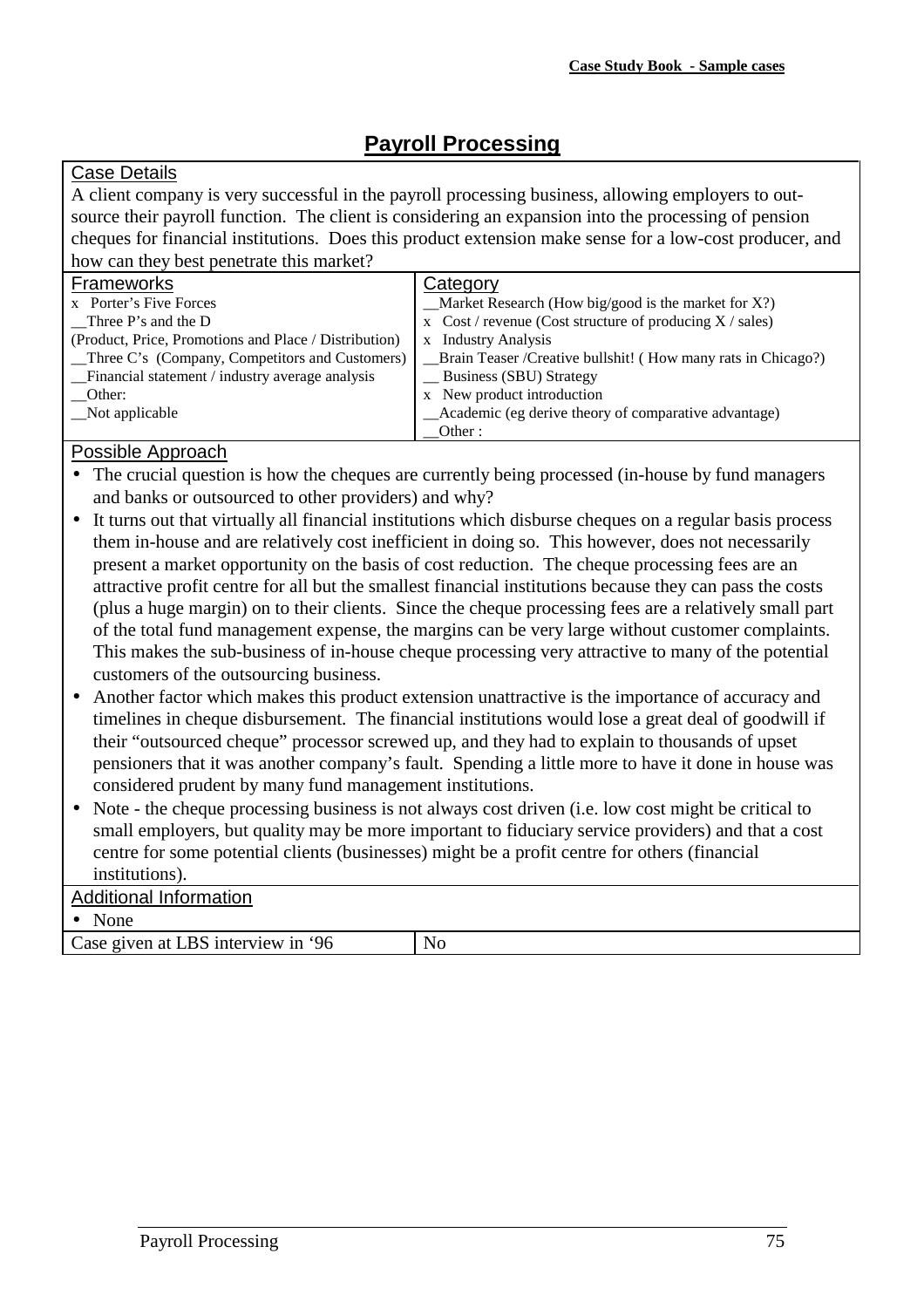## **Hospital Payment System**

#### <span id="page-36-0"></span>Case Details

A non-profit hospital wants help to reduce the \$10 million loss that the organisation has been experiencing in the last 3 years. If the hospital continues this level of loss for more than 2 years, then the hospital endowment would be completely gone and the hospital would need to close its doors.

Problem: It is realised that the hospital's loss was due to a new law which basically fixed hospital prices because of the new DRG (Diagnosis related groups) hospital payment system in New York State (i.e. price per unit could not be changed). What profitability improvement levers should the team focus on first if the team wants to quickly reduce the hospital's loss? What would you expect to find?

| Frameworks                                               | Category                                                         |
|----------------------------------------------------------|------------------------------------------------------------------|
| Porter's Five Forces                                     | $M$ arket Research (How big/good is the market for X?)           |
| Three P's and the D                                      | x Cost / revenue (Cost structure of producing $X$ / sales)       |
| (Product, Price, Promotions and Place / Distribution)    | <b>Industry Analysis</b>                                         |
| $\equiv$ Three C's (Company, Competitors and Customers)  | __ Brain Teaser / Creative bullshit! (How many rats in Chicago?) |
| $\equiv$ Financial statement / industry average analysis | _ Business (SBU) Strategy                                        |
| x Other: Cost analysis                                   | New product introduction                                         |
| $\equiv$ Not applicable                                  | _Academic (eg derive theory of comparative advantage)            |
|                                                          | Other                                                            |

## Possible Approach

A good approach to this issue might be to discuss the different costs associated with performing the hospital's services and the current capacity vs. demand for the hospital. The correct conclusion is that it is quicker and easier to change the cost structure and capacity of an organisation than to change the demand for the hospital's service (remember the price per unit is fixed so the revenue lever remaining is increasing the units of service). Reducing the capacity and shifting some costs from fixed to variable would help restore the hospital's profit.

#### **Conclusion**

A more complete answer would discuss some of the revenue levers even though they may take longer to work. The team could explore some of the marketing issues such as :

- What draws physicians and patients to a hospital and where do the patients come from? (It turns out that most patients come from local communities surrounding the hospital and that focusing efforts on the local neighbourhoods that are under represented by the hospital can increase patient volume.)
- How does the client hospital compare to the competitors along service dimensions that are important to patients and admitting physicians? (The hospital was outstanding at patient care but lacked convenience).

What are the trends in patient care and how should the hospital change to exploit the opportunities? (Recent trends are towards out patient services and away from admitting patients for long periods of time. For example, cataract surgery used to be in-patient procedure requiring a hospital stay of three days or more. In the last few years, most of the cataract procedures performed require no hospital stay. there seems to be an opportunity providing a very convenient out-patient facility to the community). Additional information

#### None

Case Given at LBS Interview in 96 No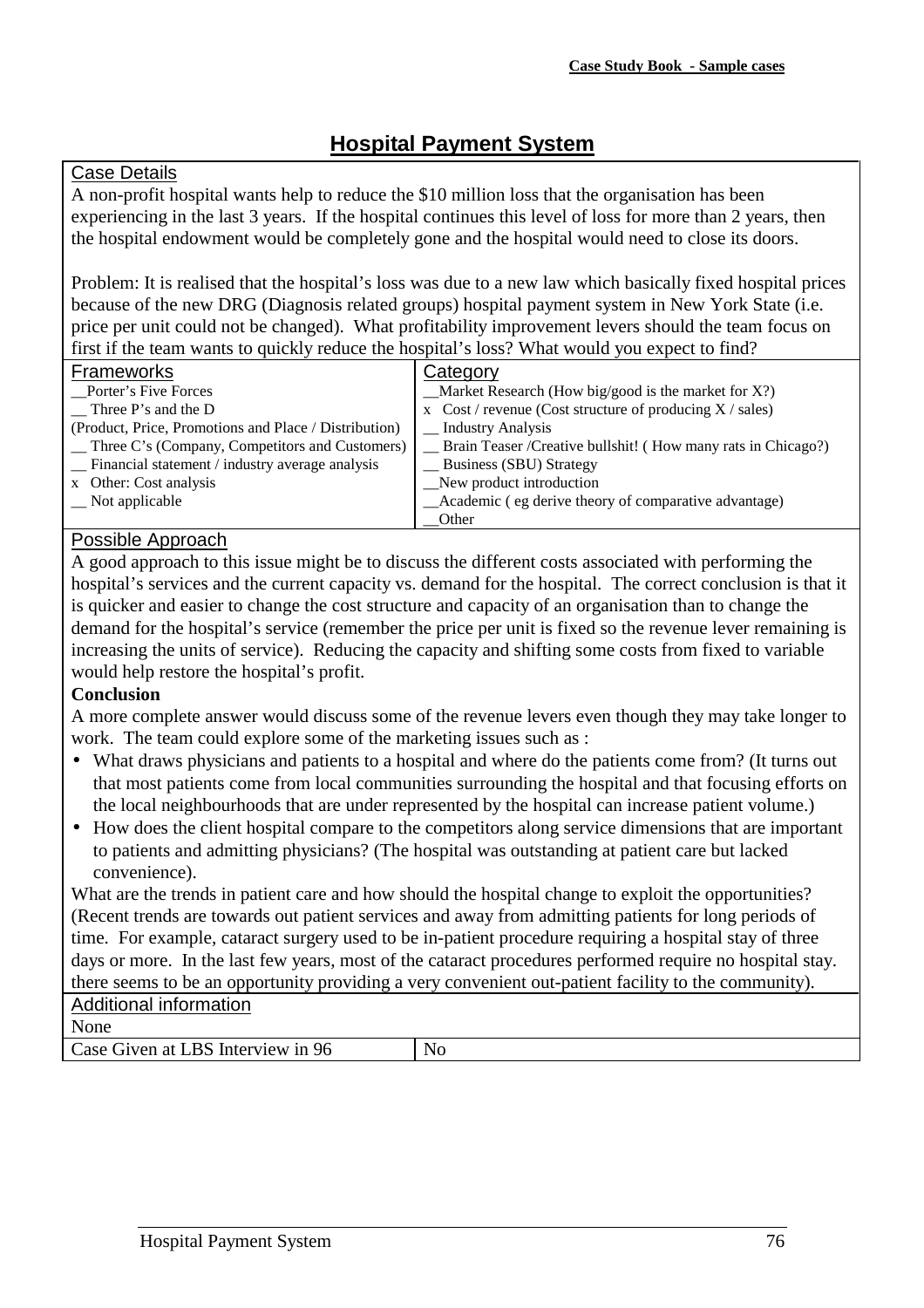## **Company Acquisition**

#### <span id="page-37-0"></span>Case Details

A client of mine approached me with a very open ended question. He owns a large branched bank in Texas and wants to reduce his exposure to the banking business. With \$100 million in losses, he hopes to find a new business to acquire, against which he can off-set these losses. If the transaction is executed properly, you can carry forward losses from the banking business, over the next 15 years, reducing / eliminating the taxes you'd pay on the profitable business that you have acquired.

| Frameworks                                            | Category                                                                       |
|-------------------------------------------------------|--------------------------------------------------------------------------------|
| Porter's Five Forces                                  | $M$ arket Research (How big/good is the market for X?)                         |
| Three P's and the D                                   | $\cos$ / revenue (Cost structure of producing X / sales)                       |
| (Product, Price, Promotions and Place / Distribution) | _ Industry Analysis                                                            |
| _Three C's (Company, Competitors and Customers)       | <b>Example 1</b> Brain Teaser / Creative bullshit! (How many rats in Chicago?) |
| Financial statement / industry average analysis       | _ Business (SBU) Strategy                                                      |
| x Other: Analytical considering objectives and        | $\equiv$ New product introduction                                              |
| identifying possible strategies.                      | _Academic (eg derive theory of comparative advantage)                          |
| Not applicable                                        | x Other: Acquisition - open ended                                              |
|                                                       |                                                                                |

## Possible Approach

- Does he have any particular area of interest or expertise? No, except in banking which he specifically wants to avoid.
- Given the substantial size of the losses, he needs to find a company that will generate almost immediate profits on a rather grand scale. This pretty much rules out any start-ups.
- From the IRS perspective, can the new business be a foreign one? Good question, I haven't explored that route yet.
- It would be great if he could use the bank as an advantage leverage it. What about hooking up with some multi-media company - the whole banking at home concept? Interesting

Microsoft would be great - I doubt Bill Gates would sell. But that company offers him what he needs: profits on a big scale, future growth, something new and different. He could also look at Mortgage Backed securities… a firm like Freddie Mac with profits in the tens of millions.

## Additional Information

• The interviewer had just been asked the question earlier that week. I don't think he had a company in mind. He was just looking for how you'd narrow the alternatives.

| .96<br>eiven at<br>Case<br>- interview<br>1n<br>הסכ | N.<br>'NU. |
|-----------------------------------------------------|------------|
|                                                     |            |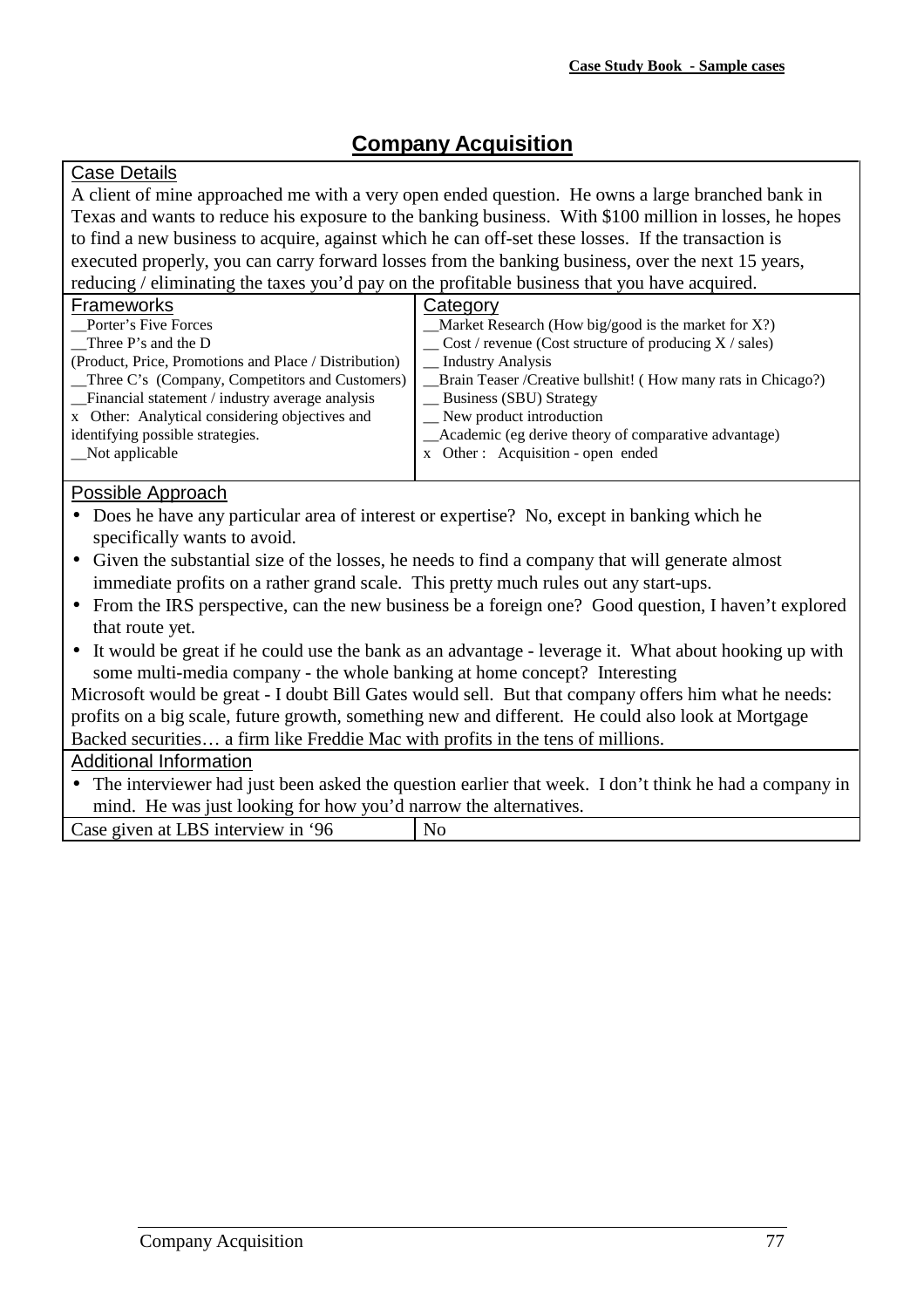## **Banking Customer Service**

<span id="page-38-0"></span>Case Details

A bank wanted to re-engineer their customer service function. Recently, complaints had increased (long waits on the phone, being transferred to multiple branches, separate accounts requiring multiple calls, etc)

The customer service function was currently decentralised - with tellers at each of the 4 branches answering calls from customers. If the account was opened at a different branch, they did not have the info to assist the customer.

|                                                                                                                                                 | Should they centralise? What else would they need to do? How would you go about the task?                |  |  |
|-------------------------------------------------------------------------------------------------------------------------------------------------|----------------------------------------------------------------------------------------------------------|--|--|
| Frameworks                                                                                                                                      | <b>Category</b>                                                                                          |  |  |
| Porter's Five Forces                                                                                                                            | Market Research (How big/good is the market for X?)                                                      |  |  |
| Three P's and the D                                                                                                                             | Cost / revenue (Cost structure of producing X / sales)                                                   |  |  |
| (Product, Price, Promotions and Place / Distribution)                                                                                           | _ Industry Analysis                                                                                      |  |  |
| Three C's (Company, Competitors and Customers)                                                                                                  | Brain Teaser / Creative bullshit! (How many rats in Chicago?)                                            |  |  |
| _Financial statement / industry average analysis                                                                                                | _ Business (SBU) Strategy                                                                                |  |  |
| x Other: Re-engineering - best practices, improve                                                                                               | _ New product introduction                                                                               |  |  |
| efficiency and effectiveness of operations via                                                                                                  | Academic (eg derive theory of comparative advantage)                                                     |  |  |
| technology, new approaches to work.<br>Not applicable!                                                                                          | x Other: Re-engineering                                                                                  |  |  |
| Possible Approach                                                                                                                               |                                                                                                          |  |  |
|                                                                                                                                                 | • First, gain a basic understanding of the current operations - number of calls received at each branch, |  |  |
|                                                                                                                                                 | % of calls transferred, impact of calls on teller's other work (like assisting in branch customers)      |  |  |
|                                                                                                                                                 |                                                                                                          |  |  |
| Next look at best practices - how do other banks, customer service organisations (Federal Express,<br>$\bullet$                                 |                                                                                                          |  |  |
| airlines, software companies) handle calls?                                                                                                     |                                                                                                          |  |  |
| Investigate how technology can help - database systems, on-line search / retrieval, touch tone<br>$\bullet$                                     |                                                                                                          |  |  |
| technology. etc                                                                                                                                 |                                                                                                          |  |  |
| $\bullet$ A few basics:-                                                                                                                        |                                                                                                          |  |  |
| • Centralise the function and staff it with dedicated personnel                                                                                 |                                                                                                          |  |  |
| Give customers a toll-free number to call                                                                                                       |                                                                                                          |  |  |
| Develop a system based on an integrated database                                                                                                |                                                                                                          |  |  |
| • Provide a front-end, touch-tone system (callers get an automated system in which they                                                         |                                                                                                          |  |  |
| enter their account number and password and can get an array of information or be                                                               |                                                                                                          |  |  |
| transferred to a customer service representative)                                                                                               |                                                                                                          |  |  |
| • Train the staff and educate the customer                                                                                                      |                                                                                                          |  |  |
| <b>Additional Information</b>                                                                                                                   |                                                                                                          |  |  |
|                                                                                                                                                 |                                                                                                          |  |  |
| General discussion about the current operations - picturing the operation with the phones ringing,<br>frustrated clerks, annoyed customers etc. |                                                                                                          |  |  |
| Think broadly - consider what other firms do even if they operate in a different industry                                                       |                                                                                                          |  |  |
|                                                                                                                                                 |                                                                                                          |  |  |
| Case given at LBS interview in '96                                                                                                              | N <sub>o</sub>                                                                                           |  |  |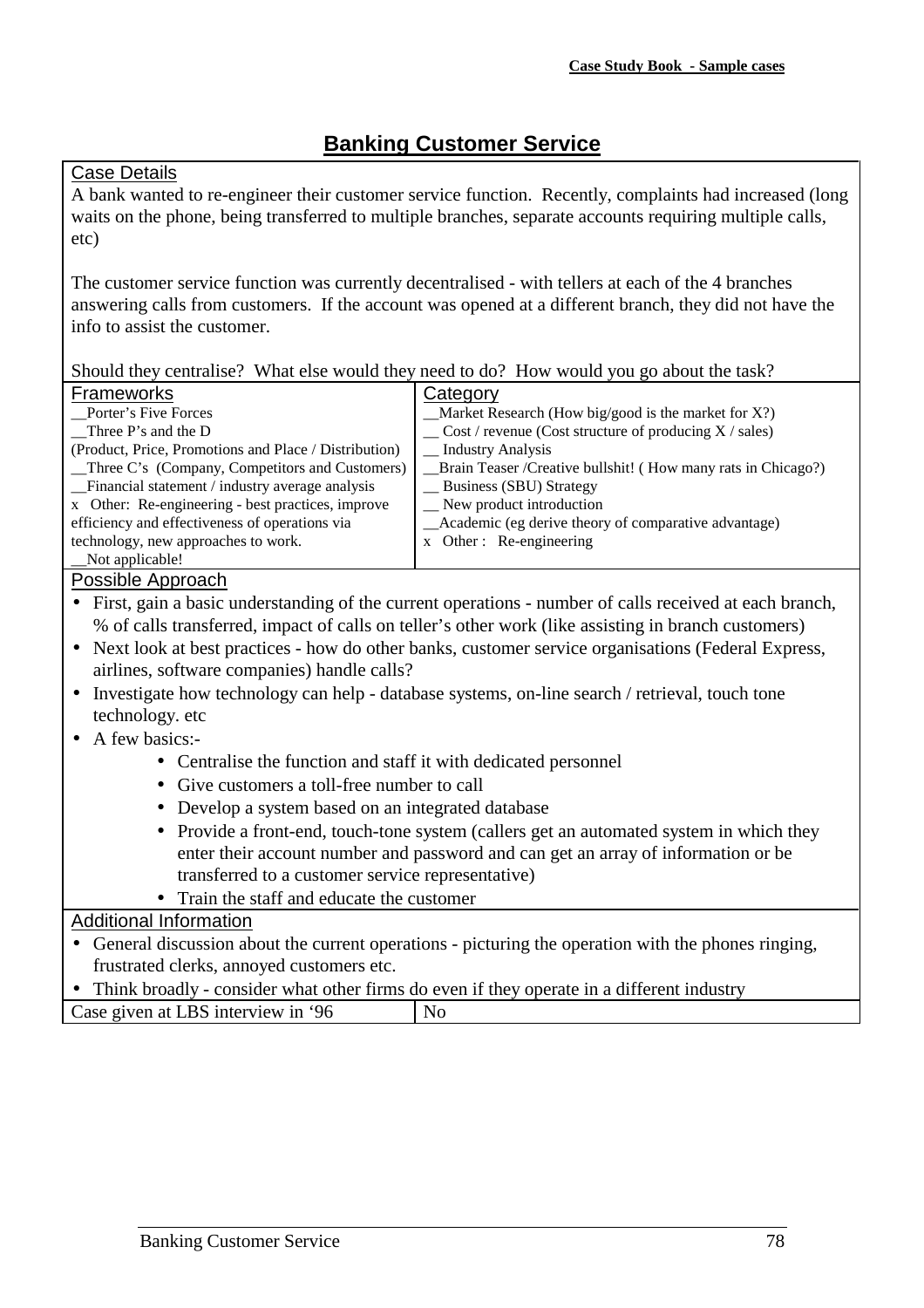## **Island Puzzle**

<span id="page-39-0"></span>

| <b>Case Details</b>                                                                                    |                                                                                                        |  |
|--------------------------------------------------------------------------------------------------------|--------------------------------------------------------------------------------------------------------|--|
| There are two islands:-                                                                                |                                                                                                        |  |
| Island A: Takes 100 hours to make 5 bikes and 100 hours to gather 20 bushels                           |                                                                                                        |  |
| Island B: Takes 100 hours to make 4 bikes and 100 hours to gather 100 bushels                          |                                                                                                        |  |
| Frameworks                                                                                             | <b>Category</b>                                                                                        |  |
| Porter's Five Forces                                                                                   | _Market Research (How big/good is the market for $X$ ?)                                                |  |
| Three P's and the D                                                                                    | $\_\_$ Cost / revenue (Cost structure of producing X / sales)                                          |  |
| (Product, Price, Promotions and Place / Distribution)                                                  | <b>Industry Analysis</b>                                                                               |  |
| Three C's (Company, Competitors and Customers)                                                         | Brain Teaser / Creative bullshit! (How many rats in Chicago?)                                          |  |
| Financial statement / industry average analysis                                                        | _ Business (SBU) Strategy                                                                              |  |
| Other:                                                                                                 | _ New product introduction                                                                             |  |
| x Not applicable                                                                                       | x Academic (eg derive theory of comparative advantage)                                                 |  |
|                                                                                                        | Other:                                                                                                 |  |
| Possible Approach                                                                                      |                                                                                                        |  |
| What are transportation costs? Ignore transportation costs                                             |                                                                                                        |  |
| Island A: $1 \text{ bike} = 20 \text{ hours}$                                                          |                                                                                                        |  |
| 1 bushel = $5$ hours                                                                                   |                                                                                                        |  |
| Island B:<br>1 bike = $25$ hours                                                                       |                                                                                                        |  |
| 1 bushel = 1 hour                                                                                      |                                                                                                        |  |
| Each island should do what it does best. Island A should make bikes and Island B should gather         |                                                                                                        |  |
| bushels.                                                                                               |                                                                                                        |  |
| Then Island A could trade 5 bikes for 100 bushels (one of several possible answers, but one that       |                                                                                                        |  |
|                                                                                                        |                                                                                                        |  |
| keeps the number of hours worked equal).                                                               |                                                                                                        |  |
| If each works for 200 hours then with this trade each would get 5 bikes and 100 bushels. Island A      |                                                                                                        |  |
| saves 400 hours or gets 80 extra bushels and Island B saves 25 hours or gets 1 extra bike)             |                                                                                                        |  |
| Any price in the range of 4 bushels per bike (A's lowest price) up to 25 bushels per bike (B's highest |                                                                                                        |  |
| price) would be an acceptable answer.                                                                  |                                                                                                        |  |
|                                                                                                        | A specific answer was required not just a theoretical answer. Feel free to write and draw in this type |  |
| of case                                                                                                |                                                                                                        |  |
| <b>Additional Information</b>                                                                          |                                                                                                        |  |
| • None                                                                                                 |                                                                                                        |  |
| Case given at LBS interview in '96                                                                     | N <sub>o</sub>                                                                                         |  |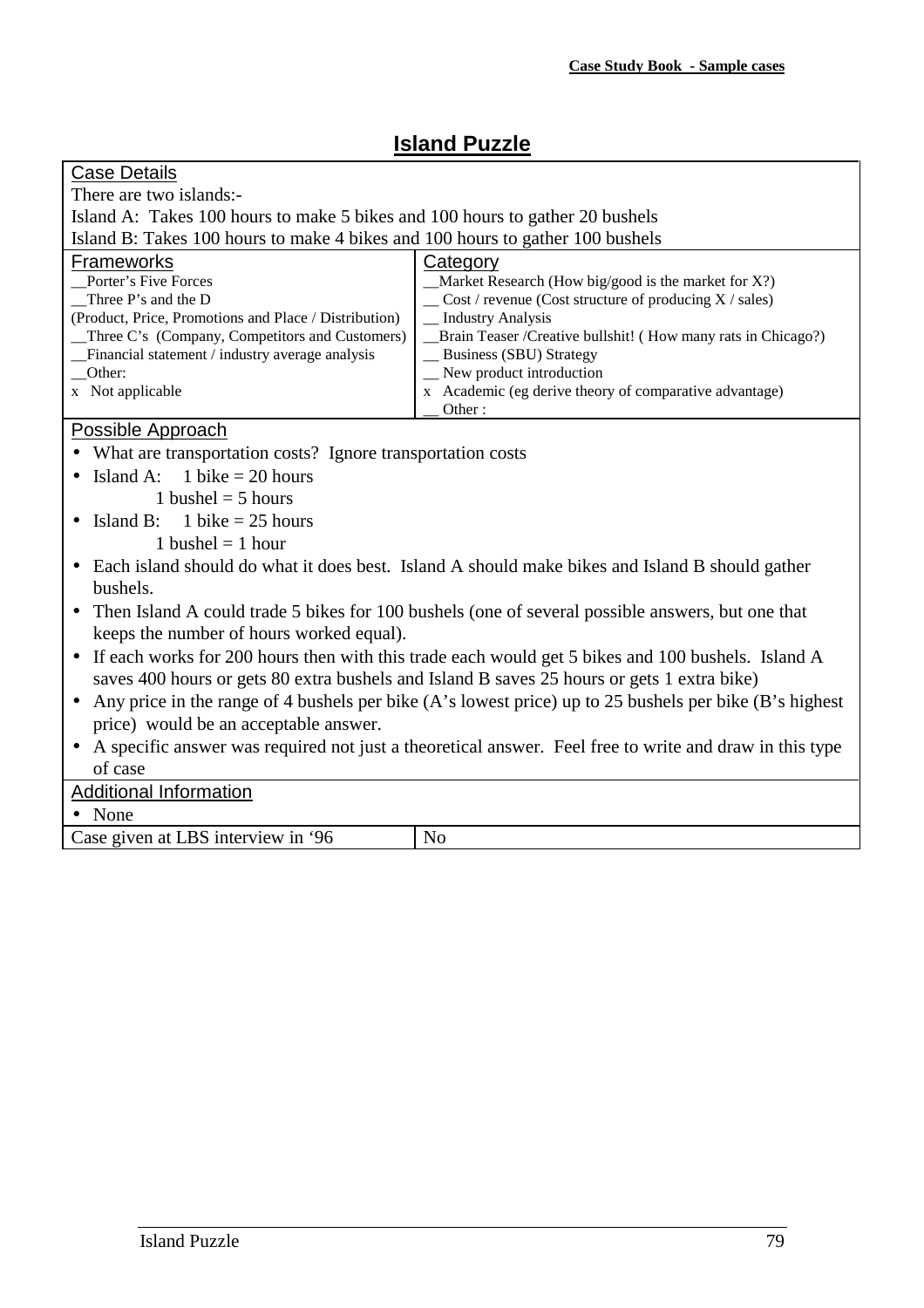## **Electricity Pool**

#### <span id="page-40-0"></span>Case Details

Our client is a major British electricity utility. Currently, rates and returns are regulated, but there is a new proposal that will change the system to a more market based pool system. The mechanics (simplified for case use) are as follows:-

- Rather than each utility producing electricity for the use of its customers only (with excess or shortage made up for in short-term contracts with other utilities or independent power producers), all utilities and power producers will bid into a pool for power supply.
- Bidding for the purpose of this case can be assumed to (somehow) occur continuously that is, if a supplier decides to produce an amount of electricity (kilowatt-hours) at a certain, time, he bids that amount into the pool.
- Bids will be arranged according to price, that is, the producer who bids in a the lowest price will have his power used first, then the next highest price power will be used, etc.
- Demand will determine how much power gets taken from the pool at any time
- The last unit of power purchased will be bought at the price it was bid into the pool at. All power sold at that time will be sold at the price set by the last unit. This can be thought of as a market clearing price.

How would you evaluate this situation? At what price will / should people bid into the pool? What non-competitive aspects might you expect from this system?

| <b>Frameworks</b>                                     | Category                                                      |
|-------------------------------------------------------|---------------------------------------------------------------|
| Porter's Five Forces                                  | $M$ arket Research (How big/good is the market for X?)        |
| Three P's and the D                                   | $\cos t$ / revenue (Cost structure of producing X / sales)    |
| (Product, Price, Promotions and Place / Distribution) | _ Industry Analysis                                           |
| _Three C's (Company, Competitors and Customers)       | _Brain Teaser /Creative bullshit! (How many rats in Chicago?) |
| Financial statement / industry average analysis       | _ Business (SBU) Strategy                                     |
| x Other: Microeconomics                               | _ New product introduction                                    |
| Not applicable                                        | x Academic (eg derive theory of comparative advantage)        |
|                                                       | $\cdot$ Other :                                               |

## Possible Approach

As with all economics questions, draw a graph first! A supply / demand graph works quite nicely.



The demand side reflects the instant nature of demand - remember, the case said so. Keep in mind, power can be thought of as pretty inelastic at any given point in time. The supply curve should be thought of as chunks of power being bid into the pool at different quantities and prices. The market clears at  $P^*$ , as you might think, but keeping the mechanism of the pool in mind, the last guy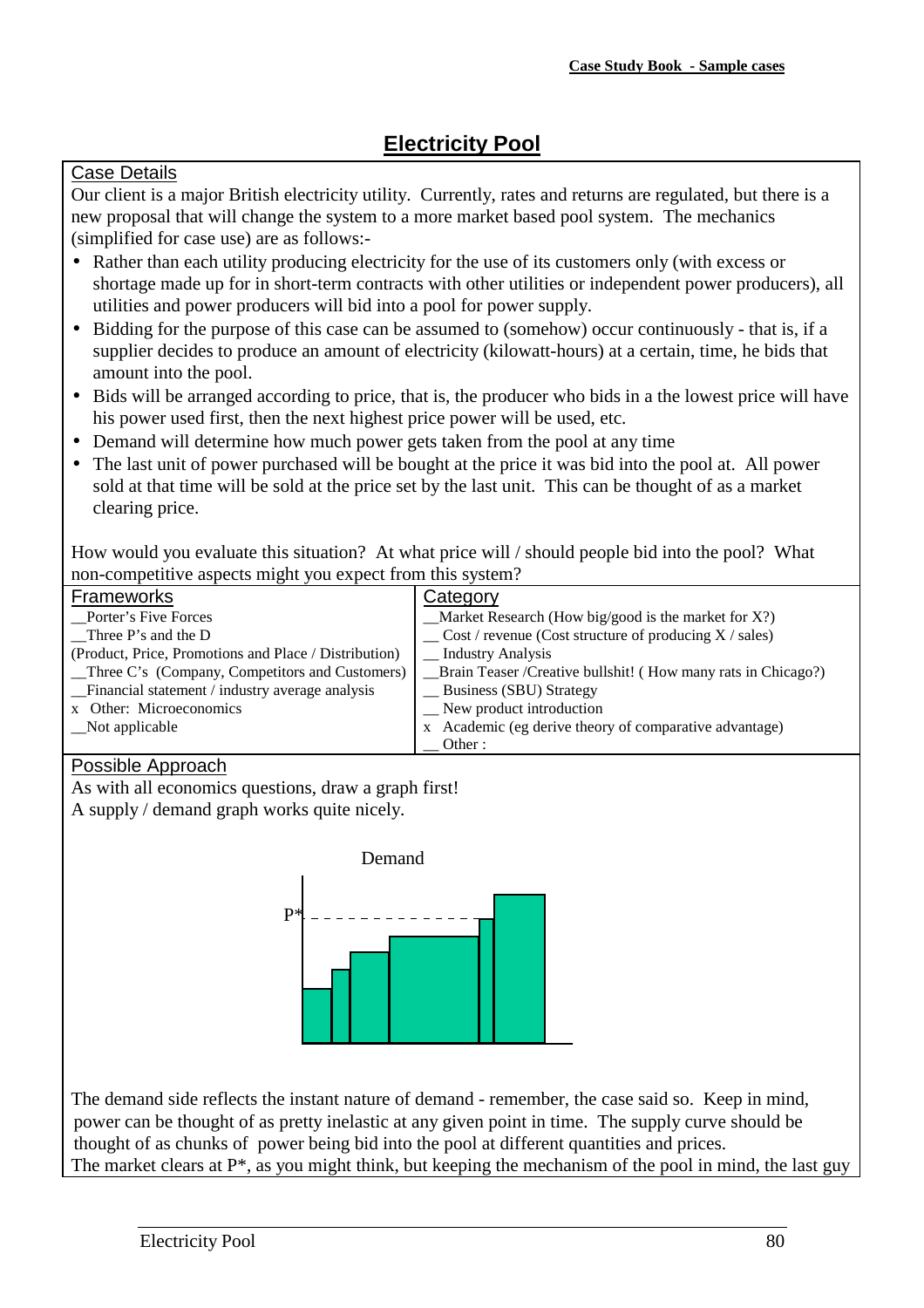only sells part of what he bid in, and the next guy sells nothing. Note the massive producer surplus for the guys who bid in low.

This is basically the only model you need to get all of the following points:-

• First, as in theory, the market price is set by the high-cost producer. This would obviously raise concerns of price fixing and collusion among few competitors. Lets put that aside for now and think about some other key points

• People will bid in at their marginal cost of production. If you end up being the last guy in the pool who sells power, you at least break even on a short run basis. If you turn out lower than anyone else, then you make some money. I would propose that this equilibrium isn't sustainable over the long haul, unless demand shifts up and down enough to bring high-cost producers into the pool so I can get more than LRMC on average (else I will shut down in the long run)

• Also, this system places a huge premium on owning both high- and low-cost resources. Likewise, you must understand patterns of demand. If you know a demand peak is coming up, bid both your high cost resource (to set the price) and you low-cost resources (to make profit) into the pool. Which brings in obvious collusion issues

• The extent to which the market disciplines gamesmanship and collusion depends to a large extent on those strategic management issues we all forgot or didn't have as first years - number and size of competitors, trade associations, degree of communication, signalling mechanisms, and the like.

• One might propose that the airline industry provides a good, similar model of deregulated industry (with consumers getting all the benefits of an industry that bids SRMC for prices and loses money o the long haul on huge fixed costs). On the other hand, telecommunications deregulation has produced huge profits.

• Overall, the pool favours those with low cost resources. The wrinkle in electricity production is that the lowest cost resources do not tend to be dispatchable, that is you have to run them all day long if you run them at all. (Hydroelectric ad Nuclear plants are like this). Implications? Many, including the fact that all bidders know that you have to run your resource, and will assume you bid into the pool at zero. Also, if everyone has these resources, during periods of slack demand, there will be no one to sell to at any price, and the pool will clear at or near zero. This is why understanding (and modifying, if possible) demand is so critical…

#### • None

Case given at LBS interview in '96 No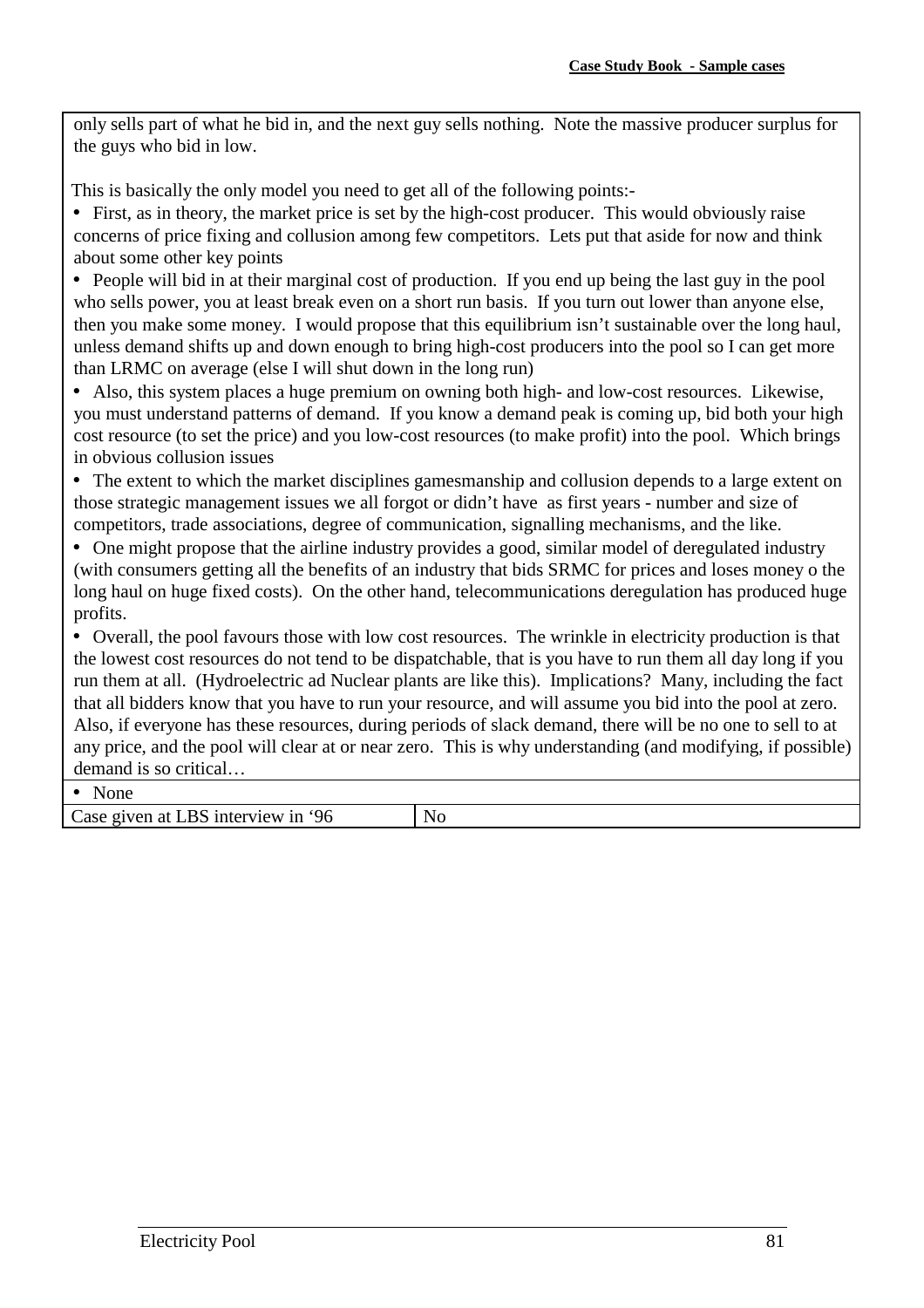## **Fridge Light**

<span id="page-42-0"></span>

| <b>Case Details</b>                                                                                                                              |                                                                                                         |  |
|--------------------------------------------------------------------------------------------------------------------------------------------------|---------------------------------------------------------------------------------------------------------|--|
| Tell me all of the ways, practical or not, which you could use to determine whether the light goes off in                                        |                                                                                                         |  |
| a refrigerator, when you close the door.                                                                                                         |                                                                                                         |  |
| Frameworks                                                                                                                                       | <b>Category</b>                                                                                         |  |
| Porter's Five Forces                                                                                                                             | Market Research (How big/good is the market for X?)                                                     |  |
| Three P's and the D                                                                                                                              | $\cos t$ / revenue (Cost structure of producing X / sales)                                              |  |
| (Product, Price, Promotions and Place / Distribution)<br>Three C's (Company, Competitors and Customers)                                          | <b>Industry Analysis</b><br>x Brain Teaser /Creative bullshit! (How many rats in Chicago?)              |  |
| Financial statement / industry average analysis                                                                                                  | _ Business (SBU) Strategy                                                                               |  |
| x Other: Free form brain teaser                                                                                                                  | _New product introduction                                                                               |  |
| _Not applicable                                                                                                                                  | Academic (eg derive theory of comparative advantage)                                                    |  |
|                                                                                                                                                  | Other $:$                                                                                               |  |
| Possible Approach                                                                                                                                |                                                                                                         |  |
| A random list of answers that ended up working                                                                                                   |                                                                                                         |  |
| With the door open, press the button that makes the light go on and off.                                                                         |                                                                                                         |  |
| Drill a hole in the door so that you can see inside when the door is closed                                                                      |                                                                                                         |  |
| $\bullet$                                                                                                                                        | Find out the mean time to failure for these bulbs, close the door and open it after the expiration time |  |
| to see if the light is burned out.                                                                                                               |                                                                                                         |  |
| Go to the production line, and perform a statistically valid test (appropriate number of samples) to<br>$\bullet$                                |                                                                                                         |  |
| determine whether the light always goes off (by pressing the button etc)                                                                         |                                                                                                         |  |
| Hook wires to the socket and perform a similar test when the door is closed<br>$\bullet$                                                         |                                                                                                         |  |
| Place a sensitive thermometer (chilled to the refrigerator's temperature before testing) near the light<br>$\bullet$                             |                                                                                                         |  |
| bulb and close the door.                                                                                                                         |                                                                                                         |  |
| Place some light sensitive material in the refrigerator to see if it is activated.                                                               |                                                                                                         |  |
| <b>Additional Information</b>                                                                                                                    |                                                                                                         |  |
| After I came up with about 5 responses, the interviewer actually said that my performance was                                                    |                                                                                                         |  |
| adequate (of course implying that he'd recommend me for the next round) however he wanted to                                                     |                                                                                                         |  |
| continue searching for answers "just for fun"                                                                                                    |                                                                                                         |  |
| When we were done, I asked him if anyone else came up with interesting answers that I didn't<br>$\bullet$                                        |                                                                                                         |  |
| mention: he gave two                                                                                                                             |                                                                                                         |  |
| • Pick up the phone, dial the manufacturer and ask if the light goes off when you close the door                                                 |                                                                                                         |  |
| If no one is in there to see the light go off, does it matter? (for those of you unfamiliar with<br>$\bullet$                                    |                                                                                                         |  |
| this philosophical angle, it was originally stated as "if a tree falls in the forest and no one sees                                             |                                                                                                         |  |
| or hears it, did it really fall?) I commented that I wouldn't have thought of that one in a                                                      |                                                                                                         |  |
|                                                                                                                                                  | million years, but it definitely shows some tremendous creativity. He agreed                            |  |
|                                                                                                                                                  |                                                                                                         |  |
| This was also a great test of how well one responded under pressure; there were definitely a number<br>of silent pauses while I racked my brain. |                                                                                                         |  |
| $G_{\text{max}}$ is a $\pm 1 \text{ D} \text{G}$ is the set of $\theta$                                                                          | $NT -$                                                                                                  |  |

| Case given at LBS interview in '96 | No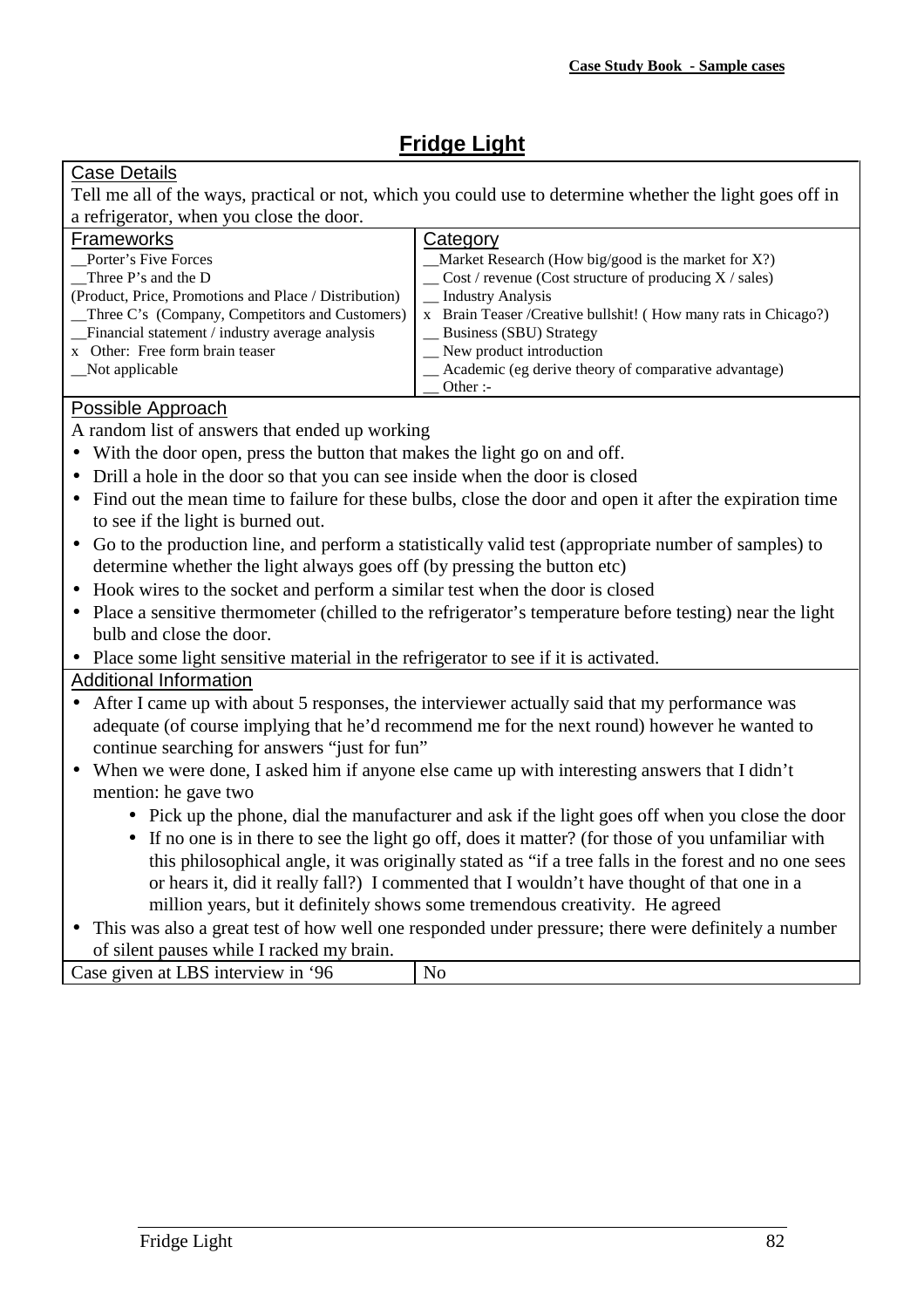## **Small Bank**

<span id="page-43-0"></span>

| <b>Case Details</b>                                                                                                              |                                                                                               |  |
|----------------------------------------------------------------------------------------------------------------------------------|-----------------------------------------------------------------------------------------------|--|
| Our client: A small national bank                                                                                                |                                                                                               |  |
| Its competitors: Regional banks and big national banks                                                                           |                                                                                               |  |
|                                                                                                                                  | Problem: Profits are smaller than those of their competitors. Why? What can the company do?   |  |
| Frameworks                                                                                                                       | Category                                                                                      |  |
| Porter's Five Forces                                                                                                             | Market Research (How big/good is the market for $X$ ?)                                        |  |
| Three P's and the D                                                                                                              | Cost / revenue (Cost structure of producing $X$ / sales)                                      |  |
| (Product, Price, Promotions and Place / Distribution)                                                                            | <b>Industry Analysis</b>                                                                      |  |
| Three C's (Company, Competitors and Customers)<br>Financial statement / industry average analysis                                | Brain Teaser / Creative bullshit! (How many rats in Chicago?)                                 |  |
| x Other: Competitor analysis                                                                                                     | x Business (SBU) Strategy<br>New product introduction                                         |  |
| _Not applicable                                                                                                                  | Academic (eg derive theory of comparative advantage)                                          |  |
|                                                                                                                                  | Other:                                                                                        |  |
| Possible Approach                                                                                                                |                                                                                               |  |
| Why do their competitors earn higher profits?                                                                                    |                                                                                               |  |
| • Big Banks:                                                                                                                     |                                                                                               |  |
|                                                                                                                                  | Enjoy economies of scale (same centralised services, more offices to allocate their costs to) |  |
|                                                                                                                                  | Size allows them to profitably use processes and technologies that smaller banks cannot       |  |
| implement.                                                                                                                       |                                                                                               |  |
| Large amounts of available capital allow them to accept/attract bigger clients.                                                  |                                                                                               |  |
| <b>Regional Banks:</b>                                                                                                           |                                                                                               |  |
|                                                                                                                                  |                                                                                               |  |
| Size and geographic concentration: lower overheads (less hierarchy, less paper shuffling, smaller<br>distances to be travelled). |                                                                                               |  |
| Brand name: customers may feel represented by 'their' local bank, preferring it to the rest.                                     |                                                                                               |  |
| • Better knowledge of the client base: ability to choose the best clients.                                                       |                                                                                               |  |
| Conclusion                                                                                                                       |                                                                                               |  |
| What can the company do:                                                                                                         |                                                                                               |  |
| Grow: mergers/acquisitions                                                                                                       |                                                                                               |  |
| • Rationalise: sell some offices and acquire new ones in a profitable region (probably a bad idea)                               |                                                                                               |  |
| Specialise: offer some services that the big banks don't want to offer and that the regional banks<br>$\bullet$                  |                                                                                               |  |
| cannot afford to offer (if there are any services like these).                                                                   |                                                                                               |  |
| Additional information                                                                                                           |                                                                                               |  |
| None                                                                                                                             |                                                                                               |  |

| .<br>Interview in<br>96<br>Given<br>Jase<br>at<br>-<br>-<br>LDJ.<br>_______<br>__<br>. | W.<br>1V |
|----------------------------------------------------------------------------------------|----------|
|----------------------------------------------------------------------------------------|----------|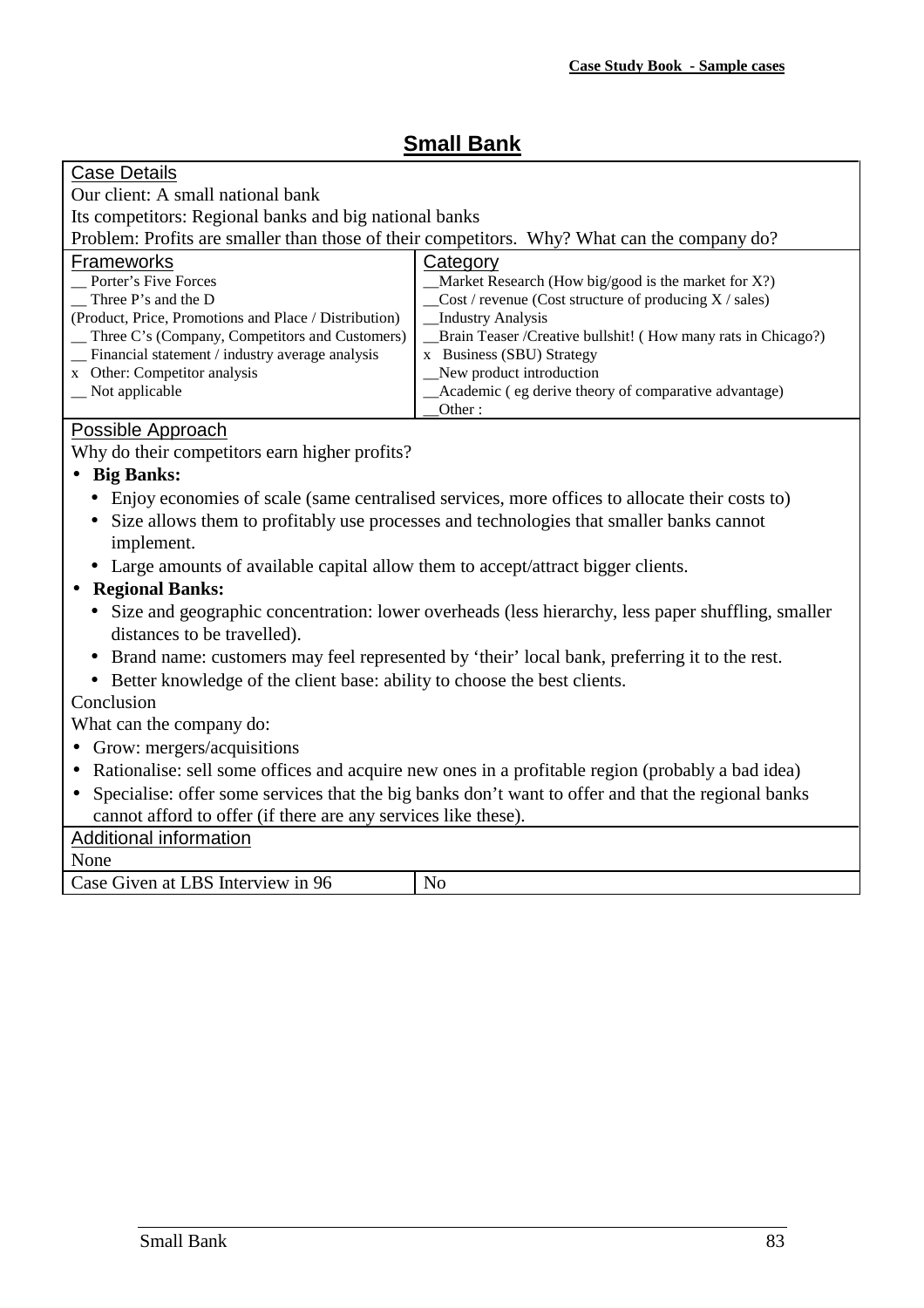## **Mail Order**

#### <span id="page-44-0"></span>Case Details

You are a consultant advising the manager of the customer service department for a mail order company. You just got the case assignment an hour ago. Along with the assignment, you got a black book of data about the customer service department. As you flip through the book you notice that the costs have skyrocketed over the past three months. There are two major components of costs, people and the phone lines they use.

What will you discuss with your client when you meet with her for the first time this afternoon.

| Frameworks                                            | Category                                                       |
|-------------------------------------------------------|----------------------------------------------------------------|
| Porter's Five Forces                                  | $M$ arket Research (How big/good is the market for X?)         |
| Three P's and the D                                   | x $Cost / revenue$ (Cost structure of producing $X / sales$ )  |
| (Product, Price, Promotions and Place / Distribution) | <b>Industry Analysis</b>                                       |
| $\Box$ Three C's (Company, Competitors and Customers) | _ Brain Teaser /Creative bullshit! (How many rats in Chicago?) |
| Financial statement / industry average analysis       | _ Business (SBU) Strategy                                      |
| x Other:                                              | $\equiv$ New product introduction                              |
| Not applicable                                        | _ Academic (eg derive theory of comparative advantage)         |
|                                                       | Other:                                                         |

#### Possible Approach

- You know costs have been skyrocketing.
- Ask about revenues. You'll find out they've been skyrocketing, too. In fact, revenues have increase at a faster rate than costs. This means that profits have increased. So there is no problem.

## Additional information

- This case is DECEPTIVELY simple. Don't worry if you missed this. You won't make the same mistake twice! Just remember that *Revenue - Costs = Profits*
- **What not to do** Ask about how the components of costs have been changing over time. How fast? Has the company changed its accounting or information systems. Ask about costs relative to competitors
- Note It's your first client meeting, so you don't want to dive into a discussion about data right away. If revenues haven't been rising along with costs, for example, this could be a very difficult discussion. You have to introduce yourself, explain your purpose etc.

| Case given at LBS interview in '96 | N <sub>0</sub> |  |
|------------------------------------|----------------|--|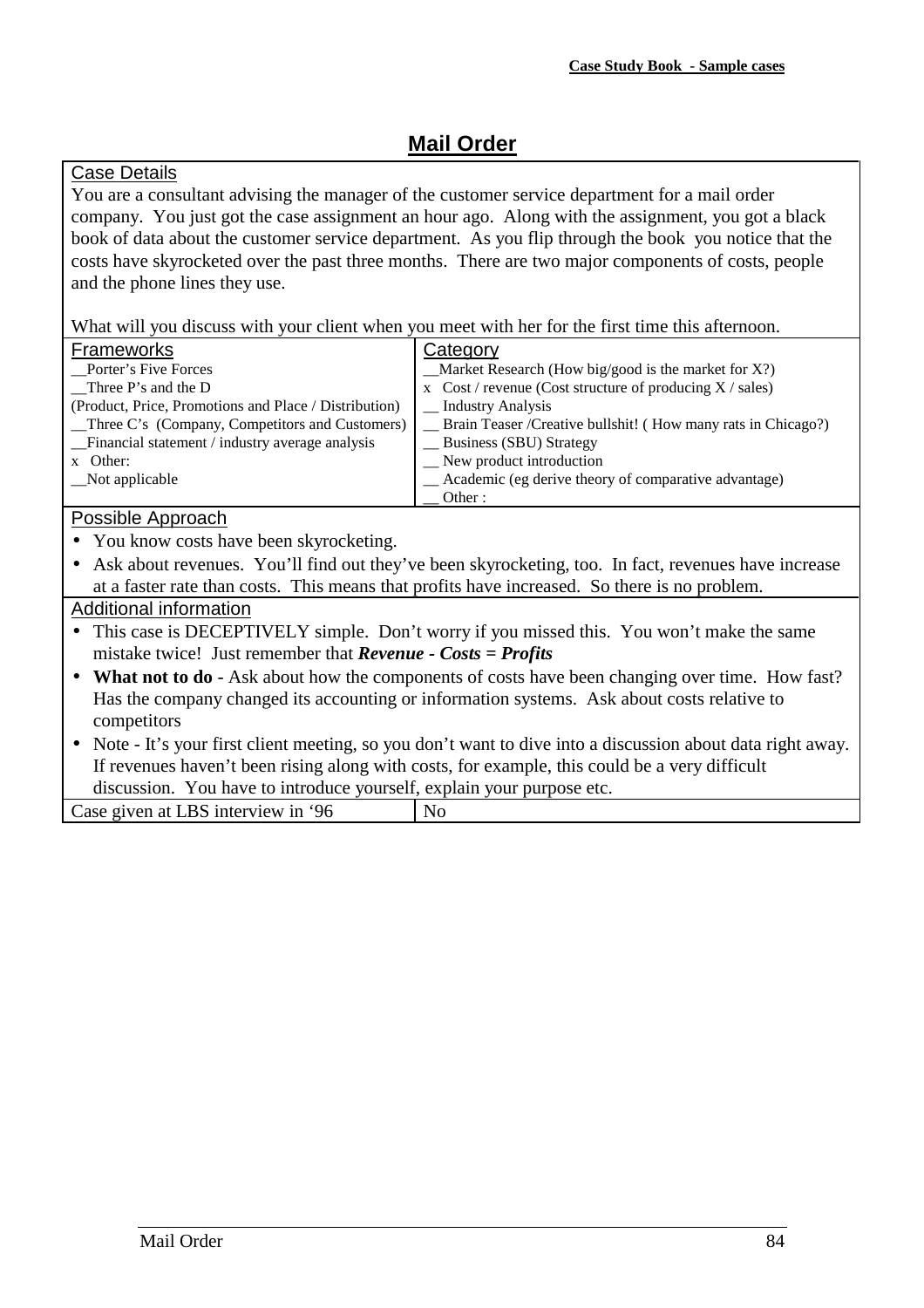## **School Cafeteria**

#### <span id="page-45-0"></span>Case Details

When the school cafeteria workers went on strike a few years ago, the school union experienced a significant increase in sales. However, when the financial for the quarter were reported, the union discovered the profits actually decreased. What happened?

| Frameworks                                            | Category                                                        |
|-------------------------------------------------------|-----------------------------------------------------------------|
| Porter's Five Forces                                  | $M$ arket Research (How big/good is the market for X?)          |
| Three P's and the D                                   | x $Cost / revenue$ (Cost structure of producing $X / sales$ )   |
| (Product, Price, Promotions and Place / Distribution) | <b>Industry Analysis</b>                                        |
| $\Box$ Three C's (Company, Competitors and Customers) | _ Brain Teaser / Creative bullshit! (How many rats in Chicago?) |
| Financial statement / industry average analysis       | _ Business (SBU) Strategy                                       |
| x Other:                                              | $\equiv$ New product introduction                               |
| Not applicable                                        | _ Academic (eg derive theory of comparative advantage)          |
|                                                       | Other:                                                          |

## Possible Approach

- Did they lower prices? No
- Did their costs go up paying staff overtime or extra to obtain raw materials at the last minute? No
- Did overhead costs increase significantly? No
- Did they introduce new items? No
- So prices did not change and costs did not change... did the overall mix of what they were selling change? Yes

The union sold more sandwiches and drinks than before. Upon further investigation, they discovered that they were actually losing money on each sandwich they sold (selling them below cost)

#### Additional information

• The interviewer then asked me how - without him present and assuming no computer generated date - I would have gone about discovering that they were losing money on sandwiches. On a practical basis, you'd have to look at the cost in aggregate. Perhaps how much they spend in an week on sandwich ingredients, the hours spent making sandwiches, and the number of sandwiches sold and scrapped. Then you'd calculate a cost per sandwich and compare it to the selling price. You'd also want some overhead allocation but this would be a good start.

Case given at LBS interview in '96  $\vert$  No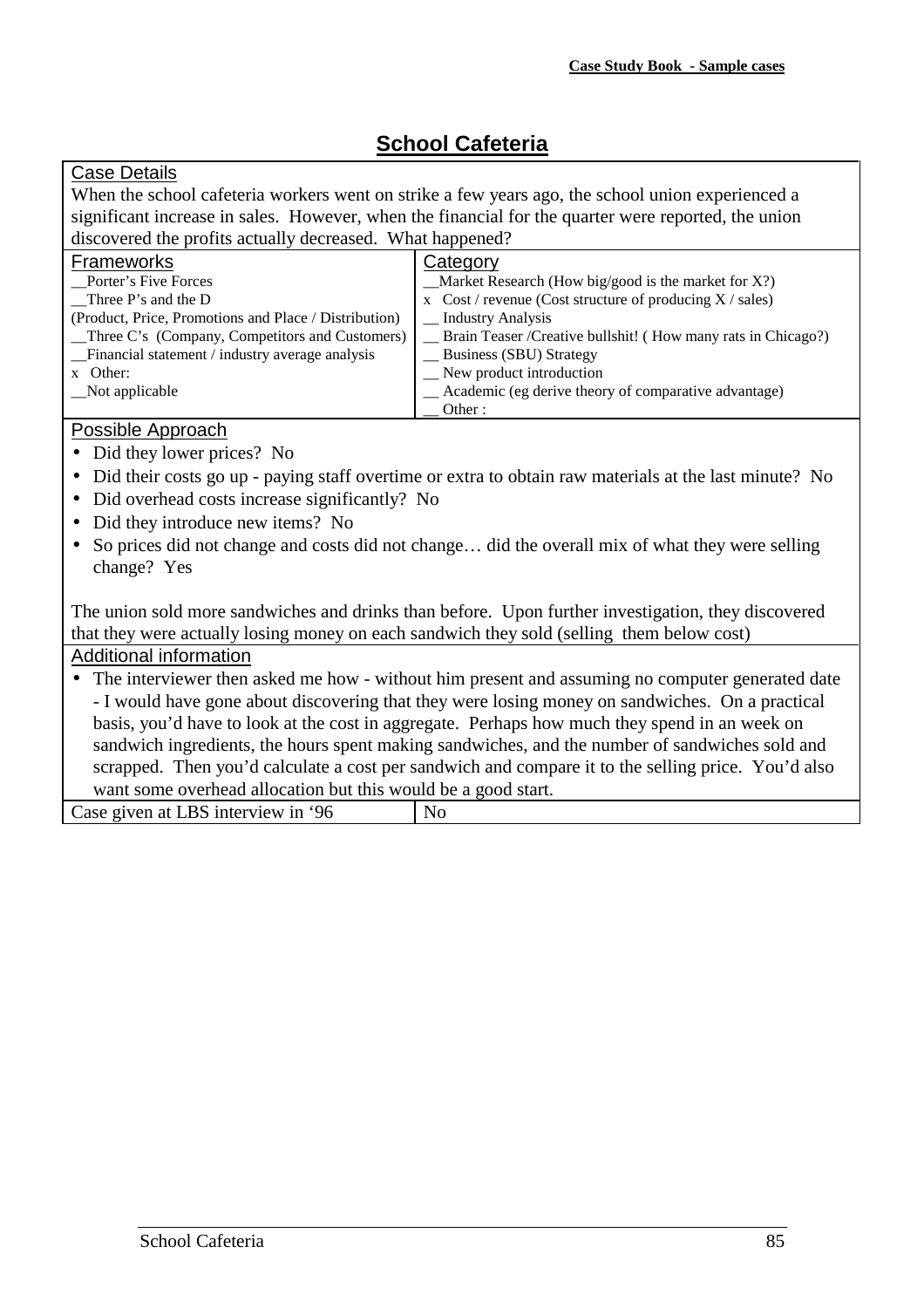## **Piston Production**

<span id="page-46-0"></span>

| Case Details                                                                                                              |                                                                |  |  |  |  |
|---------------------------------------------------------------------------------------------------------------------------|----------------------------------------------------------------|--|--|--|--|
| You are a car manufacture and is planning to outsource piston production. What                                            |                                                                |  |  |  |  |
| variables you would consider?                                                                                             |                                                                |  |  |  |  |
| <b>Frameworks</b>                                                                                                         | Category                                                       |  |  |  |  |
| Porter's Five Forces                                                                                                      | $\text{Market Research}$ (How attractive is the market for X?) |  |  |  |  |
| Three P's and the D                                                                                                       | x $Cost / revenue$ (Cost structure of producing $X / sales$ )  |  |  |  |  |
| (Product, Price, Promotions and Place / Distribution)                                                                     | _ Industry Analysis                                            |  |  |  |  |
| $\Box$ Three C's (Company, Competitors and Customers)<br>__ Brain Teaser / Creative bullshit! (How many rats in Chicago?) |                                                                |  |  |  |  |
| _ Business (SBU) Strategy<br>_Financial statement / industry average analysis                                             |                                                                |  |  |  |  |
| x New product introduction<br>x Other: Costs (fixed and variable)                                                         |                                                                |  |  |  |  |
| _ Academic (eg derive theory of comparative advantage)<br>Not applicable                                                  |                                                                |  |  |  |  |
|                                                                                                                           | Other                                                          |  |  |  |  |
| Possible Approach!                                                                                                        |                                                                |  |  |  |  |
| Analyse all the cost issues, fixed, variable and mainly OVERHEADS to minimal                                              |                                                                |  |  |  |  |
| details (space used, accounting dept, light and security costs).                                                          |                                                                |  |  |  |  |
| • Strategic issues about sharing technology, dependability and quality control                                            |                                                                |  |  |  |  |
| Additional information                                                                                                    |                                                                |  |  |  |  |
| None                                                                                                                      |                                                                |  |  |  |  |
| Yes<br>Case given at LBS interview in '96                                                                                 |                                                                |  |  |  |  |
|                                                                                                                           |                                                                |  |  |  |  |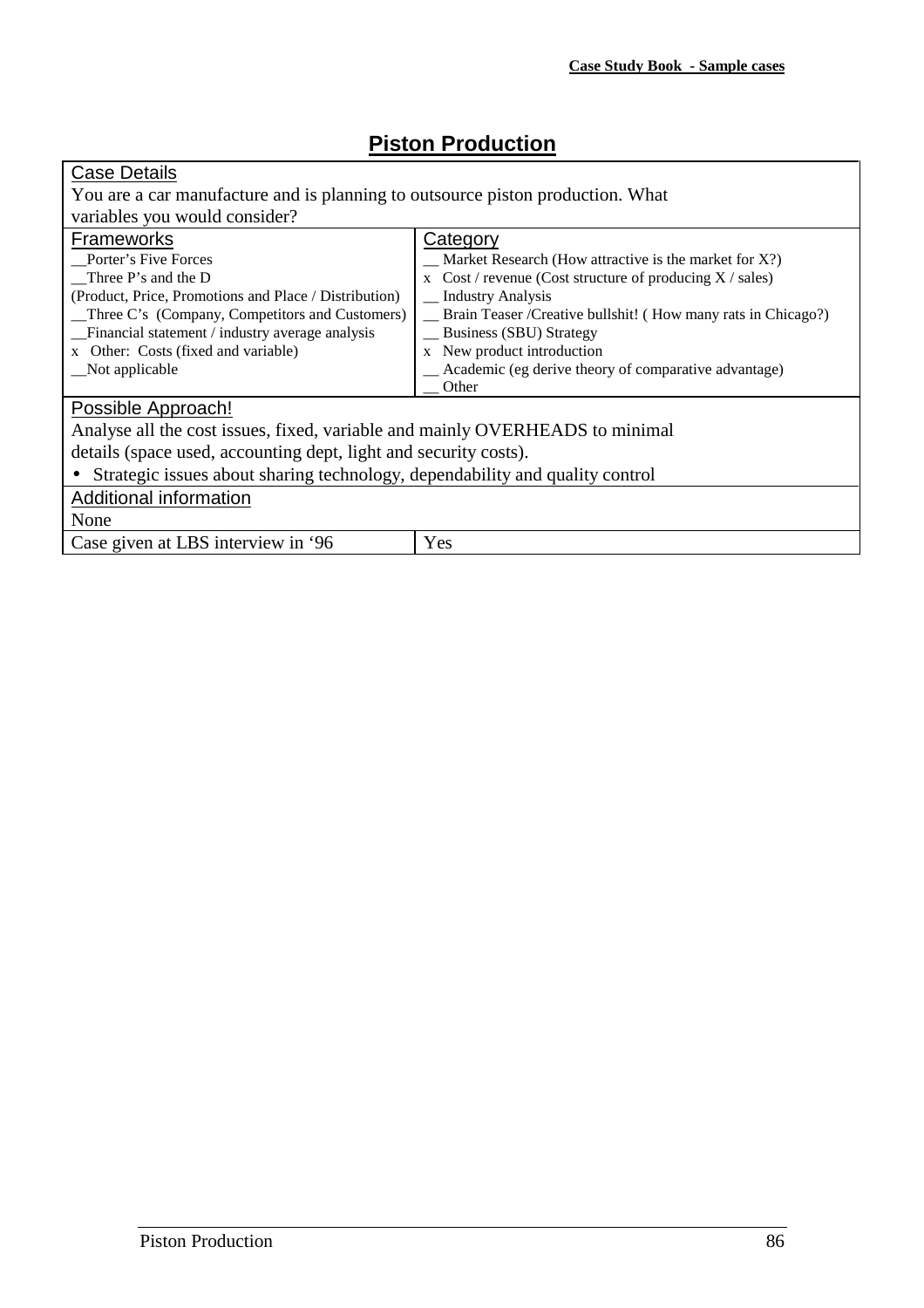## **Taiwan**

<span id="page-47-0"></span>

| Case Details                                                                                                      |                                                                                                    |  |  |  |  |  |
|-------------------------------------------------------------------------------------------------------------------|----------------------------------------------------------------------------------------------------|--|--|--|--|--|
|                                                                                                                   | You are a consultant advising the government of Taiwan. Government officials want to move form low |  |  |  |  |  |
| value-added products, like textiles, to high value-added products, like aerospace.                                |                                                                                                    |  |  |  |  |  |
| Frameworks                                                                                                        | <b>Category</b>                                                                                    |  |  |  |  |  |
| Porter's Five Forces                                                                                              | Market Research (How big/good is the market for X?)                                                |  |  |  |  |  |
| Three P's and the D<br>$\cos t$ / revenue (Cost structure of producing X / sales)                                 |                                                                                                    |  |  |  |  |  |
| (Product, Price, Promotions and Place / Distribution)<br>x Industry Analysis                                      |                                                                                                    |  |  |  |  |  |
| _Three C's (Company, Competitors and Customers)<br>_ Brain Teaser /Creative bullshit! (How many rats in Chicago?) |                                                                                                    |  |  |  |  |  |
| Financial statement / industry average analysis                                                                   | <b>Business (SBU) Strategy</b>                                                                     |  |  |  |  |  |
| x Other:                                                                                                          | _ New product introduction                                                                         |  |  |  |  |  |
| Not applicable                                                                                                    | _ Academic (eg derive theory of comparative advantage)                                             |  |  |  |  |  |
|                                                                                                                   | Other:                                                                                             |  |  |  |  |  |
| Possible Approach                                                                                                 |                                                                                                    |  |  |  |  |  |
| What are Taiwan's resources?                                                                                      |                                                                                                    |  |  |  |  |  |
| • Labour? Skilled workforce?                                                                                      |                                                                                                    |  |  |  |  |  |
| $\bullet$ Capital?                                                                                                |                                                                                                    |  |  |  |  |  |
| Infrastructure?                                                                                                   |                                                                                                    |  |  |  |  |  |
| • Components? Supplier industries?                                                                                |                                                                                                    |  |  |  |  |  |
| What does the industry look like on a global basis?                                                               |                                                                                                    |  |  |  |  |  |
| • Is it profitable? Is it growing?                                                                                |                                                                                                    |  |  |  |  |  |
|                                                                                                                   |                                                                                                    |  |  |  |  |  |
| • Who are the players / competitors? What are their competencies<br>• Can we find a niche?                        |                                                                                                    |  |  |  |  |  |
|                                                                                                                   |                                                                                                    |  |  |  |  |  |
| Who would the buyers be?                                                                                          |                                                                                                    |  |  |  |  |  |
|                                                                                                                   | • Can we serve them?                                                                               |  |  |  |  |  |
| Also, what will the country lose by moving away from low value-added products, like textiles?                     |                                                                                                    |  |  |  |  |  |
| • Dislocation of workers                                                                                          |                                                                                                    |  |  |  |  |  |
| <b>Additional information</b>                                                                                     |                                                                                                    |  |  |  |  |  |
| What not to do -                                                                                                  |                                                                                                    |  |  |  |  |  |
| Forget about profitability and competitors                                                                        |                                                                                                    |  |  |  |  |  |
| Ask about Taiwan's history and culture without addressing the issues in the case.                                 |                                                                                                    |  |  |  |  |  |
| Case given at LBS interview in '96                                                                                | N <sub>o</sub>                                                                                     |  |  |  |  |  |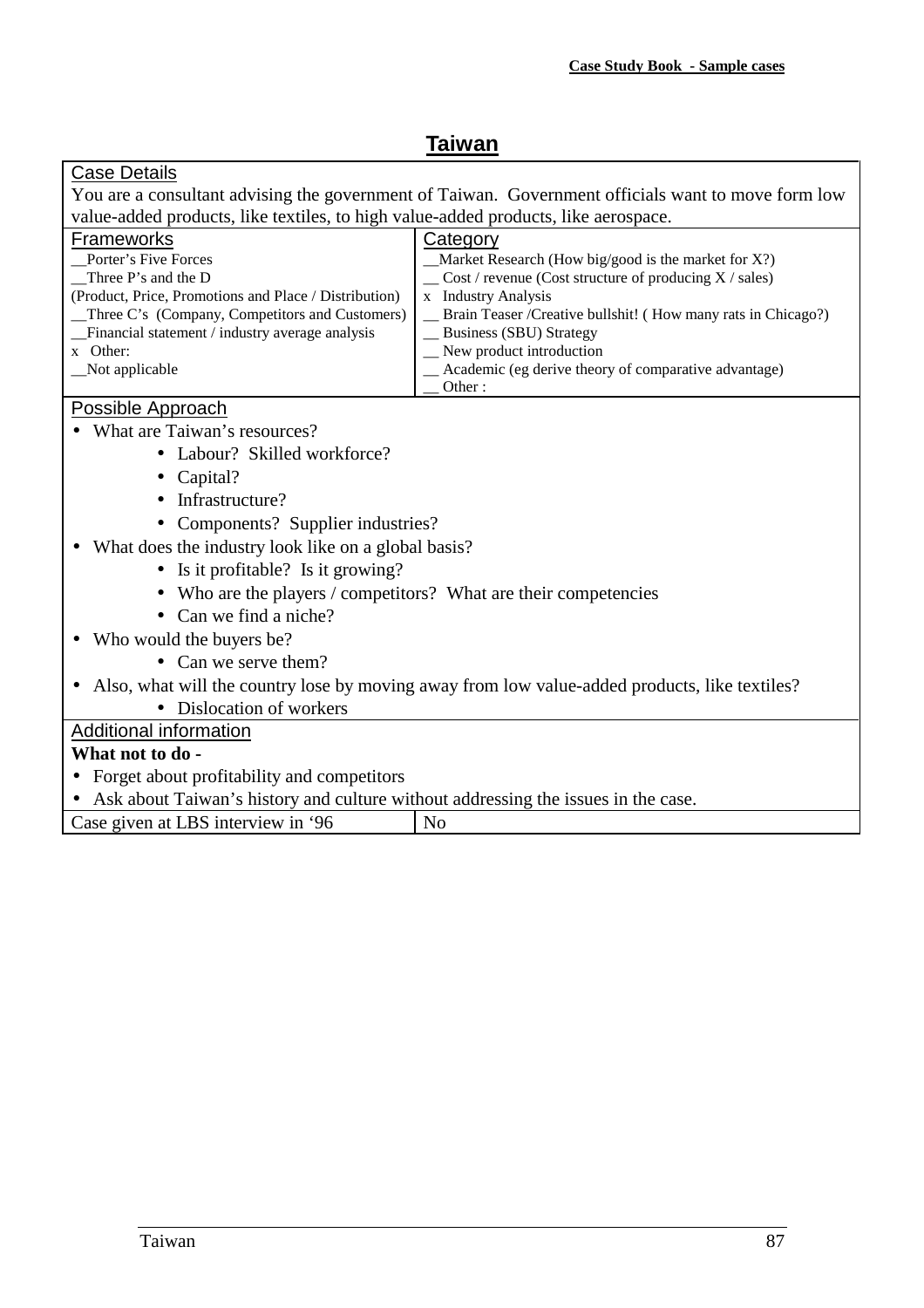## **Airline Industry**

<span id="page-48-0"></span>

| <b>Case Details</b>                                                                                  |                                                                                             |  |  |  |  |  |  |
|------------------------------------------------------------------------------------------------------|---------------------------------------------------------------------------------------------|--|--|--|--|--|--|
| What is wrong with the airline industry?                                                             |                                                                                             |  |  |  |  |  |  |
| Frameworks                                                                                           | Category                                                                                    |  |  |  |  |  |  |
| Porter's Five Forces                                                                                 | Market Research (How big/good is the market for $X$ ?)                                      |  |  |  |  |  |  |
| Three P's and the D                                                                                  | $\_\_$ Cost / revenue (Cost structure of producing X / sales)                               |  |  |  |  |  |  |
| (Product, Price, Promotions and Place / Distribution)<br>x Industry Analysis                         |                                                                                             |  |  |  |  |  |  |
| $\Box$ Three C's (Company, Competitors and Customers)                                                | Brain Teaser / Creative bullshit! (How many rats in Chicago?)                               |  |  |  |  |  |  |
| _Financial statement / industry average analysis                                                     | _ Business (SBU) Strategy                                                                   |  |  |  |  |  |  |
| x Other:                                                                                             | _ New product introduction                                                                  |  |  |  |  |  |  |
| Not applicable                                                                                       | _ Academic (eg derive theory of comparative advantage)                                      |  |  |  |  |  |  |
|                                                                                                      | Other:                                                                                      |  |  |  |  |  |  |
| <b>Possible Approach</b>                                                                             |                                                                                             |  |  |  |  |  |  |
| High fixed costs                                                                                     |                                                                                             |  |  |  |  |  |  |
| • Low variable costs                                                                                 |                                                                                             |  |  |  |  |  |  |
| Firms price at marginal cost.                                                                        |                                                                                             |  |  |  |  |  |  |
| • There is excess capacity                                                                           |                                                                                             |  |  |  |  |  |  |
|                                                                                                      | American has tried and failed to discipline the other players. Firms in bankruptcy (eg TWA) |  |  |  |  |  |  |
| undercut the major players' prices.                                                                  |                                                                                             |  |  |  |  |  |  |
| <b>Additional information</b>                                                                        |                                                                                             |  |  |  |  |  |  |
| NOTE-                                                                                                |                                                                                             |  |  |  |  |  |  |
| The majors are losing money (negative profits), but they have strong cash flow (there's lots of      |                                                                                             |  |  |  |  |  |  |
| depreciation.                                                                                        |                                                                                             |  |  |  |  |  |  |
| Some firms, like Southwest, are profitable. Why? Southwest is a regional, low cost player. It is not |                                                                                             |  |  |  |  |  |  |
| a full service carrier                                                                               |                                                                                             |  |  |  |  |  |  |
| Case given at LBS interview in '96                                                                   | N <sub>o</sub>                                                                              |  |  |  |  |  |  |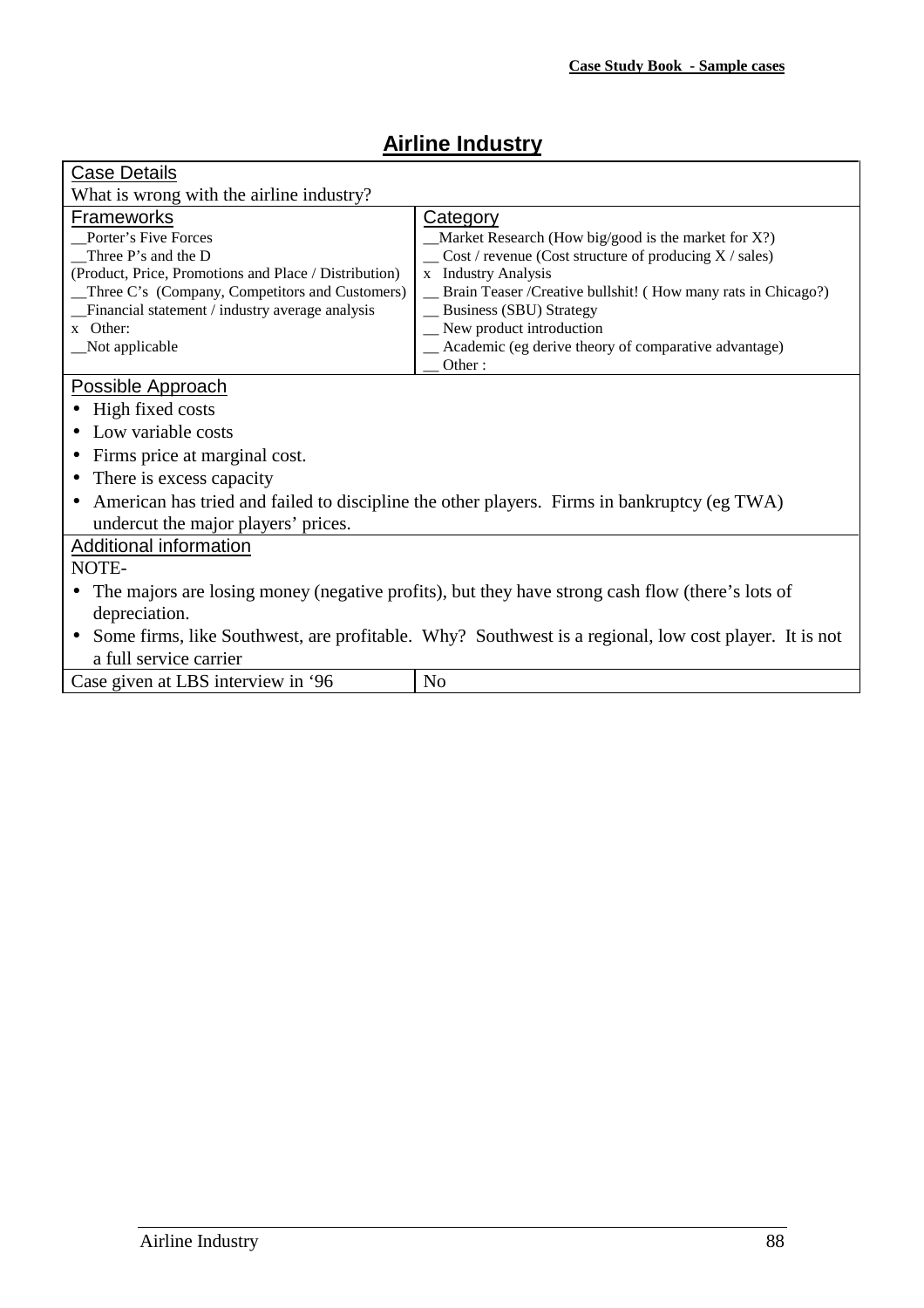## **Recycled Aluminium**

#### <span id="page-49-0"></span>Case Details

You are in a meeting with a client who mentions that she is considering building a new plant. The new plant will require 100 million tons per year of recycled aluminium as an input. Your client turns to you and asks you if there are 100 million tons of recycled aluminium available in the US on a yearly basis. You do not have that information of the top of your heard. How can you answer the question on the spot?

| Frameworks                                            | Category                                                       |
|-------------------------------------------------------|----------------------------------------------------------------|
| Porter's Five Forces                                  | $M$ arket Research (How big/good is the market for X?)         |
| Three P's and the D                                   | $\cos t$ / revenue (Cost structure of producing X / sales)     |
| (Product, Price, Promotions and Place / Distribution) | __ Industry Analysis                                           |
| $\Box$ Three C's (Company, Competitors and Customers) | x Brain Teaser /Creative bullshit! (How many rats in Chicago?) |
| Financial statement / industry average analysis       | _ Business (SBU) Strategy                                      |
| x Other: Logical thinking                             | $\equiv$ New product introduction                              |
| Not applicable                                        | _ Academic (eg derive theory of comparative advantage)         |
|                                                       | Other                                                          |

## Possible Approach

- I know that soda cans are made of aluminium. Let's assume that soda cans are the major source of recycled aluminium. Also, let's ass8ume that people drink 5 cans of soda per day.
- 350 days / year x 5 cans / day / person  $= 1,750$  cans per year per person
- Let's assume there are 17.5 cans in a pound of aluminium.
- That means there are 100 pounds of aluminium per year per person
- There are 250 million people in the United States
- That means that there are 25,000 million pounds per year.
- Since 2,000 pounds  $= 1$  ton, there are only 12.5 million tons of recycled aluminium available per year.

Thus there is not enough recycled aluminium available per year in the United States

## Additional information

#### WHAT NOT TO DO-

- Make the maths too difficult for yourself. It is acceptable and very wise to round off. For example I used 17.5 cans in a pond and 350 days in a year as they are close enough and they make the calculations easier.
- Forget to state your assumptions there are several assumptions you'll have to make to come to an answer. Make sure you state what they are. It is better to make an assumption that your are not sure of than to stop and not to get to an answer. Once you have an answer, it is perfectly acceptable, and advisable to say "I've made several assumptions to come to this answer. One I am not sure of is my assumption about how many cans make up a pound. I said 17.4 cans are in a pound. If there are really twice tat many, I would have to adjust my number as accordingly. Of course that would not change my bottom line answer. There would still not be enough recycled aluminium

Case given at LBS interview in '96 No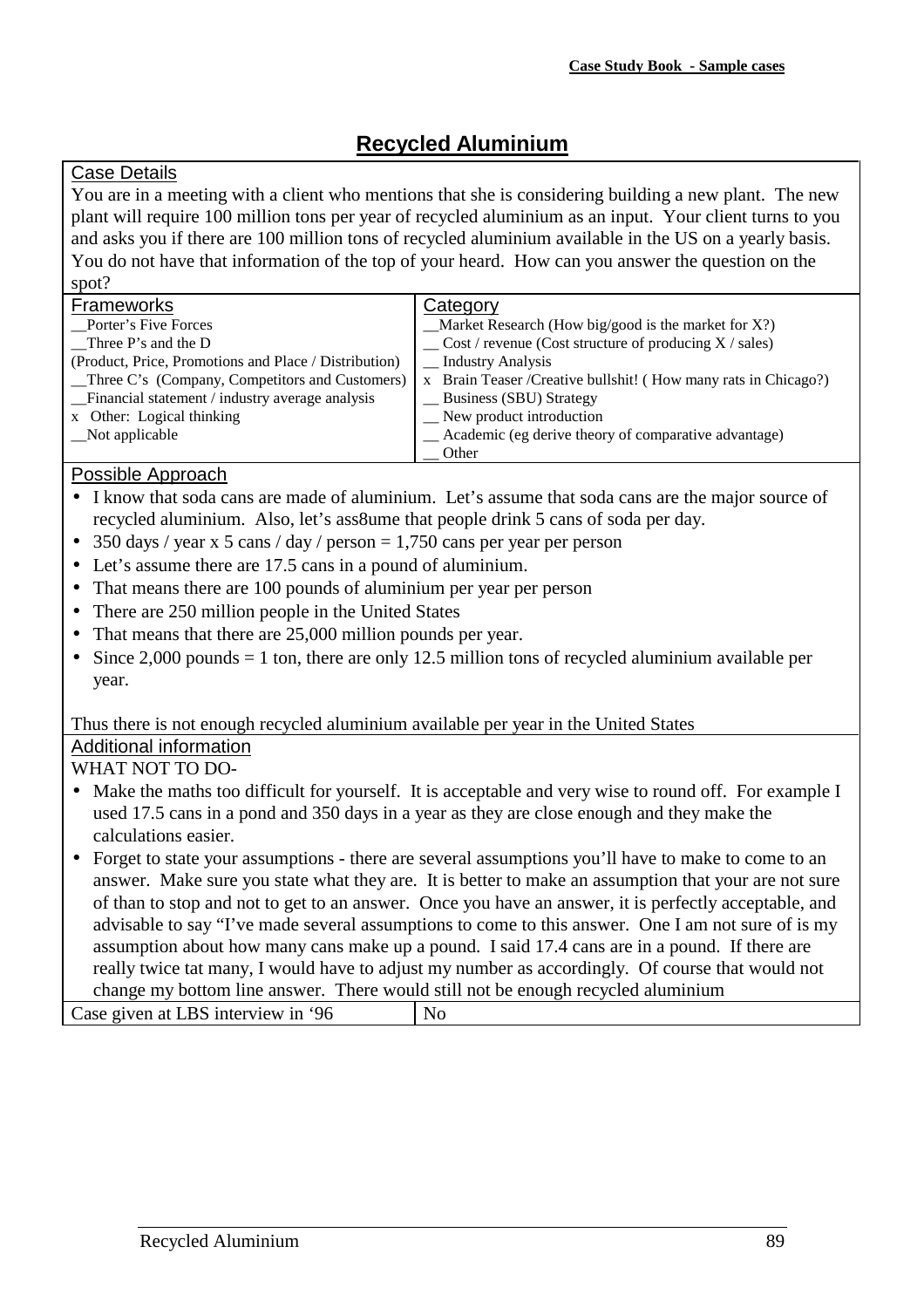## **Fast Food Chain**

<span id="page-50-0"></span>

| <b>Case Details</b>                                                                                      |                                                                                                         |  |  |  |  |
|----------------------------------------------------------------------------------------------------------|---------------------------------------------------------------------------------------------------------|--|--|--|--|
|                                                                                                          | Your client has just bought a 30 unit regional fast food chain. Profits of the chain are negative. What |  |  |  |  |
| could be wrong?                                                                                          |                                                                                                         |  |  |  |  |
| Frameworks                                                                                               | Category                                                                                                |  |  |  |  |
| Porter's Five Forces                                                                                     | _Market Research (How big/good is the market for $X$ ?)                                                 |  |  |  |  |
| Three P's and the D                                                                                      | x $Cost / revenue$ (Cost structure of producing $X / sales$ )                                           |  |  |  |  |
| (Product, Price, Promotions and Place / Distribution)                                                    | x Industry Analysis                                                                                     |  |  |  |  |
| x Three C's (Company, Competitors and                                                                    | _ Brain Teaser / Creative bullshit! (How many rats in Chicago?)                                         |  |  |  |  |
| Customers)                                                                                               | _ Business (SBU) Strategy                                                                               |  |  |  |  |
| Financial statement / industry average analysis                                                          | _New product introduction                                                                               |  |  |  |  |
| Other:                                                                                                   | _ Academic (eg derive theory of comparative advantage)                                                  |  |  |  |  |
| Not applicable                                                                                           | Other:                                                                                                  |  |  |  |  |
| Possible Approach                                                                                        |                                                                                                         |  |  |  |  |
| 1. Revenues - $Costs = Profit$                                                                           |                                                                                                         |  |  |  |  |
| 2. Revenue = Price x Quantity                                                                            |                                                                                                         |  |  |  |  |
|                                                                                                          |                                                                                                         |  |  |  |  |
| What could be wrong:                                                                                     |                                                                                                         |  |  |  |  |
| The regional economy is in a recession                                                                   |                                                                                                         |  |  |  |  |
| The units are below minimum efficient scale                                                              |                                                                                                         |  |  |  |  |
| Competition has increased (more Taco Bells) - now our price is too high, so customers go to<br>$\bullet$ |                                                                                                         |  |  |  |  |
| competitors who offer better value for the money (ie our quantity is low)                                |                                                                                                         |  |  |  |  |
| • NB - Each store has its own story - you will probably have to move to the store level to understand    |                                                                                                         |  |  |  |  |
| what is going wrong                                                                                      |                                                                                                         |  |  |  |  |
| Additional information                                                                                   |                                                                                                         |  |  |  |  |
|                                                                                                          |                                                                                                         |  |  |  |  |
| • None                                                                                                   |                                                                                                         |  |  |  |  |

Case given at LBS interview in '96  $\vert$  No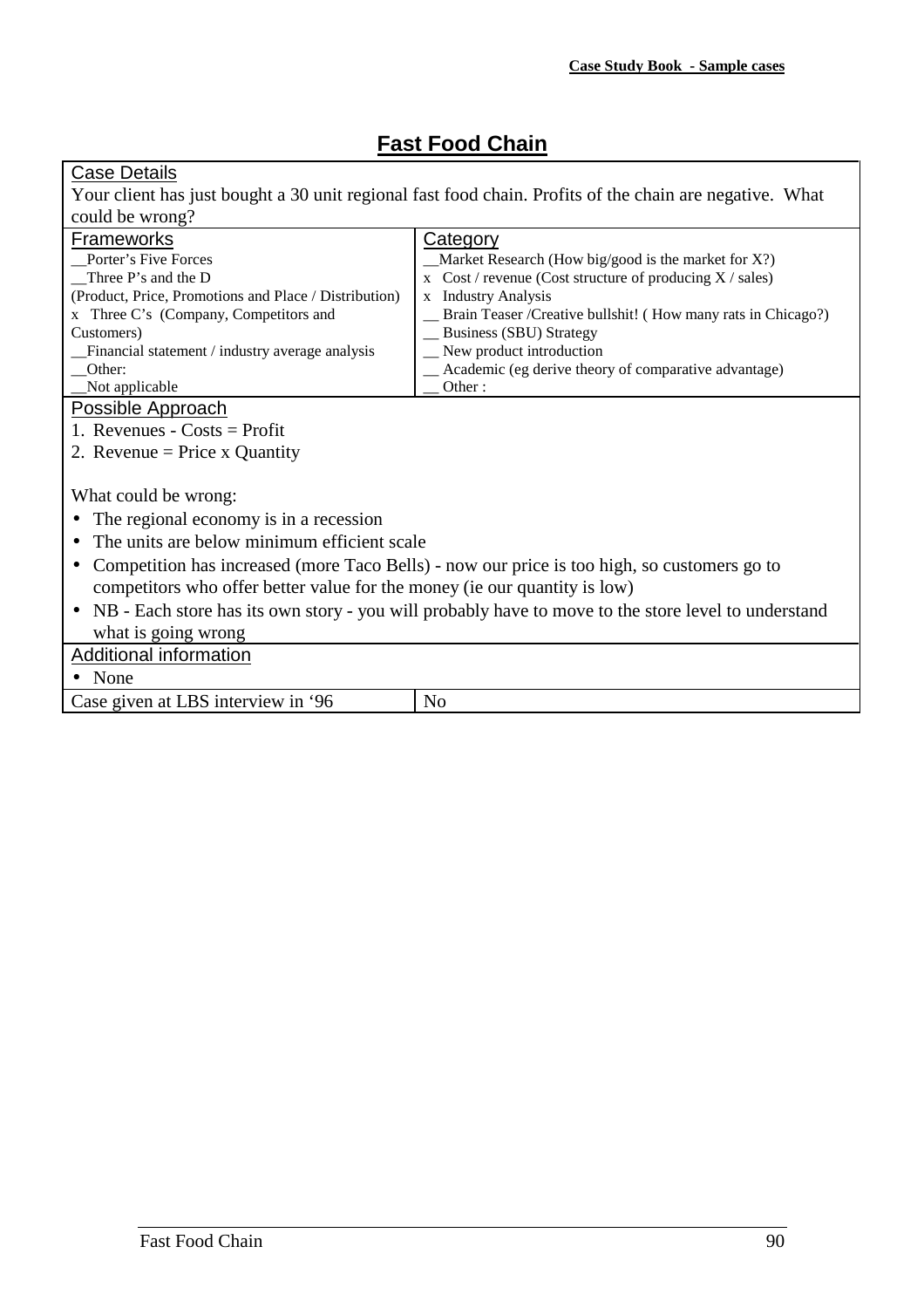## **Long Life Bulbs**

## <span id="page-51-0"></span>Case Details

A light bulb manufacturer currently sells light bulbs for £1 that last 1 year and cost 50p to produce. There are three other competitors, and each of the 4 producers have 25% market share. They develop a new light bulb which lasts 10 years and costs £1 to produce. You can produce either the old or the new bulb.

Which one do you decide to sell?

| <b>Frameworks</b>                                     | Category                                                        |
|-------------------------------------------------------|-----------------------------------------------------------------|
| Porter's Five Forces                                  | x Market Research (How attractive is the market for $X$ ?)      |
| Three P's and the D                                   | $\cos t$ / revenue (Cost structure of producing X / sales)      |
| (Product, Price, Promotions and Place / Distribution) | _ Industry Analysis                                             |
| $\Box$ Three C's (Company, Competitors and Customers) | _ Brain Teaser / Creative bullshit! (How many rats in Chicago?) |
| Financial statement / industry average analysis       | _ Business (SBU) Strategy                                       |
| Other:                                                | x New product introduction                                      |
| x Not applicable                                      | _ Academic (eg derive theory of comparative advantage)          |
|                                                       | Other                                                           |

## Possible Approach!

Produce the new light bulb, because;

- Company must have low variable costs and high fixed costs, so you want volume.
- While the bulb could be sold at a price where consumers are indifferent between the two types, a lower price could lead to increased market share.
- Just because it lasts for 10 years, it will not ruin the industry. The higher price should compensate producers for reduced overall volumes.
- A potential problem with increased production is that if your competitors develop the new bulb and regain their market share, you will be left with excess capacity

## Additional information

None

Case given at LBS interview in '96 Yes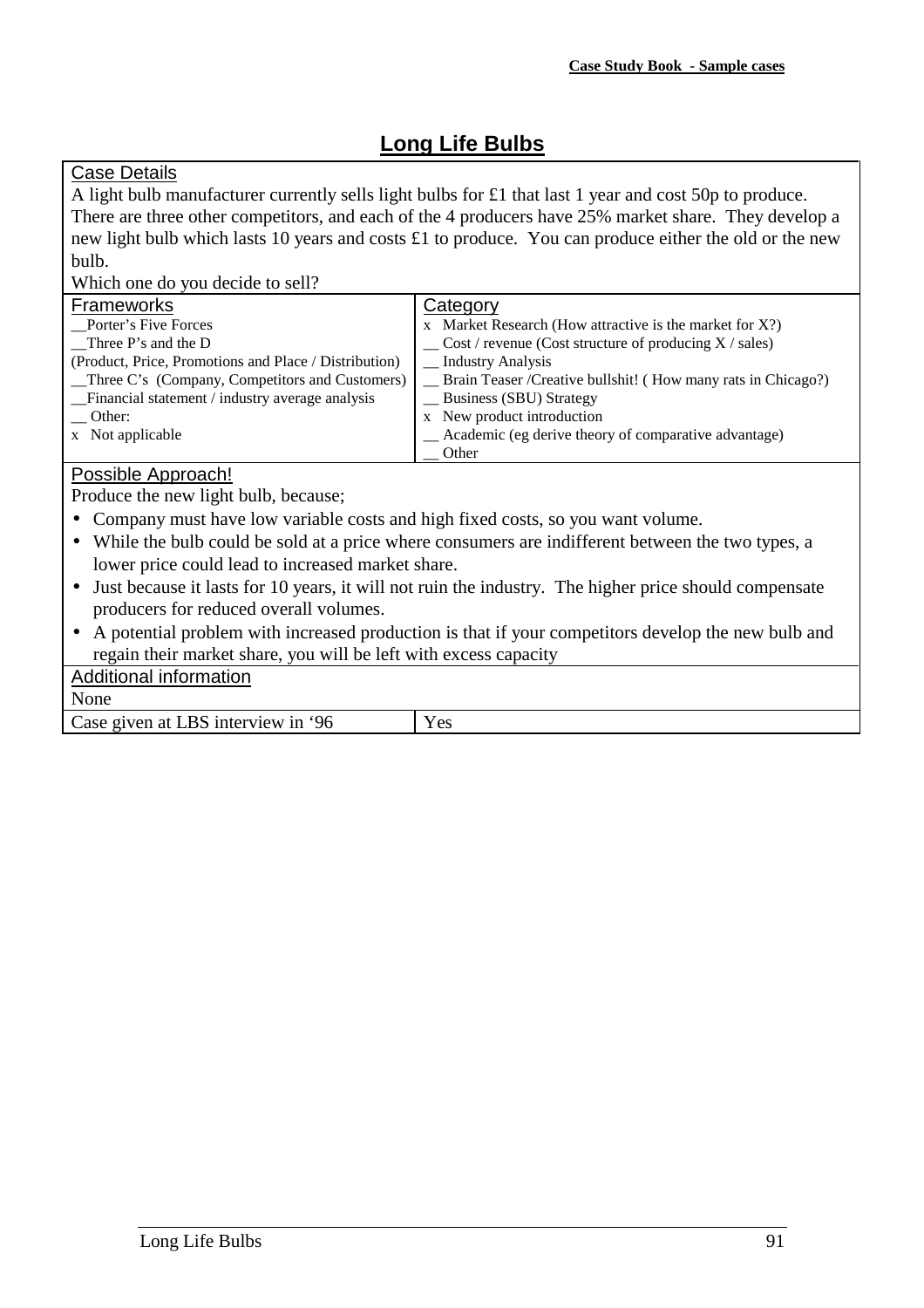## **Sales Outlets**

<span id="page-52-0"></span>

| Below is a graph showing sales per outlet versus return on sales (ROS). (Each x represents one store.)<br>What hypotheses can you come up with for why some points are below the break-even line.<br><b>Frameworks</b><br>Category<br><b>Porter's Five Forces</b><br>_Market Research (How big/good is the market for $X$ ?)<br>x Cost / revenue (Cost structure of producing $X$ / sales)<br>Three P's and the D<br>x Industry Analysis<br>(Product, Price, Promotions and Place / Distribution)<br>x Three C's (Company, Competitors and<br>_ Brain Teaser / Creative bullshit! (How many rats in Chicago?)<br><b>Business (SBU) Strategy</b><br>Customers)<br>_ New product introduction<br>Financial statement / industry average analysis<br>_ Academic (eg derive theory of comparative advantage)<br>Other:<br>Other:<br>Not applicable<br>Possible Approach<br>Hypotheses<br>These are new stores<br>They are below minimum efficient scale<br>They are in bad locations<br>Additional information<br>$\bullet$ None<br>Case given at LBS interview in '96<br>N <sub>0</sub> | Case Details |  |  |  |  |  |
|--------------------------------------------------------------------------------------------------------------------------------------------------------------------------------------------------------------------------------------------------------------------------------------------------------------------------------------------------------------------------------------------------------------------------------------------------------------------------------------------------------------------------------------------------------------------------------------------------------------------------------------------------------------------------------------------------------------------------------------------------------------------------------------------------------------------------------------------------------------------------------------------------------------------------------------------------------------------------------------------------------------------------------------------------------------------------------------|--------------|--|--|--|--|--|
|                                                                                                                                                                                                                                                                                                                                                                                                                                                                                                                                                                                                                                                                                                                                                                                                                                                                                                                                                                                                                                                                                      |              |  |  |  |  |  |
|                                                                                                                                                                                                                                                                                                                                                                                                                                                                                                                                                                                                                                                                                                                                                                                                                                                                                                                                                                                                                                                                                      |              |  |  |  |  |  |
|                                                                                                                                                                                                                                                                                                                                                                                                                                                                                                                                                                                                                                                                                                                                                                                                                                                                                                                                                                                                                                                                                      |              |  |  |  |  |  |
|                                                                                                                                                                                                                                                                                                                                                                                                                                                                                                                                                                                                                                                                                                                                                                                                                                                                                                                                                                                                                                                                                      |              |  |  |  |  |  |
|                                                                                                                                                                                                                                                                                                                                                                                                                                                                                                                                                                                                                                                                                                                                                                                                                                                                                                                                                                                                                                                                                      |              |  |  |  |  |  |
|                                                                                                                                                                                                                                                                                                                                                                                                                                                                                                                                                                                                                                                                                                                                                                                                                                                                                                                                                                                                                                                                                      |              |  |  |  |  |  |
|                                                                                                                                                                                                                                                                                                                                                                                                                                                                                                                                                                                                                                                                                                                                                                                                                                                                                                                                                                                                                                                                                      |              |  |  |  |  |  |
|                                                                                                                                                                                                                                                                                                                                                                                                                                                                                                                                                                                                                                                                                                                                                                                                                                                                                                                                                                                                                                                                                      |              |  |  |  |  |  |
|                                                                                                                                                                                                                                                                                                                                                                                                                                                                                                                                                                                                                                                                                                                                                                                                                                                                                                                                                                                                                                                                                      |              |  |  |  |  |  |
|                                                                                                                                                                                                                                                                                                                                                                                                                                                                                                                                                                                                                                                                                                                                                                                                                                                                                                                                                                                                                                                                                      |              |  |  |  |  |  |
|                                                                                                                                                                                                                                                                                                                                                                                                                                                                                                                                                                                                                                                                                                                                                                                                                                                                                                                                                                                                                                                                                      |              |  |  |  |  |  |
|                                                                                                                                                                                                                                                                                                                                                                                                                                                                                                                                                                                                                                                                                                                                                                                                                                                                                                                                                                                                                                                                                      |              |  |  |  |  |  |
|                                                                                                                                                                                                                                                                                                                                                                                                                                                                                                                                                                                                                                                                                                                                                                                                                                                                                                                                                                                                                                                                                      |              |  |  |  |  |  |
|                                                                                                                                                                                                                                                                                                                                                                                                                                                                                                                                                                                                                                                                                                                                                                                                                                                                                                                                                                                                                                                                                      |              |  |  |  |  |  |
|                                                                                                                                                                                                                                                                                                                                                                                                                                                                                                                                                                                                                                                                                                                                                                                                                                                                                                                                                                                                                                                                                      |              |  |  |  |  |  |
|                                                                                                                                                                                                                                                                                                                                                                                                                                                                                                                                                                                                                                                                                                                                                                                                                                                                                                                                                                                                                                                                                      |              |  |  |  |  |  |
|                                                                                                                                                                                                                                                                                                                                                                                                                                                                                                                                                                                                                                                                                                                                                                                                                                                                                                                                                                                                                                                                                      |              |  |  |  |  |  |
|                                                                                                                                                                                                                                                                                                                                                                                                                                                                                                                                                                                                                                                                                                                                                                                                                                                                                                                                                                                                                                                                                      |              |  |  |  |  |  |
|                                                                                                                                                                                                                                                                                                                                                                                                                                                                                                                                                                                                                                                                                                                                                                                                                                                                                                                                                                                                                                                                                      |              |  |  |  |  |  |

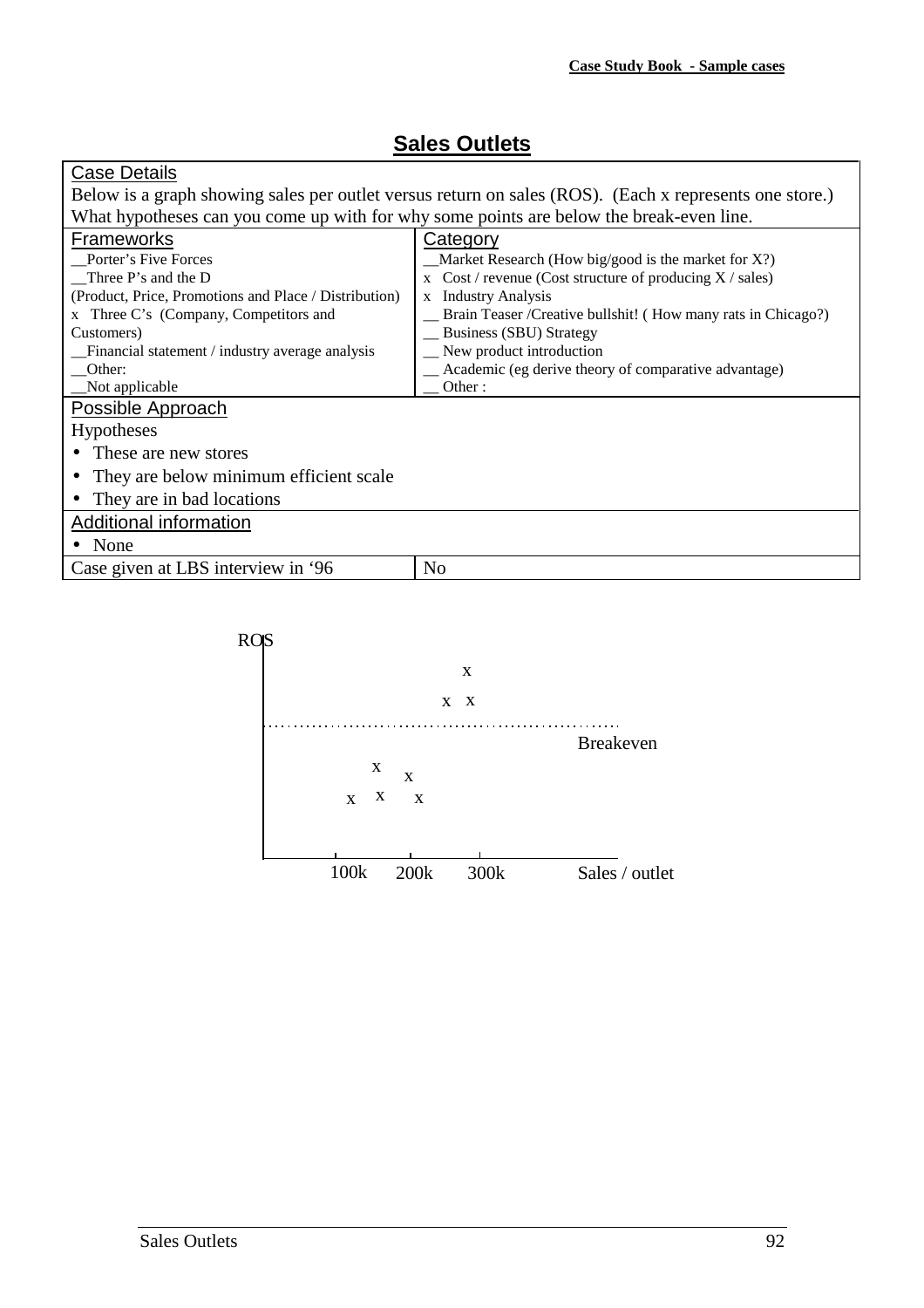## **Book Publisher**

<span id="page-53-0"></span>

| <b>Case Details</b>                                                                                        |                                                                                                      |  |  |  |  |  |
|------------------------------------------------------------------------------------------------------------|------------------------------------------------------------------------------------------------------|--|--|--|--|--|
| A strategy to help a major book publisher explore new strategic opportunities and risks.                   |                                                                                                      |  |  |  |  |  |
| <b>Frameworks</b><br>Category                                                                              |                                                                                                      |  |  |  |  |  |
| x Porter's Five Forces                                                                                     | Market Research (How big/good is the market for X?)                                                  |  |  |  |  |  |
| Three P's and the D                                                                                        | $\text{Cost}/\text{ revenue}$ (Cost structure of producing X / sales)                                |  |  |  |  |  |
| (Product, Price, Promotions and Place / Distribution)                                                      | Industry Analysis                                                                                    |  |  |  |  |  |
| Three C's (Company, Competitors and Customers)                                                             | Brain Teaser / Creative bullshit! (How many rats in Chicago?)                                        |  |  |  |  |  |
| Financial statement / industry average analysis                                                            | x Business (SBU) Strategy                                                                            |  |  |  |  |  |
| Other: Competitor analysis                                                                                 | New product introduction                                                                             |  |  |  |  |  |
| Not applicable                                                                                             | Academic (eg derive theory of comparative advantage)<br>Other:                                       |  |  |  |  |  |
| Possible Approach                                                                                          |                                                                                                      |  |  |  |  |  |
|                                                                                                            | Buyer power has been increasing due to the movement away from the corner book store towards the      |  |  |  |  |  |
| large chains that give discounts to readers off the publisher's price.                                     |                                                                                                      |  |  |  |  |  |
| • Increasing substitutes caused by video games, books on tape and video on demand.                         |                                                                                                      |  |  |  |  |  |
| Increasing competition between publishers causing reduced margins (buyer power) and saturated              |                                                                                                      |  |  |  |  |  |
| market (increasing substitutes) and proliferation of titles. Also no real branding among publishers        |                                                                                                      |  |  |  |  |  |
| that published the last book that you read?)                                                               |                                                                                                      |  |  |  |  |  |
| $\bullet$                                                                                                  | Increasing competition leading to higher advances to well known authors (millions of dollars in many |  |  |  |  |  |
| cases).                                                                                                    |                                                                                                      |  |  |  |  |  |
| Conclusion:-                                                                                               |                                                                                                      |  |  |  |  |  |
|                                                                                                            | Become a market leader by announcing new terms and conditions for the large book retailers. If the   |  |  |  |  |  |
| other major players in the industry follow the lead, the industry may become more profitable as a          |                                                                                                      |  |  |  |  |  |
| whole. If not, the client may need to move back to the old terms in the industry.                          |                                                                                                      |  |  |  |  |  |
| Focus on the books or types of books that have an expected positive NPV. The proliferation of<br>$\bullet$ |                                                                                                      |  |  |  |  |  |
| books probably has caused many unprofitable titles.                                                        |                                                                                                      |  |  |  |  |  |
| Forward integrate into bookstores<br>$\bullet$                                                             |                                                                                                      |  |  |  |  |  |
| <b>Additional information</b>                                                                              |                                                                                                      |  |  |  |  |  |
| None                                                                                                       |                                                                                                      |  |  |  |  |  |
| Case Given at LBS Interview in 96                                                                          | N <sub>o</sub>                                                                                       |  |  |  |  |  |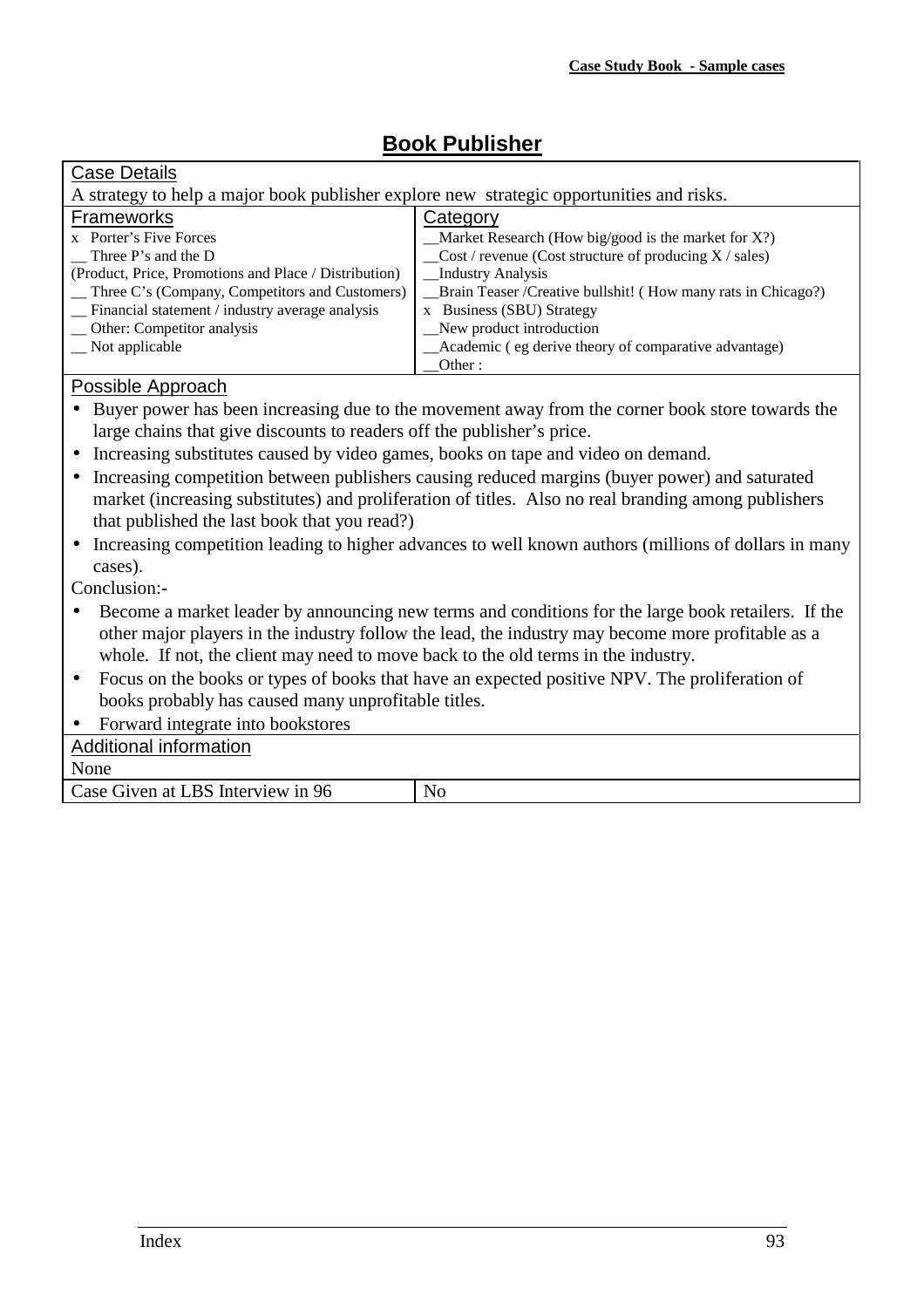## **V. Index for Sample Cases**

<span id="page-54-0"></span>

|                                                   |  | A             |  |                                                            |  |                                    |  |                        |            |            |
|---------------------------------------------------|--|---------------|--|------------------------------------------------------------|--|------------------------------------|--|------------------------|------------|------------|
| Activity based costing system<br>Airline industry |  |               |  |                                                            |  |                                    |  |                        |            | 63<br>88   |
| Aluminium                                         |  |               |  |                                                            |  |                                    |  |                        | 53, 62, 89 |            |
| Animal food<br>Anti depressant                    |  |               |  |                                                            |  |                                    |  |                        |            | 49<br>52   |
|                                                   |  |               |  |                                                            |  |                                    |  |                        |            |            |
|                                                   |  | B             |  |                                                            |  |                                    |  |                        |            |            |
| <b>Barriers to entry</b>                          |  |               |  |                                                            |  |                                    |  |                        |            | 62, 63     |
| Benchmarking                                      |  |               |  |                                                            |  |                                    |  |                        |            | 43         |
| <b>Bicycles</b>                                   |  |               |  |                                                            |  |                                    |  |                        |            | 59, 79     |
| <b>Bidding</b>                                    |  |               |  |                                                            |  |                                    |  |                        |            | 80         |
| <b>Book Publisher</b>                             |  |               |  |                                                            |  |                                    |  |                        |            | 93         |
|                                                   |  | $\mathcal{C}$ |  |                                                            |  |                                    |  |                        |            |            |
| Cafeteria services                                |  |               |  |                                                            |  |                                    |  |                        |            | 44, 85     |
| Cans                                              |  |               |  |                                                            |  |                                    |  |                        |            | 50, 89     |
| Category                                          |  |               |  |                                                            |  |                                    |  |                        |            |            |
| Academic                                          |  |               |  |                                                            |  |                                    |  |                        |            | 79,80      |
| <b>Brain Teaser</b>                               |  |               |  |                                                            |  |                                    |  | 45, 46, 48, 70, 82, 89 |            |            |
| <b>Business (SBU) Strategy</b>                    |  |               |  |                                                            |  |                                    |  | 55, 61, 83, 93         |            |            |
| Cost / revenue                                    |  |               |  | 43, 44, 50, 54, 58, 59, 67, 69, 75, 76, 84, 85, 86, 90, 92 |  |                                    |  |                        |            |            |
| <b>Industry Analysis</b><br>Market Research       |  |               |  | 50, 53, 55, 57, 63, 67, 75, 87, 88, 90, 92                 |  |                                    |  |                        |            |            |
| New product                                       |  |               |  | 41, 49, 52, 57, 65, 67, 68, 70, 71, 72, 74, 91             |  | 41, 47, 48, 52, 62, 70, 75, 86, 91 |  |                        |            |            |
| <i>Other</i>                                      |  |               |  |                                                            |  |                                    |  |                        |            |            |
| Acquisition                                       |  |               |  |                                                            |  |                                    |  |                        |            | 77         |
| Pricing                                           |  |               |  |                                                            |  |                                    |  |                        |            | 72         |
| Re-engineering                                    |  |               |  |                                                            |  |                                    |  |                        |            | 78         |
| China products                                    |  |               |  |                                                            |  |                                    |  |                        |            | 55         |
| Cholesterol Meter                                 |  |               |  |                                                            |  |                                    |  |                        |            | 47         |
| Commodities                                       |  |               |  |                                                            |  |                                    |  |                        |            | 53         |
| Company Acquisition                               |  |               |  |                                                            |  |                                    |  |                        |            | $77\,$     |
| Comparative Advantage                             |  |               |  |                                                            |  |                                    |  |                        |            | 79         |
| <b>Consumer Electronics</b>                       |  |               |  |                                                            |  |                                    |  |                        |            | 67         |
| Costs (fixed and variable)                        |  |               |  |                                                            |  |                                    |  |                        |            | 86         |
| Credit cards                                      |  |               |  |                                                            |  |                                    |  |                        |            | 68         |
| <b>Customer Service</b>                           |  |               |  |                                                            |  |                                    |  |                        |            | 67, 78, 84 |
|                                                   |  | E             |  |                                                            |  |                                    |  |                        |            |            |
| Economics                                         |  |               |  |                                                            |  |                                    |  |                        |            | 80         |
| Economies of scale                                |  |               |  |                                                            |  |                                    |  |                        |            | 67, 83     |
| Electricity utility                               |  |               |  |                                                            |  |                                    |  |                        |            | 80         |

Elevator manufacturer 43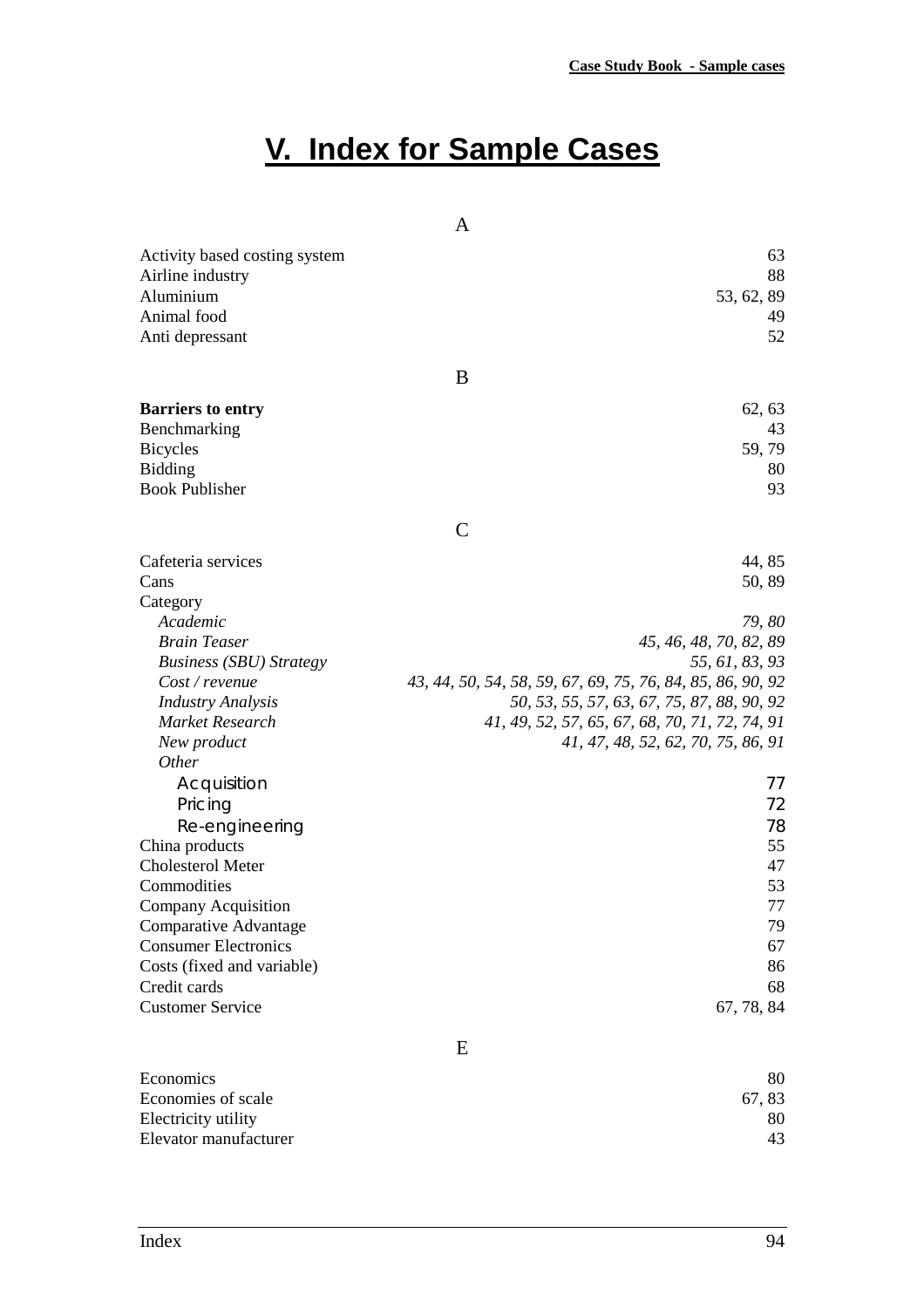|                                                                                                                                                                                            | F                                                                                                                                                                 |
|--------------------------------------------------------------------------------------------------------------------------------------------------------------------------------------------|-------------------------------------------------------------------------------------------------------------------------------------------------------------------|
| <b>Fast Food</b><br><b>Financial Institutions</b><br>Frameworks                                                                                                                            | 90<br>75, 77, 78, 83                                                                                                                                              |
| Financial statement<br>Other                                                                                                                                                               | 44, 58, 67, 69, 85                                                                                                                                                |
| Analytical / strategy<br>Competitor analysis<br>Cost analysis<br>Logical thinking<br><b>Microeconomics</b><br>Pricing analysis<br>Porter's Five Forces<br>Three C's<br>Three P's and the D | 77<br>61,83<br>76<br>45, 46, 53, 89<br>80<br>65<br>48, 55, 57, 62, 63, 67, 71, 75, 93<br>48, 50, 53, 54, 55, 57, 63, 67, 68, 71, 72, 90, 92<br>43, 47, 67, 72, 74 |
| Fridge Light                                                                                                                                                                               | 82                                                                                                                                                                |
|                                                                                                                                                                                            | H                                                                                                                                                                 |
| Heathrow<br>Hospital                                                                                                                                                                       | 45<br>76                                                                                                                                                          |
|                                                                                                                                                                                            | I                                                                                                                                                                 |
| <b>Intra Ocular Lenses</b>                                                                                                                                                                 | 71                                                                                                                                                                |
|                                                                                                                                                                                            | L                                                                                                                                                                 |
| LBS case<br><b>Light Bulbs</b>                                                                                                                                                             | 42, 45, 48, 49, 52, 54, 70, 86, 91<br>48, 91                                                                                                                      |
|                                                                                                                                                                                            | M                                                                                                                                                                 |
| Magazine<br>Mail order<br>MECE (Mutually exclusive and collectively exhaustive)<br>Minimum efficient scale                                                                                 | 58<br>84<br>50<br>55, 62, 90, 92                                                                                                                                  |
|                                                                                                                                                                                            | O                                                                                                                                                                 |
| Oil company<br>Outsourcing<br>Overheads                                                                                                                                                    | 46, 68, 74<br>68, 75<br>61,86                                                                                                                                     |
|                                                                                                                                                                                            | $\mathbf{P}$                                                                                                                                                      |
| Patent<br>Payroll processing<br>Pharmaceuticals<br>Pharmacy<br><b>Piston Production</b><br>Pizza<br>Printing company<br>Purchasing decisions                                               | 52<br>75<br>65<br>72<br>86<br>54<br>69<br>47                                                                                                                      |